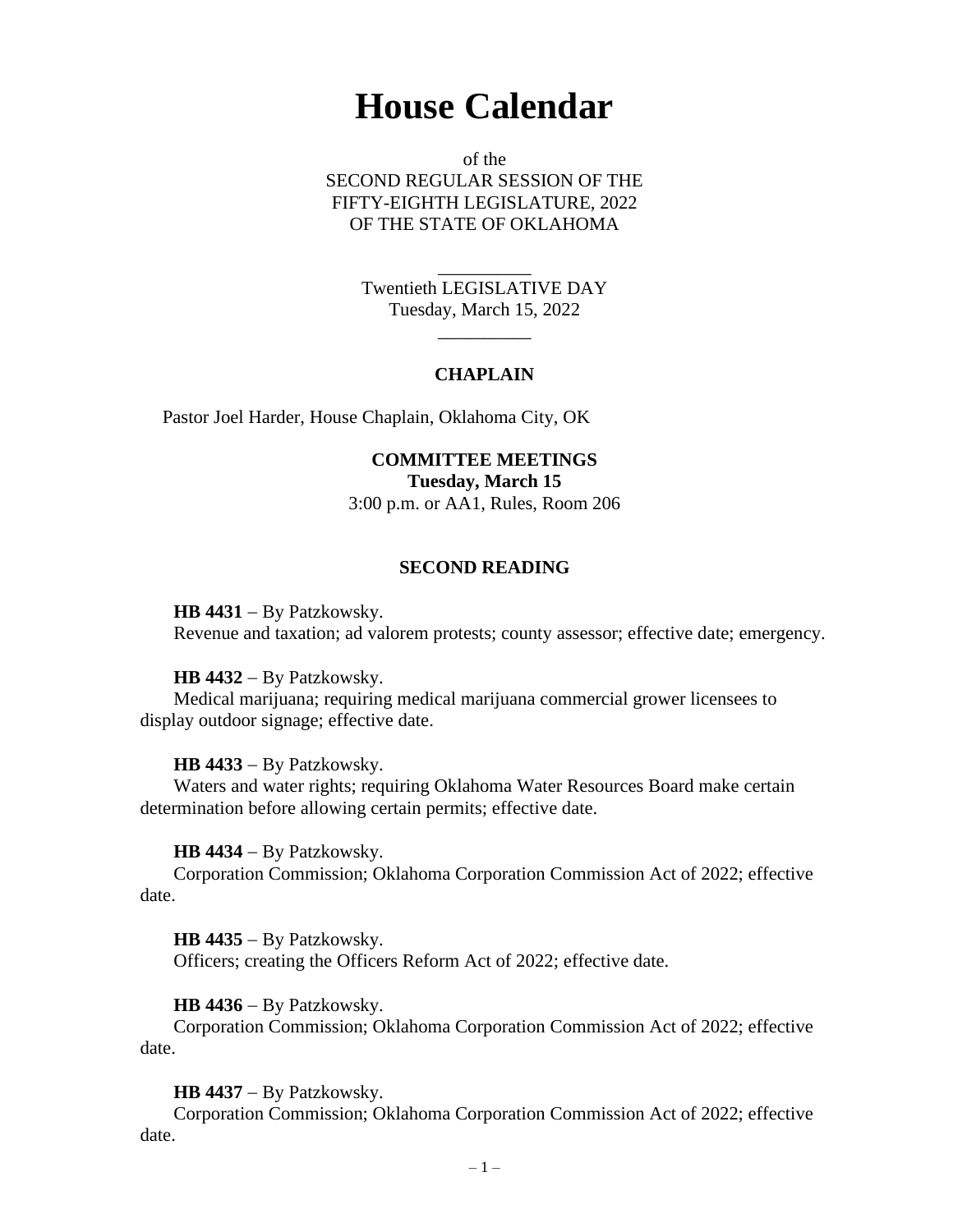**HB 4438** − By Patzkowsky.

Corporation Commission; Oklahoma Corporation Commission Act of 2022; effective date.

**HB 4439** − By Patzkowsky.

Corporation Commission; Oklahoma Corporation Commission Act of 2022; effective date.

**HB 4440** − By Patzkowsky. Transportation; creating the Transportation Reform Act; effective date.

**HB 4441** − By Patzkowsky. Agriculture; Oklahoma Agriculture Act of 2022; effective date.

**HB 4442** − By Patzkowsky. Eminent domain; Oklahoma Eminent Domain Act of 2022; effective date.

**HB 4443** − By Patzkowsky. Counties and county officers; Oklahoma Counties and County Officers Act of 2022; effective date.

**HB 4444** − By Patzkowsky. Cities and towns; Oklahoma Cities and Towns Act of 2022; effective date.

**HB 4445** − By Patzkowsky. Oil and gas; Oklahoma Oil and Gas Act of 2022; effective date.

**HB 4446** − By Patzkowsky.

Corporation Commission; Oklahoma Corporation Commission Act of 2022; effective date.

**HB 4447** − By Patzkowsky. Schools; creating the State Schools Act; effective date.

**HB 4448** − By Patzkowsky.

Waters and water rights; creating the Waters and Water Rights Modernization Act; effective date.

**HJR 1045** − By McEntire.

Joint Resolution; privatized managed care organizations; state-based managed care system.

**SB 80** − By Dossett (J.J.) of the Senate and Ford of the House.

Professions and occupations; modifying requirements for unarmed security guards. Effective date.

**SB 176** − By Simpson et. al. of the Senate and West (Tammy) of the House.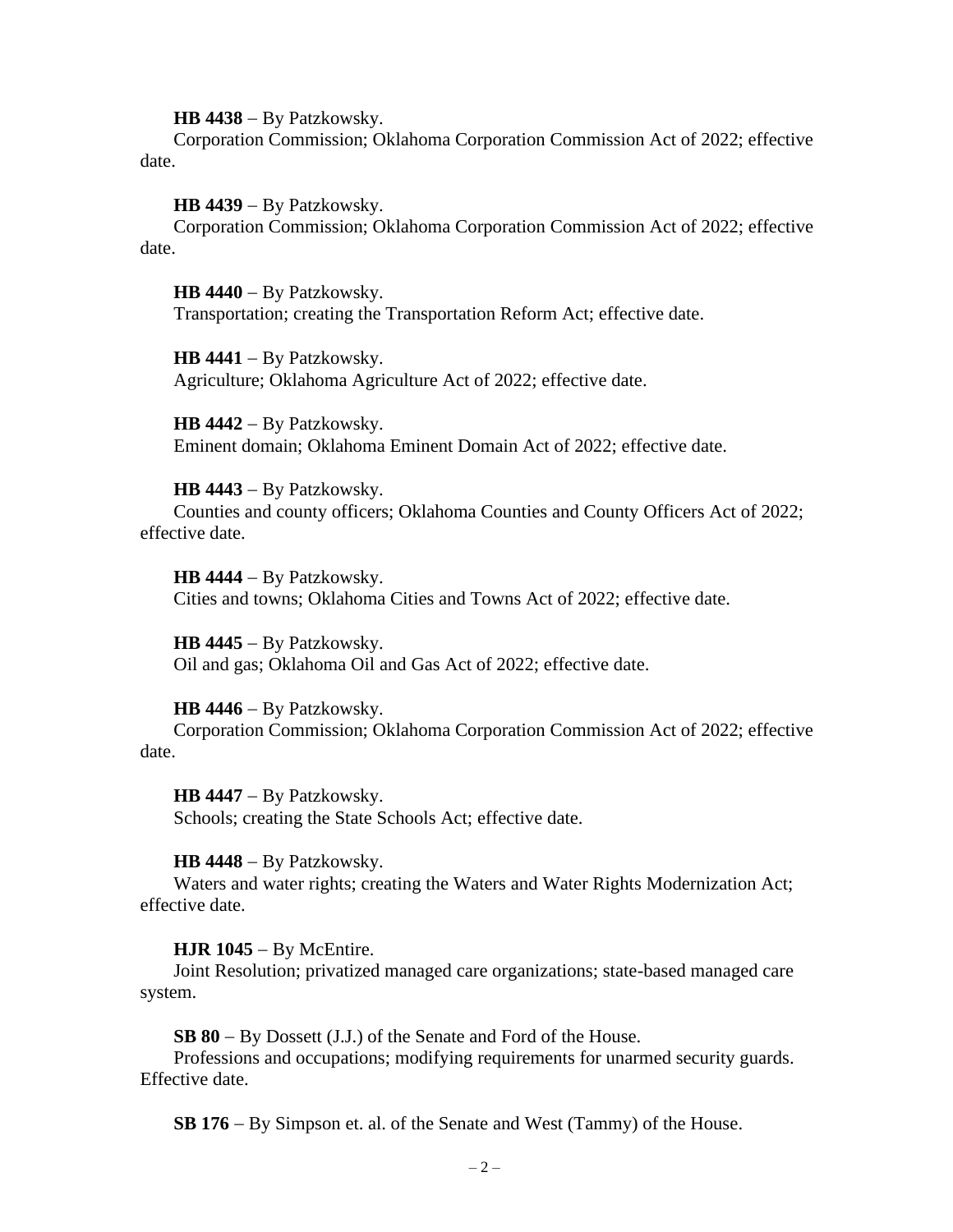Oklahoma Personnel Act; leave benefits; allowing temporary increase of certain accumulation limits and carryover. Effective date.

**SB 217** − By Howard of the Senate and Moore of the House.

Oklahoma Juvenile Code; modifying provisions of the Youthful Offender Act. Effective date.

**SB 318** − By Taylor of the Senate and Ford of the House.

Police retirement; modifying age range for eligibility of certain members. Effective date.

**SB 399** − By Rosino et. al. of the Senate and Newton of the House. Healing arts; authorizing certain physical therapists to use certain titles. Effective date..

**SB 401** − By Pugh et. al. of the Senate and Martinez of the House. Income tax adjustments; exempting military retirement benefits from tax. Effective date.

**SB 615** − By Bullard et. al. of the Senate and Williams of the House. [Schools; requiring curriculum and materials used in certain meeting, activity, or

instruction to be available for inspection. Effective date. Emergency.]

**SB 626** − By Bullard of the Senate and Randleman of the House. Students; allowing disclosure of whether a student has received certain mental health services. Effective date. Emergency.

**SB 956** − By Boren of the Senate and Caldwell (Trey) of the House. Civil procedure; authorizing use of alternative valuation of certain property. Effective date.

**SB 974** − By Weaver of the Senate and Pae of the House.

Criminal prosecutions; clarifying applicability of certain exceptions; modifying statute of limitations for certain offense. Effective date.

**SB 976** − By Murdock of the Senate and Hardin (David) of the House. Sheriff sales; authorizing public auction to be held through specified methods. Emergency.

**SB 1096** − By Bergstrom et. al. of the Senate and Hasenbeck of the House. Hospitals; allowing presence of certain spiritual or religious leader. Emergency.

**SB 1099** − By Bergstrom of the Senate and Humphrey of the House. Prisons; authorizing certain retention of correctional peace officer status. Effective date.

**SB 1108** − By Bergstrom of the Senate and Hasenbeck of the House.

School finances; adding items to be reviewed by School Finance Review Commission. Effective date. Emergency.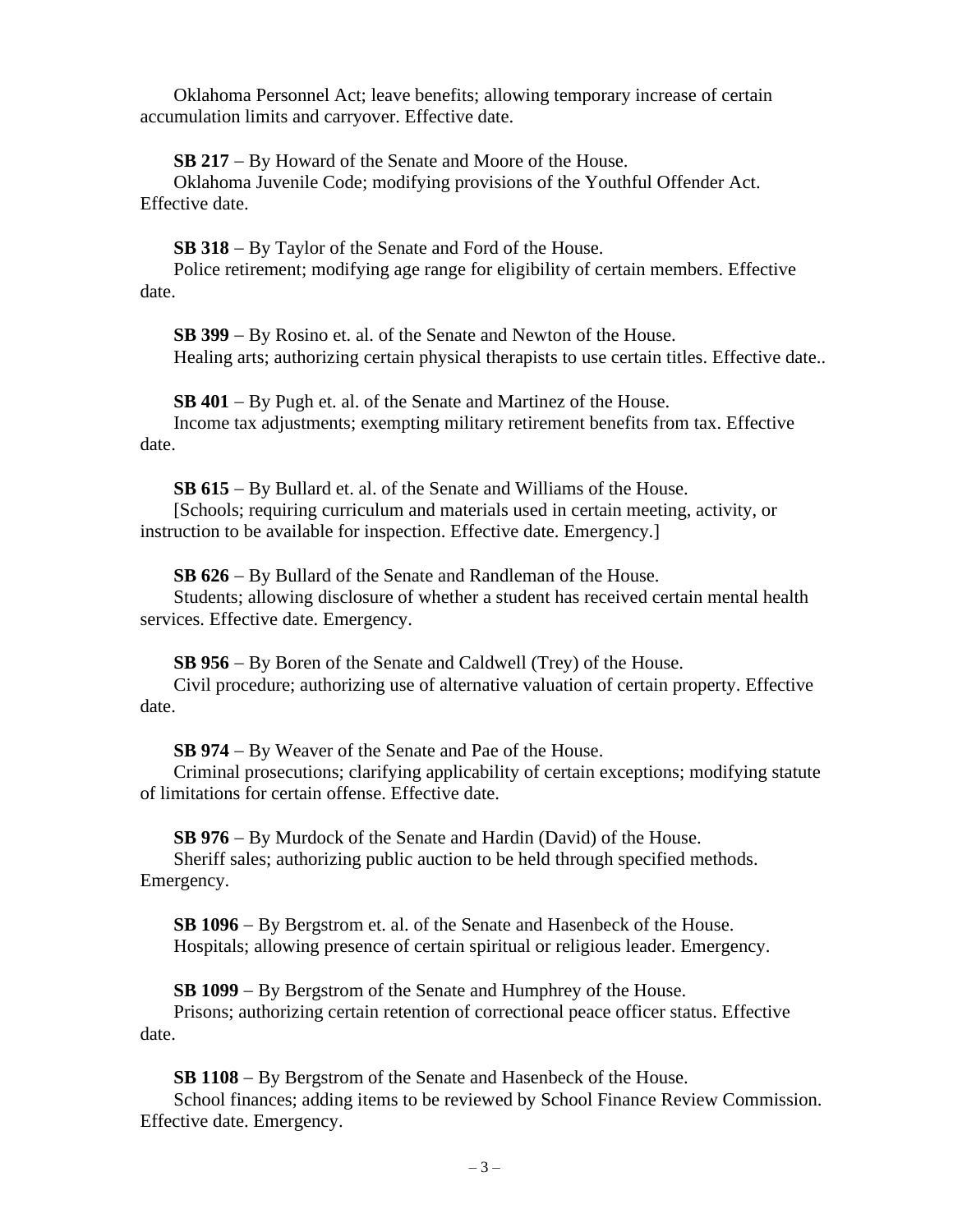**SB 1110** − By Bullard et. al. of the Senate and Humphrey of the House.

Agriculture; authorizing the Oklahoma Department of Agriculture, Food, and Forestry to review methods of remote inspection. Effective date.

**SB 1112** − By Pemberton et. al. of the Senate and Dills of the House.

Student transfers; allowing the child of a support employee to transfer to employing district. Effective date. Emergency.

**SB 1116** − By Daniels et. al. of the Senate and Frix of the House. Commercial motor vehicles; disqualifications from driving privileges for certain convictions or acts. Effective date.

**SB 1117** − By Stanley of the Senate and Manger of the House. Visual and physical inspection of real property; allowing county assessors to use technology to inspect properties. Effective date.

**SB 1134** − By Rosino of the Senate and Lawson of the House. State Medicaid program; repealing certain residency requirement for home and community-based services. Emergency.

**SB 1136** − By Rosino of the Senate and McEntire of the House. Crime and punishment; assault on employee of facility; allowing for certain felony offense. Effective date.

**SB 1137** − By Weaver of the Senate and West (Kevin) of the House. Motor vehicles; authorizing allowable state agency for usage. Effective date.

**SB 1138** − By Pemberton of the Senate and Pae et. al. of the House. Schools; modifying provisions of the School Safety and Bullying Prevention Act. Effective date. Emergency.

**SB 1139** − By Bullard et. al. of the Senate and Baker of the House. Teacher pay; creating a task force to study and make recommendations on certain pay for teachers. Effective date. Emergency.

**SB 1143** − By Montgomery of the Senate and Wallace of the House. Insurance; raising the maximum percentage of certain investments. Emergency.

**SB 1146** − By Hicks of the Senate and Boatman of the House. State employees; increasing maximum number of full-time-equivalent employees for certain board. Effective date. Emergency.

**SB 1152** − By Standridge of the Senate and Worthen of the House. Uniform Controlled Dangerous Substances Act; modifying inclusions. Effective date.

**SB 1168** − By Rosino of the Senate and Kannady of the House.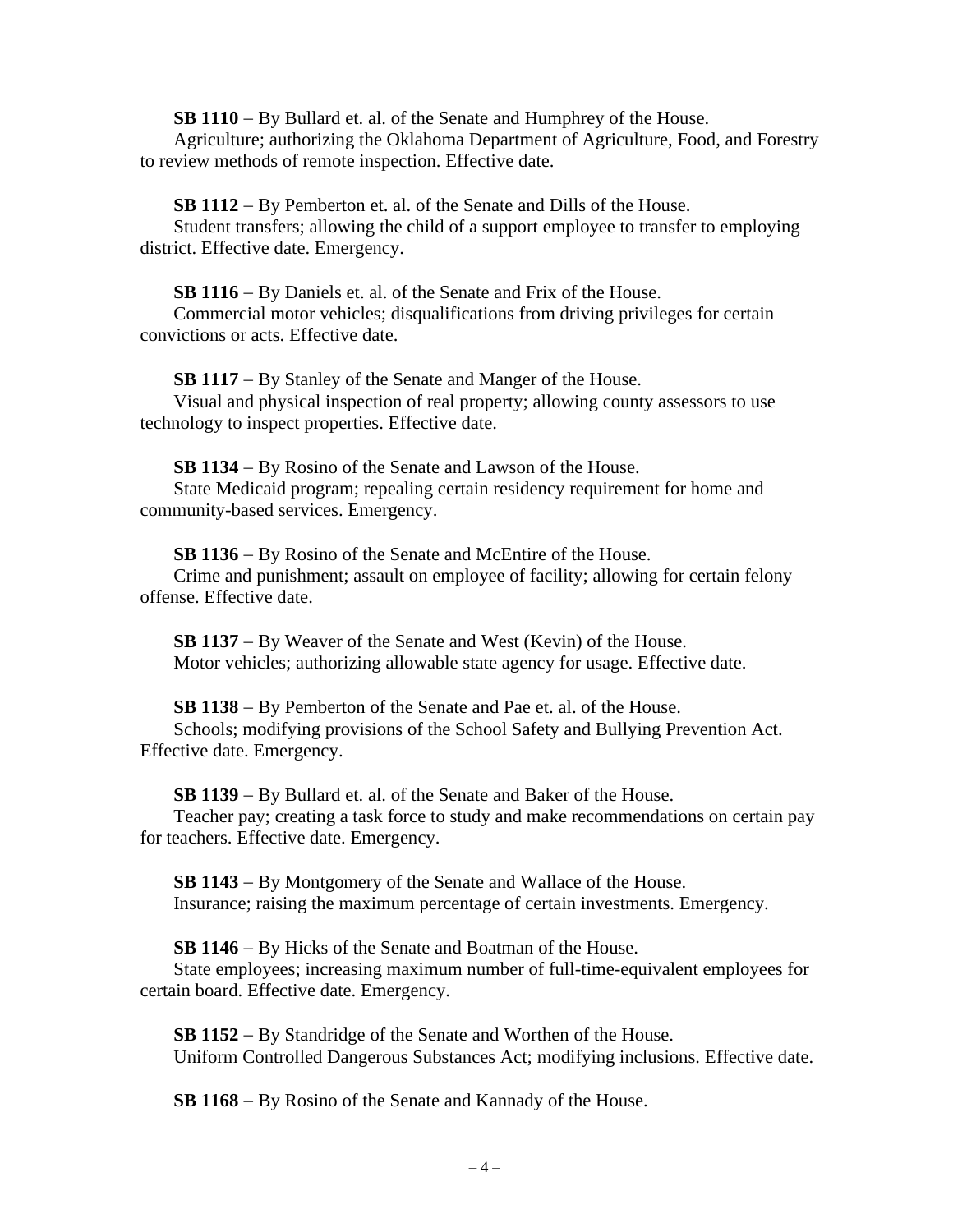Property; authorizing use of certain contingency for real estate contracts. Effective date.

**SB 1173** − By Weaver of the Senate and Hardin (David) of the House. Sheriffs; modifying location for certain conference. Effective date.

**SB 1175** − By Rader of the Senate and Pae of the House.

School personnel; directing boards of education that adopt certain policy to submit policy to the State Department of Education. Effective date. Emergency.

**SB 1177** − By Simpson of the Senate and West (Josh) of the House.

Driver licenses; requiring certain identifications; requiring use of certain technology. Emergency.

**SB 1179** − By Simpson of the Senate and Hardin (Tommy) of the House. Commissions and hospitals; modifying training programs; clarifying certain periods for reimbursements; updating statutory language. Emergency.

**SB 1188** − By Taylor et. al. of the Senate and Newton et. al. of the House. Municipalities; allowing municipalities under certain population to hire certain retired persons without participating in police pension system. Effective date.

**SB 1203** − By Stanley of the Senate and Roe of the House. Public health; creating Courtney's Law; requiring provision of certain information about chromosomal disorders. Effective date.

**SB 1212** − By Simpson of the Senate and Kannady of the House. Motor vehicles; allowing Adjutant General to use state-owned or state-leased vehicles for certain transportation. Effective date.

**SB 1215** − By Standridge of the Senate and McEntire of the House.

Practice of pharmacy; allowing licensed pharmacist to prescribe nonprescription drugs subject to certain conditions. Effective date.

**SB 1223** − By Bullard of the Senate and Roberts (Dustin) of the House.

Public safety; creating misdemeanor for improper use of service animal; stating penalty. Effective date.

**SB 1235** − By Pugh et. al. of the Senate and Mize of the House.

Department of Mental Health and Substance Abuse Services; modifying name of certain facility. Emergency.

**SB 1240** − By Quinn of the Senate and Sneed of the House.

Insurance; updating to statutory requirement; updating statutory reference; conforming language. Effective date.

**SB 1243** − By Quinn of the Senate and Sneed of the House.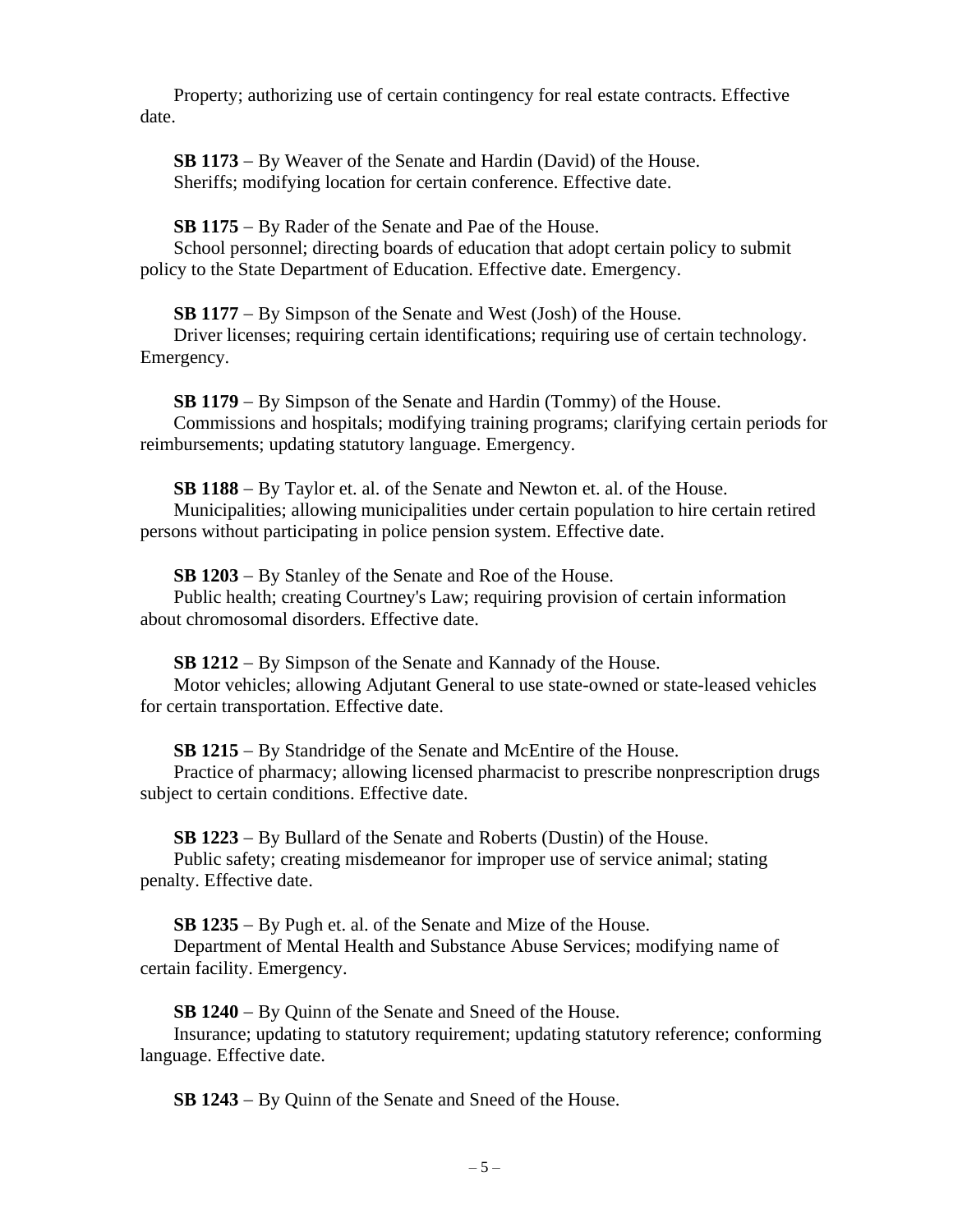Motor vehicles; exempting out of state and tribal titles from certain requirements; permitting use of electronic signature for total loss claim. Effective date.

**SB 1244** − By Quinn of the Senate and Sneed of the House.

Insurance; requiring health benefit plans incorporate enacted measure into renewed or issued plans on or after effective date. Effective date.

**SB 1245** − By Quinn et. al. of the Senate and Russ of the House.

Insurance; prohibiting Insurance Commissioner from having financial interest in entity regulated by the Insurance Department. Effective date.

**SB 1246** − By Quinn of the Senate and Sneed of the House.

Insurance; establishing requirements for receivership; modifying receivership court proceedings. Effective date.

**SB 1248** − By Dugger of the Senate and Talley of the House.

Counties; Allowing board of county commissioners to establish a direct deposit system for county employees. Effective date.

**SB 1252** − By Quinn of the Senate and Sneed of the House. Insurance producer licensing; modifying definitions; requiring customer service

representative and insurance consultant hold license. Effective date.

**SB 1253** − By Dugger et. al. of the Senate and Kendrix of the House. Accounting; providing definition for examination. Effective date.

**SB 1259** − By Garvin of the Senate and Roe of the House.

Hospitals; allowing certain patients to have specified professionals present; exempting certain professionals from certain policies. Effective date.

**SB 1269** − By Simpson of the Senate and Hardin (Tommy) of the House. Military Department; allowing Military Department to purchase IT equipment without approval from OMES. Effective date.

**SB 1271** − By Floyd of the Senate and Stinson of the House. Dispute Resolution Act; clarifying information not subject to disclosure. Effective date.

**SB 1276** − By Standridge of the Senate and Pfeiffer of the House. Certificates of title; requiring certain electronic documents be presumed valid. Effective date. Emergency.

**SB 1277** − By Taylor of the Senate and Dobrinski of the House.

Corporation Commission; allowing documents prepared by Office of Attorney General to be used as evidence. Effective date.

**SB 1278** − By Garvin of the Senate and Hill of the House.

Oklahoma Center of the Advancement of Science and Technology; repealing advisory committee. Emergency.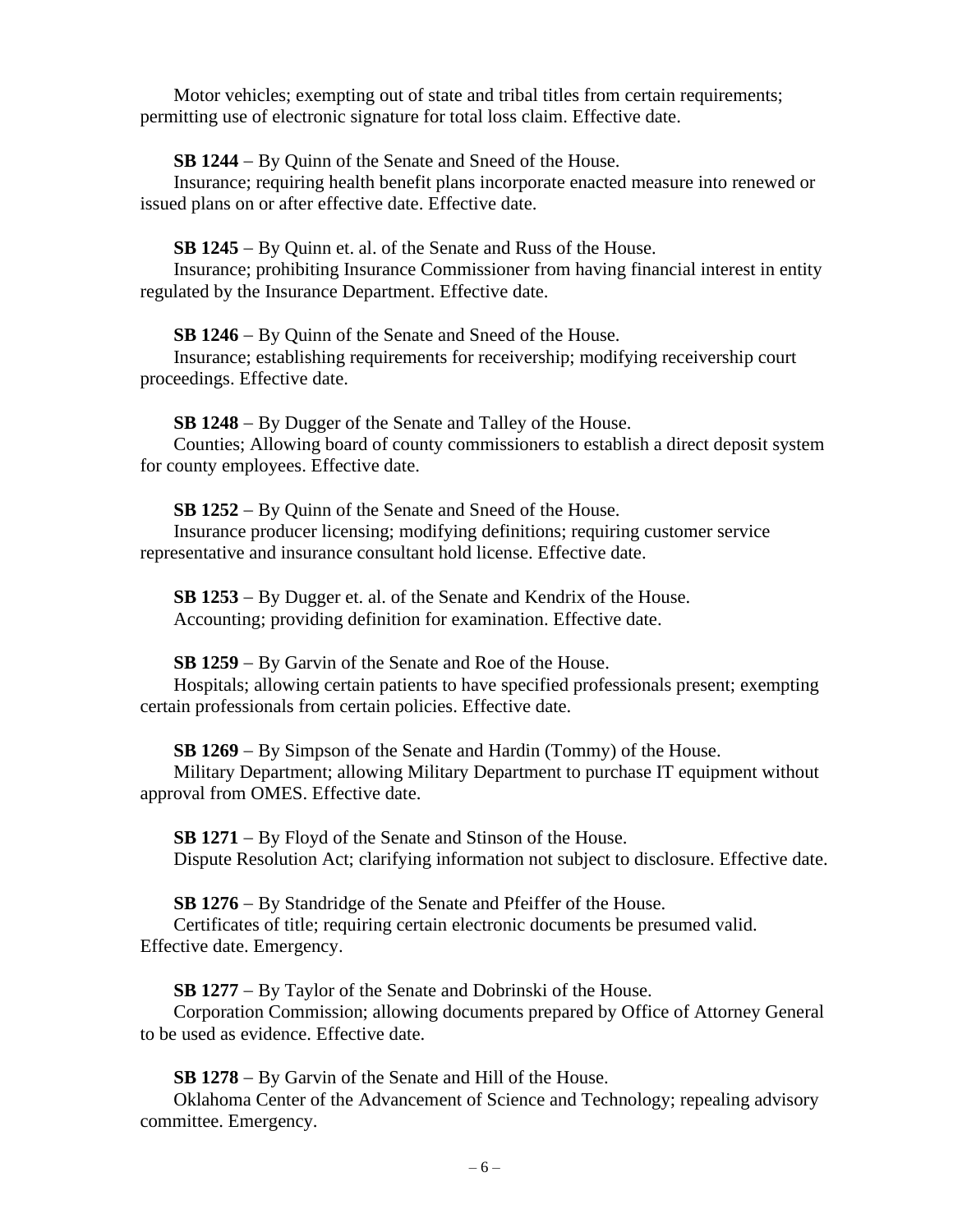**SB 1284** − By Stanley of the Senate and Baker of the House.

Higher education; repealing language creating the dyslexia teacher training pilot program. Effective date.

**SB 1285** − By Stanley of the Senate and Baker of the House.

Education; repealing language regarding the Oklahoma School for the Visual and Performing Arts. Effective date.

**SB 1286** − By Stanley of the Senate and Miller of the House. Child care; broadening certain exemption from the Child Care Facilities Licensing Act. Emergency.

**SB 1297** − By Stanley of the Senate and Stinson of the House. Oklahoma Accountancy Act; creating revolving fund; authorizing student scholarship and grant program. Effective date.

**SB 1298** − By Rader of the Senate and Pfeiffer of the House. Oklahoma Open Meeting Act; authorizing certain executive session and videoconferencing for Tax Commission. Effective date.

**SB 1300** − By Rader of the Senate and Pfeiffer of the House. License plates; requiring Oklahoma Tax Commission to send certain renewal notification by email. Effective date.

**SB 1301** − By Rader of the Senate and Pfeiffer of the House.

Sales tax; requiring certain exempt individuals to apply for direct pay permit; prohibiting certain erroneous payment refunds. Effective date.

**SB 1303** − By Rader of the Senate and Pfeiffer of the House.

Sales and use tax; modifying hearing requirements for permit revocation to include teleconferencing and videoconferencing. Effective date.

**SB 1305** − By Rader of the Senate and Pfeiffer of the House.

Income tax withholding; modifying rate of withholding for royalty payments and passthrough entities. Effective date.

**SB 1311** − By Howard of the Senate and Kannady of the House.

Governmental Tort Claims Act; modifying definitions; requiring certain information or documentation to support claim of certain loss. Effective date.

**SB 1317** − By Stanley of the Senate and Baker of the House.

Cities and towns; repealing Advisory Committee to the municipal clerks and treasurers' division of the Oklahoma Department of Career and Technology Education. Effective date. Emergency.

**SB 1325** − By Daniels of the Senate and Moore of the House.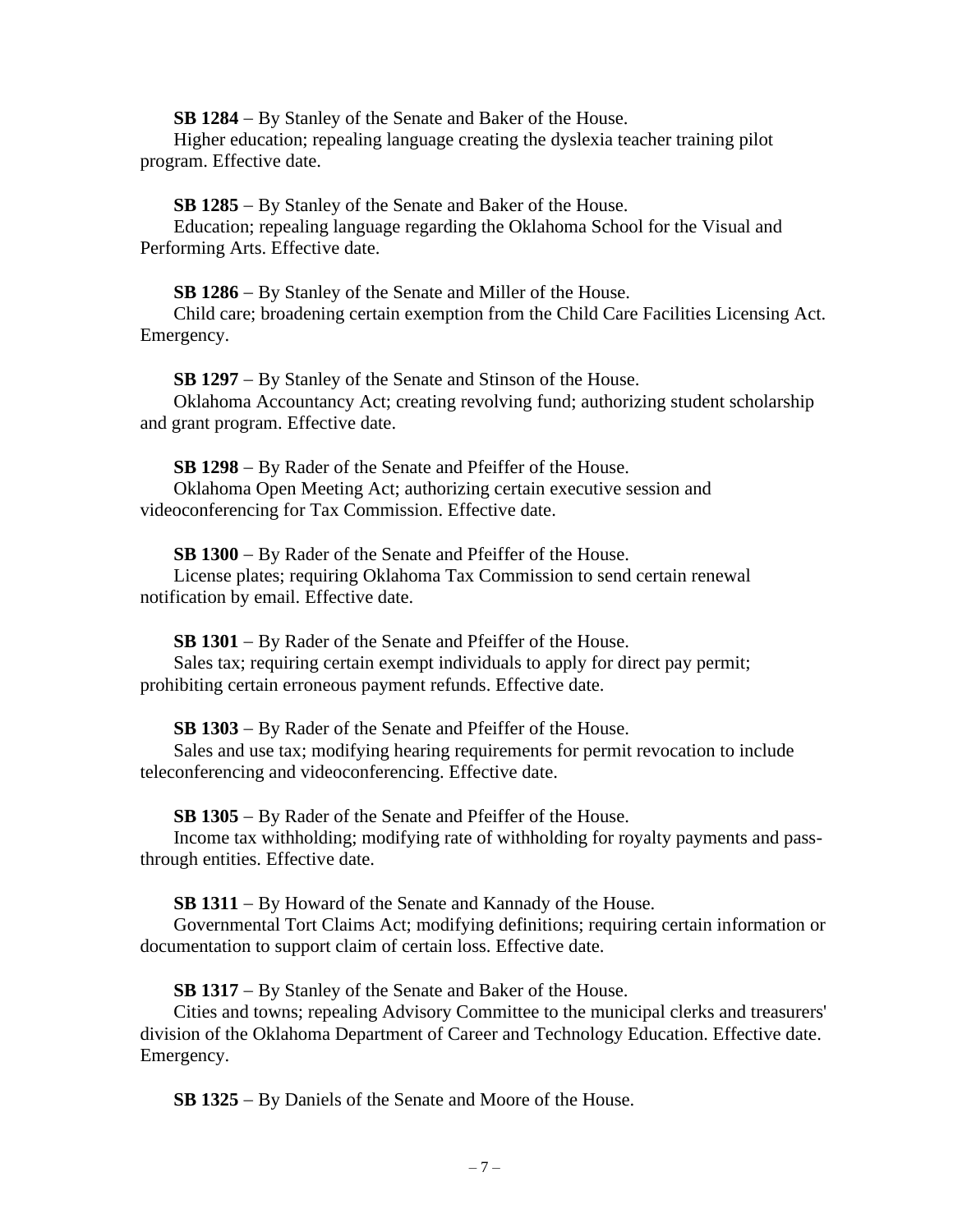Water and water rights; transferring authority of Water Quality Standards to Department of Environmental Quality. Effective date.

**SB 1333** − By Simpson of the Senate and Hardin (Tommy) of the House.

Cemeteries; transferring union soldier cemetery to Department of Veterans Affairs; designating property as state veterans cemetery. Emergency.

**SB 1340** − By Hall of the Senate and Kannady of the House.

Trusts; modifying the Uniform Testamentary Additions to Trust Act; authorizing devise of property by will to certain trusts. Effective date.

**SB 1343** − By Howard et. al. of the Senate and Moore of the House.

Municipal and county bonds; including certain facilities under definition of qualified economic and community development. Effective date.

**SB 1344** − By Garvin of the Senate and Lawson of the House.

Court-appointed special advocates; clarifying standards for education and background checks; removing fee requirement. Effective date.

**SB 1345** − By Hall of the Senate and Boatman of the House. Labor; providing for employer to use certain wage payment options. Effective date.

**SB 1348** − By Hall of the Senate and Mize of the House. County officers; increasing county excise board compensation; updating statutory language. Effective date.

**SB 1351** − By Haste of the Senate and Miller of the House. Department of Transportation; increasing threshold for claim limits. Effective date.

**SB 1357** − By Paxton of the Senate and Martinez of the House. Elections; removing deadlines for certain voter registration for candidates filing for office in certain elections. Effective date. Emergency.

**SB 1358** − By Paxton of the Senate and Martinez of the House. Election administration; modifying term. Emergency.

**SB 1361** − By Hall of the Senate and Moore of the House. Securities; modifying certain exemptions; requiring certain notice filings; updating statutory references. Effective date.

**SB 1364** − By Rader of the Senate and Hilbert of the House.

Polling places; providing for additional polling places for certain precincts. Effective date. Emergency.

**SB 1368** − By Taylor of the Senate and Boles of the House. Oil and gas; modifying Category B surety amount. Effective date.

**SB 1370** − By Matthews of the Senate and Lowe (Jason) of the House.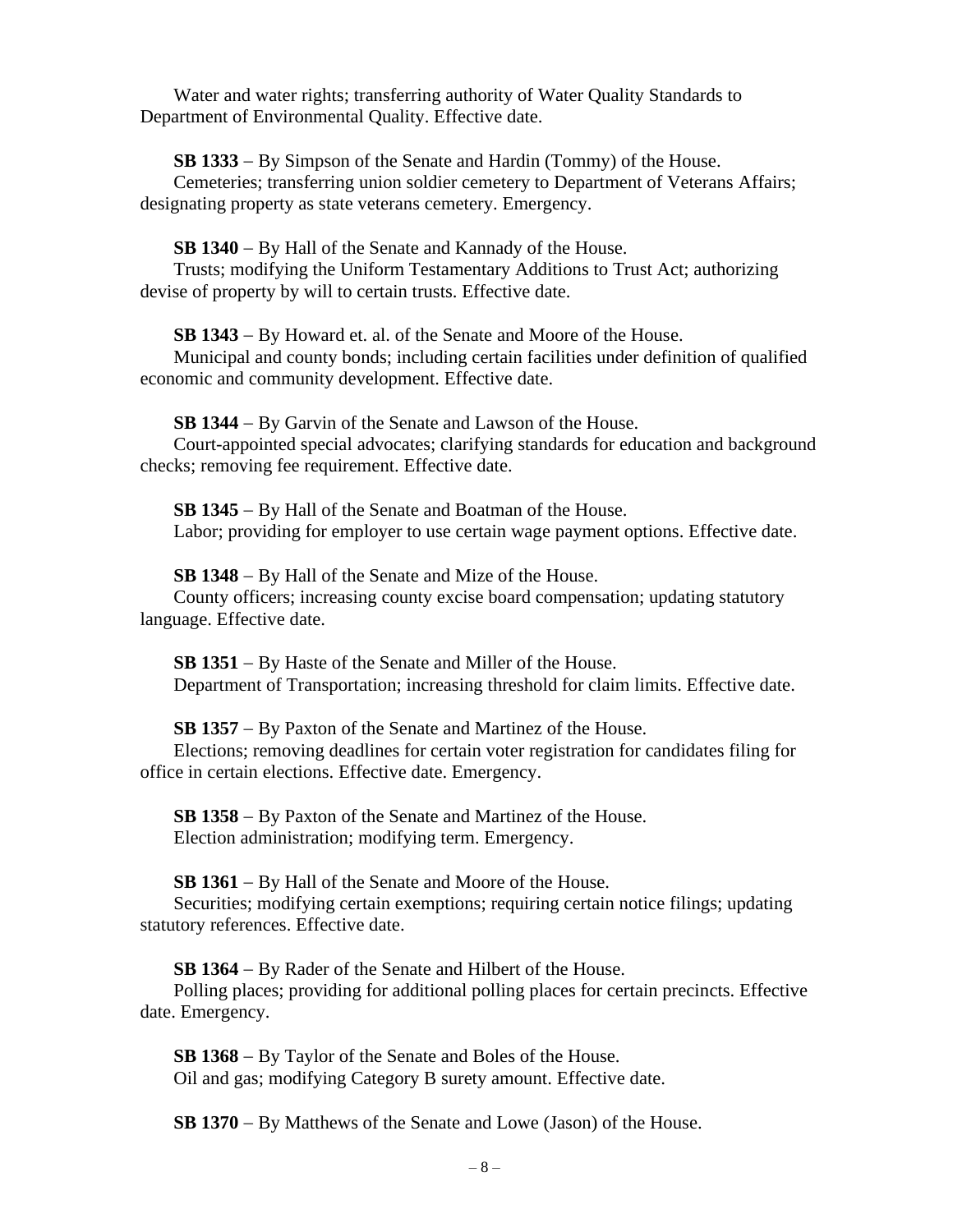Council on Law Enforcement Education and Training; requiring certain training curriculum and requirements. Effective date.

**SB 1371** − By Quinn of the Senate and Pfeiffer of the House.

State government; modifying exceptions for competitive bidding requirements. Effective date.

**SB 1374** − By Paxton of the Senate and May of the House.

State Fire Marshal; expanding responsibilities of the State Fire Marshal; establishing procedure for appealing fines. Effective date.

**SB 1384** − By Floyd of the Senate and Caldwell (Chad) of the House. Records; Modifying sunset date of the Archives and Records Commission. Emergency.

**SB 1398** − By Rosino of the Senate and Hill of the House. Public health; eliminating Health Care Information Advisory Committee; deleting certain requirements. Effective date.

**SB 1410** − By Taylor of the Senate and Mize of the House.

Energy; directing certain entities to develop emergency energy plan that includes three or more sources. Effective date.

**SB 1414** − By Paxton of the Senate and Martinez of the House. State Senate districts; removing expired filing requirement. Effective date. Emergency.

**SB 1416** − By David et. al. of the Senate and Miller of the House.

Higher education; providing in-state status for current Oklahoma National Guard members. Effective date. Emergency.

**SB 1426** − By Daniels of the Senate and Kannady of the House.

Child support; modifying certain procedures for modification of child support orders. Effective date.

**SB 1429** − By Haste of the Senate and Sterling of the House.

Alternative teacher certification; providing option of passing certain competency examinations; providing exemption for certain degree. Effective date. Emergency.

**SB 1444** − By Jech of the Senate and Newton of the House.

Rural Electric Cooperative Act; authorizing certain registrations to count towards quorum. Emergency.

**SB 1452** − By Floyd of the Senate and Bush of the House.

Oklahoma Open Records Act; requiring confidentiality for certain voluntarily provided information. Effective date.

**SB 1455** − By Daniels et. al. of the Senate and Moore of the House.

Administrative Procedures Act; establishing guidelines for interpretation of statutes or administrative rules. Effective date.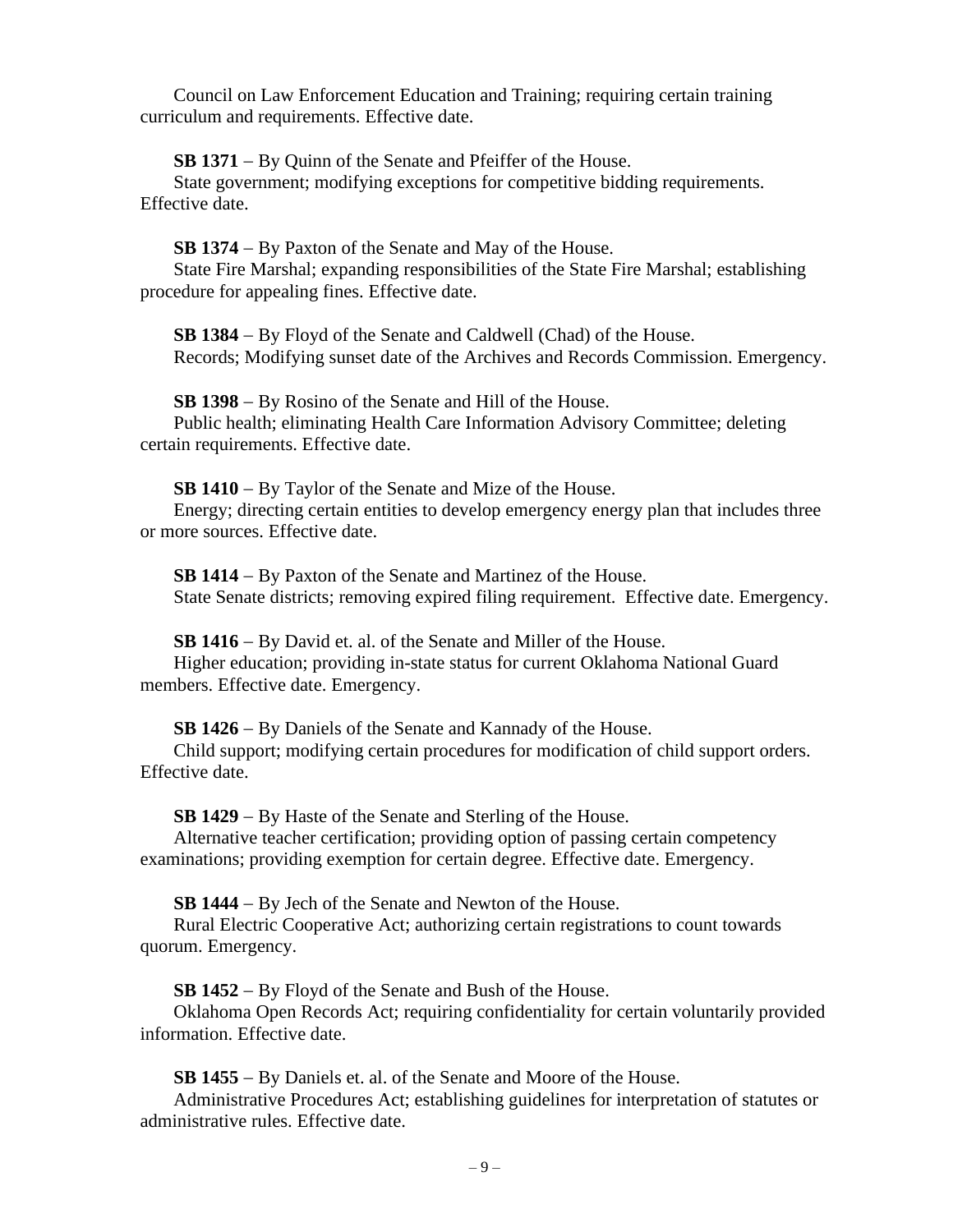**SB 1460** − By Howard of the Senate and Moore of the House.

Probate procedure; modifying requirements for proper venue for certain actions; clarifying requirements for joinder of certain proceedings. Effective date.

**SB 1462** − By Garvin of the Senate and Lawson of the House.

Public health; creating Ava's Law; requiring certain persons to provide certain information to pregnant individuals; requiring State Department of Health to compile and publish certain educational resources. Effective date.

**SB 1464** − By Hicks et. al. of the Senate and Strom et. al. of the House.

Public health; requiring list of disorders on state newborn screening program to match federal Recommended Uniform Screening Panel to extent practicable. Effective date.

**SB 1466** − By Rader et. al. of the Senate and Pae et. al. of the House.

Crimes and punishments; relating to the raising of flags over tax-supported property; adding an exception. Emergency.

**SB 1474** − By Rader of the Senate and McCall of the House. Motor vehicles; providing certain exception to prohibition on transfer of title. Emergency.

**SB 1485** − By Paxton of the Senate and Osburn of the House. Certificates of title; providing exception for certain industry from inspection requirement. Effective date.

**SB 1496** − By Stanley of the Senate and Miller of the House. [Sales tax; providing exemption for women's veteran's organization. Effective date.]

**SB 1503** − By Daniels et. al. of the Senate and Russ of the House.

Abortion; creating the Oklahoma Heartbeat Act; prohibiting performance of abortion except under certain conditions; providing for and prohibiting certain enforcement. Emergency.

**SB 1515** − By Weaver et. al. of the Senate and Osburn of the House.

Emergency medical services; allowing certified emergency medical response agency to provide limited transport under certain conditions. Effective date.

**SB 1516** − By Weaver of the Senate and Boatman of the House. Holidays; establishing Oklahoma Overdose Awareness Day. Emergency.

**SB 1522** − By Bullard of the Senate and Humphrey of the House.

Personal identification information of retired peace officers; protecting retired peace officer personal information and prohibiting harassment. Effective date.

**SB 1524** − By Taylor of the Senate and Echols of the House.

[Oil and gas; modifying conditions and requirements for division and transfer orders. Effective date.]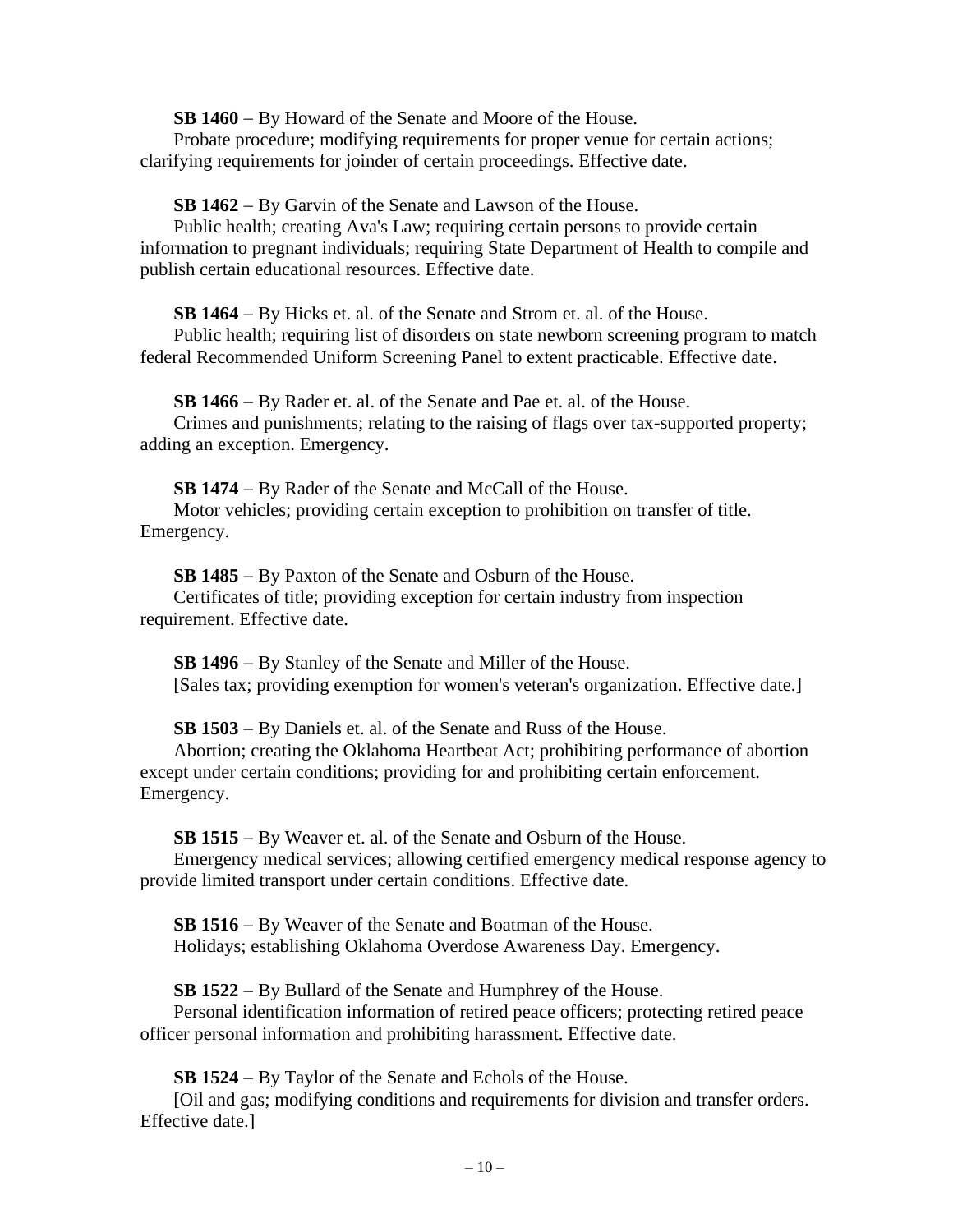**SB 1526** − By Floyd of the Senate and Osburn of the House.

Securities; modifying provisions of the Oklahoma Subdivided Land Sales Code. Effective date.

**SB 1529** − By Leewright of the Senate and Dobrinski of the House. Municipalities; updating statutory language in the Oklahoma Municipal Power Authority Act. Effective date.

**SB 1532** − By Daniels of the Senate and Talley of the House.

Criminal fines, costs and fees; requiring waiver under certain circumstances. Effective date.

**SB 1536** − By Weaver of the Senate and Ford of the House. Criminal Justice Reclassification Coordination Council; repealing Council. Effective date.

**SB 1537** − By Weaver et. al. of the Senate and Ford of the House. Law enforcement training; establishing attestation to certification. Effective date.

**SB 1541** − By Rosino et. al. of the Senate and Martinez of the House.

Autonomous vehicles; allowing fully automated vehicles to operate on public roads. Effective date.

**SB 1542** − By Rosino of the Senate and Roberts (Dustin) of the House. Physician assistants; providing certain construction; requiring certain license or credential; subjecting certain physician assistants to Physician Assistant Act. Effective date.

**SB 1544** − By Pederson et. al. of the Senate and Conley of the House.

Schools; prohibiting certain schools from knowingly entering into a transaction with certain individual or entity. Effective date. Emergency.

**SB 1547** − By Howard et. al. of the Senate and McCall of the House.

Oklahoma Open Meeting Act; requiring live stream of certain meetings; reinstating alternative procedures in emergencies. Emergency.

**SB 1549** − By Thompson of the Senate and Phillips of the House.

State agencies; requiring certain third-party evaluation of agency processes. Effective date.

**SB 1552** − By Treat of the Senate and McCall of the House.

Public health; authorizing State Department of Health to enter into contracts with private organizations for provision of certain services. Effective date. Emergency.

**SB 1553** − By Treat et. al. of the Senate and McCall of the House.

Abortion; modifying grounds to perform abortion; prohibiting abortion after certain time period except under specified conditions. Effective date.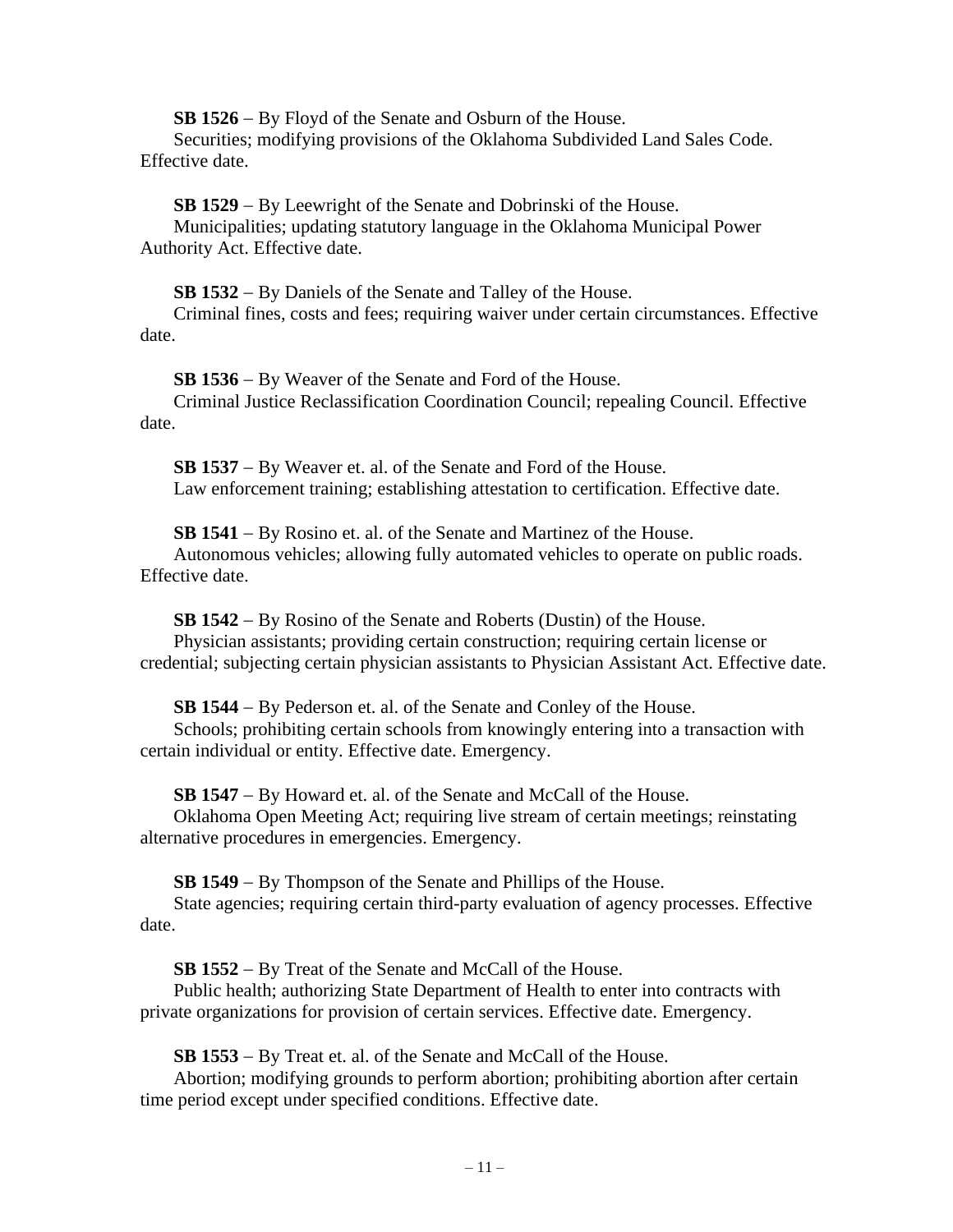**SB 1555** − By Treat et. al. of the Senate and McCall of the House.

Abortion; modifying applicability of certain provisions and conditions under which certain provisions will become effective; repealing certain provisions. Emergency.

**SB 1569** − By Weaver of the Senate and Boatman of the House.

Child protection; establishing the Address Confidentiality for Child Survivors and their Families Act. Effective date.

**SB 1571** − By Allen of the Senate and West (Rick) of the House. Airbows; allowing airbows for hunting under certain circumstances. Effective date.

**SB 1578** − By Paxton of the Senate and Martinez of the House. County commissioners; omitting certain candidacy requirements. Effective date. Emergency.

**SB 1579** − By Paxton of the Senate and Hilbert of the House. School employees; allowing a district board of education to approve certain leave of absence for certain purpose. Effective date. Emergency.

**SB 1587** − By Simpson et. al. of the Senate and Hardin (Tommy) of the House. Veterans; creating K-I-A Reinterment Fund. Effective date. Emergency.

**SB 1598** − By Simpson of the Senate and Townley of the House. [Veterans centers; modifying legal description of property; prohibiting certain admission. Effective date.]

**SB 1600** − By Hall of the Senate and Kerbs of the House. [Driver licenses; providing for certain retention of fees. Emergency.]

**SB 1602** − By Hall of the Senate and Kerbs of the House. Motor license agents; modifying certain retention. Emergency.

**SB 1605** − By Hall et. al. of the Senate and Kerbs of the House. [Motor license agents; providing for the creation of Service Oklahoma as a division of Oklahoma Management and Enterprise Services. Emergency.]

**SB 1617** − By Dugger of the Senate and West (Kevin) of the House. Boards and commissions; extending sunset termination date of certain committees. Emergency.

**SB 1620** − By Pugh of the Senate and Hilbert of the House.

School transportation; removing language restricting transportation within certain boundaries. Effective date. Emergency.

**SB 1623** − By Pugh of the Senate and Boatman of the House.

Schools; creating the Learn Everywhere Act to allow students extended learning opportunities. Effective date. Emergency.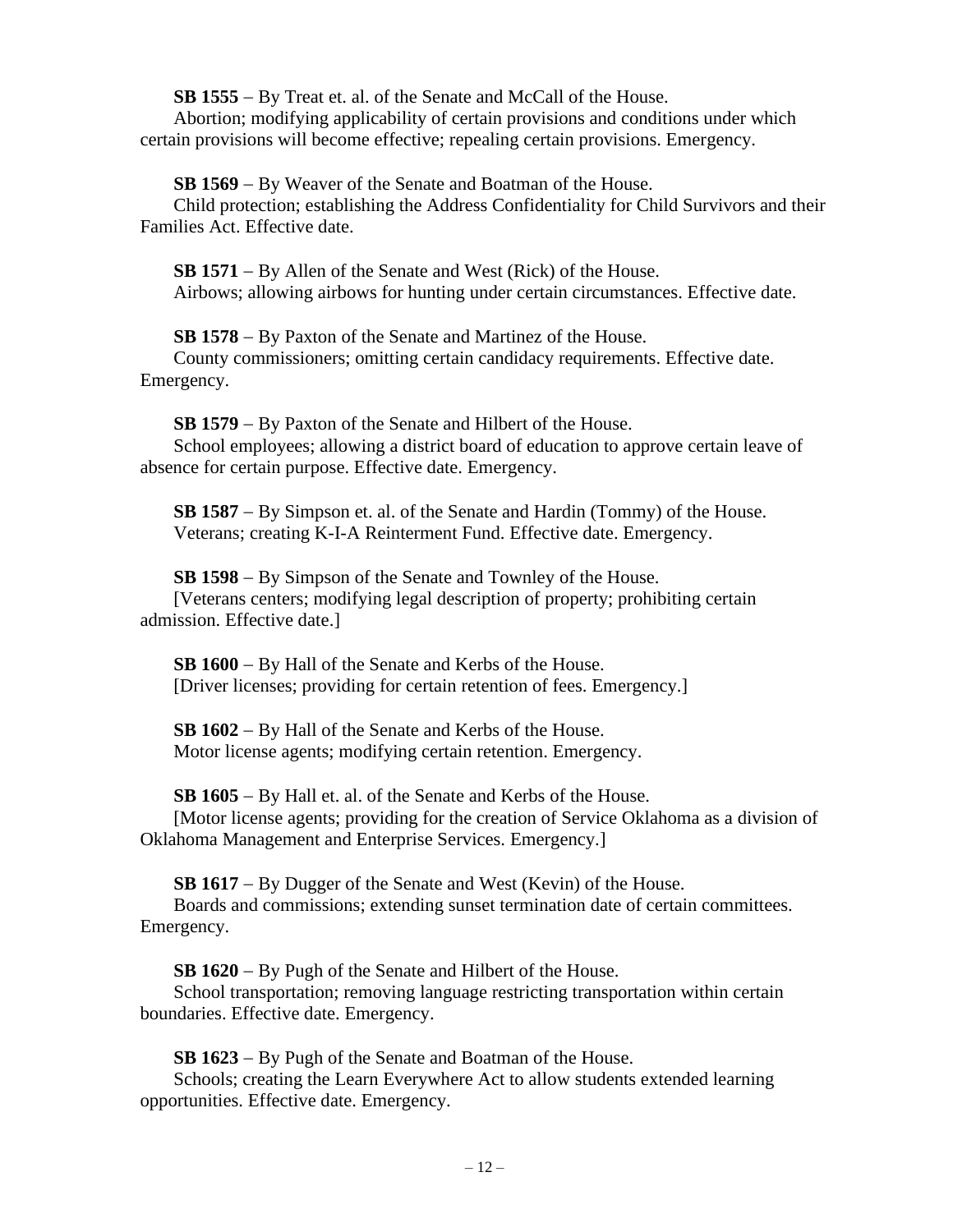**SB 1637** − By Haste of the Senate and Lepak of the House.

Election fraud; authorizing Attorney General to investigate and prosecute certain violations. Effective date.

**SB 1659** − By Newhouse of the Senate and Dills of the House.

Tax credits; modifying certain Oklahoma Equal Opportunity Education Scholarship Act reporting dates. Effective date.

**SB 1667** − By Kidd of the Senate and Worthen of the House.

County assessor; requiring assessor to provide exempt veteran of real property valuation increase. Effective date.

**SB 1685** − By Thompson of the Senate and Hilbert of the House.

Oklahoma Affordable Housing Act; modifying certain credit allocation limit. Effective date.

**SB 1691** − By Taylor et. al. of the Senate and Boles of the House. Occupational licensing and certification; allowing certain individuals with a criminal history to receive licensing and certification to practice. Effective date.

**SB 1695** − By Murdock et. al. of the Senate and Newton of the House. Rules of the Ethics Commission; adding certain persons subject to financial disclosure. Effective date.

**SB 1700** − By Howard of the Senate and Echols of the House. Small estate administration; adding property required to be paid or delivered upon receipt of certain affidavit. Effective date.

**SB 1716** − By Leewright of the Senate and Moore of the House. Roofing; providing exception for commercial endorsement for labor-only subcontractors. Effective date.

**SB 1733** − By Treat et. al. of the Senate and McCall of the House. Oklahoma Open Records Act; modifying definitions. Effective date.

**SB 1743** − By Leewright of the Senate and Bashore of the House. Financial protection products; prohibiting certain requirement; providing procedures for borrowers. Effective date.

**SB 1749** − By Leewright of the Senate and McEntire of the House. Alcoholic beverages; allowing for sale of beer on golf course or country club. Emergency.

**SB 1750** − By Daniels of the Senate and Kannady of the House. Home inspections; expanding definition. Emergency.

**SB 1760** − By Dugger of the Senate and Kendrix of the House.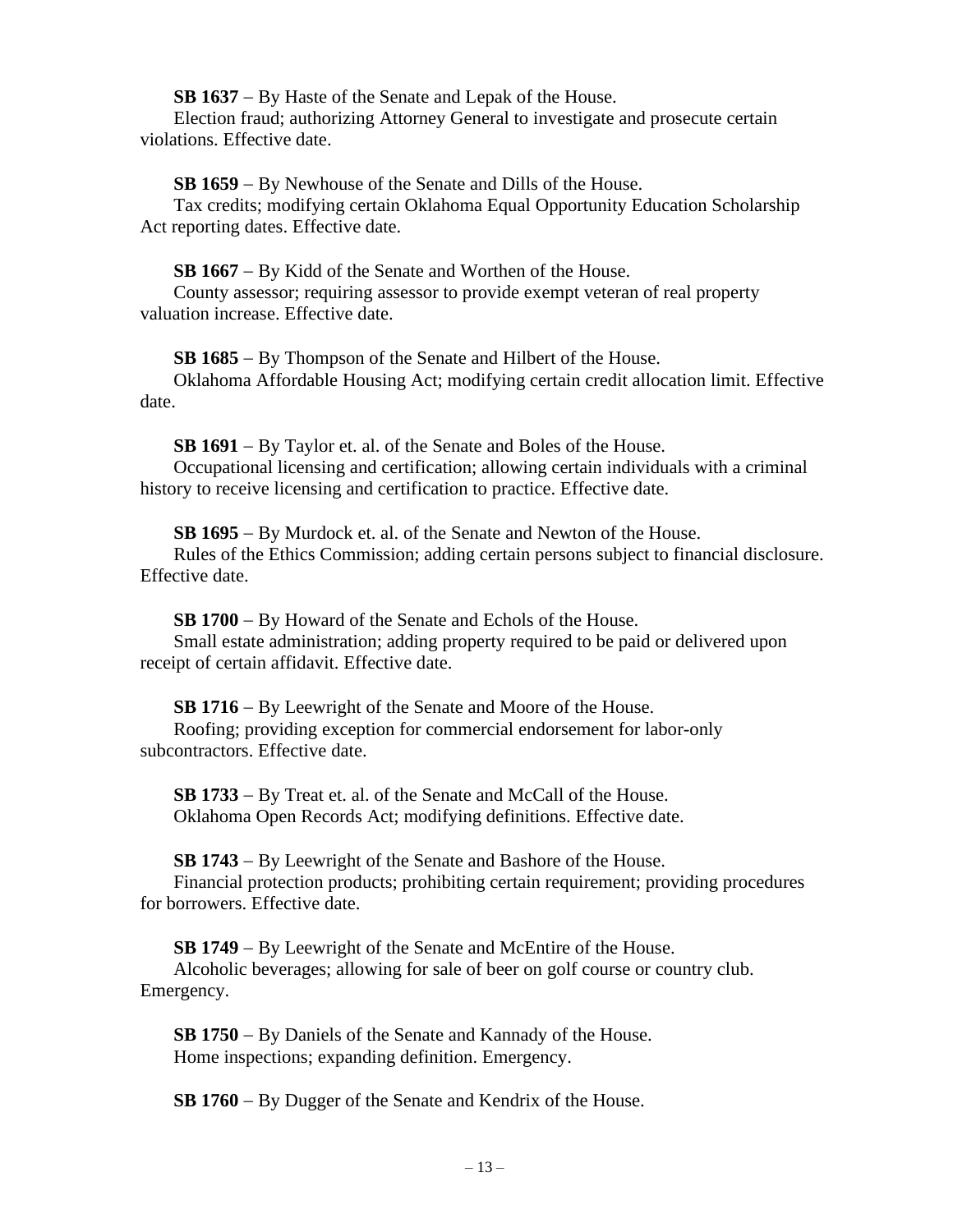Oklahoma Accountancy Act; removing references to licensed public accountants. Effective date.

**SB 1763** − By Weaver of the Senate and Moore of the House. Asset forfeiture; modifying parties eligible to bring certain actions. Effective date.

**SB 1768** − By Howard et. al. of the Senate and Wallace of the House. [Revenue and taxation; creating the Oklahoma Rural Jobs Act; providing tax credit. Effective date.]

**SB 1781** − By Rader of the Senate and Talley of the House.

Aircraft excise tax; relates to the report on transfer of legal ownership aircraft; modifying report requirements. Effective date.

**SB 1784** − By Coleman of the Senate and Marti of the House.

Alcoholic beverages; providing exceptions for underage workers to conduct work on licensed premises. Emergency.

**SB 1788** − By Coleman of the Senate and Marti of the House. Alcoholic beverages; allowing for distribution of mixed drinks in sealed containers. Emergency.

**SB 1800** − By Leewright of the Senate and McDugle of the House. Employment Security Act of 1980; omnibus; modifying operational procedures. Effective date.

**SB 1802** − By Howard of the Senate and Kannady of the House. Multiple versions of statutes; amending, merging, consolidating and repealing multiple versions of statutes. Emergency.

**SB 1806** − By Leewright of the Senate and May of the House.

Bail bonds; removing residence requirement; prohibiting a court from modifying terms of set bond. Effective date.

**SB 1809** − By Garvin et. al. of the Senate and Boles of the House.

Wildlife; permits to control nuisance wildlife; written permission; headlighting; prohibiting nuisance control at night for persons convicted within certain period of time. Effective date.

**SB 1814** − By Stanley of the Senate and Hardin (Tommy) of the House.

Soldiers and sailors; Oklahoma Veterans Centers; specifying establishment of sites; transfer of operations. Emergency.

**SB 1819** − By Howard of the Senate and Kendrix of the House.

Motor vehicle tax; modifying definition of inheritance for the purposes of excise tax exception on transfer. Effective date.

**SB 1843** − By Leewright of the Senate and Hilbert of the House.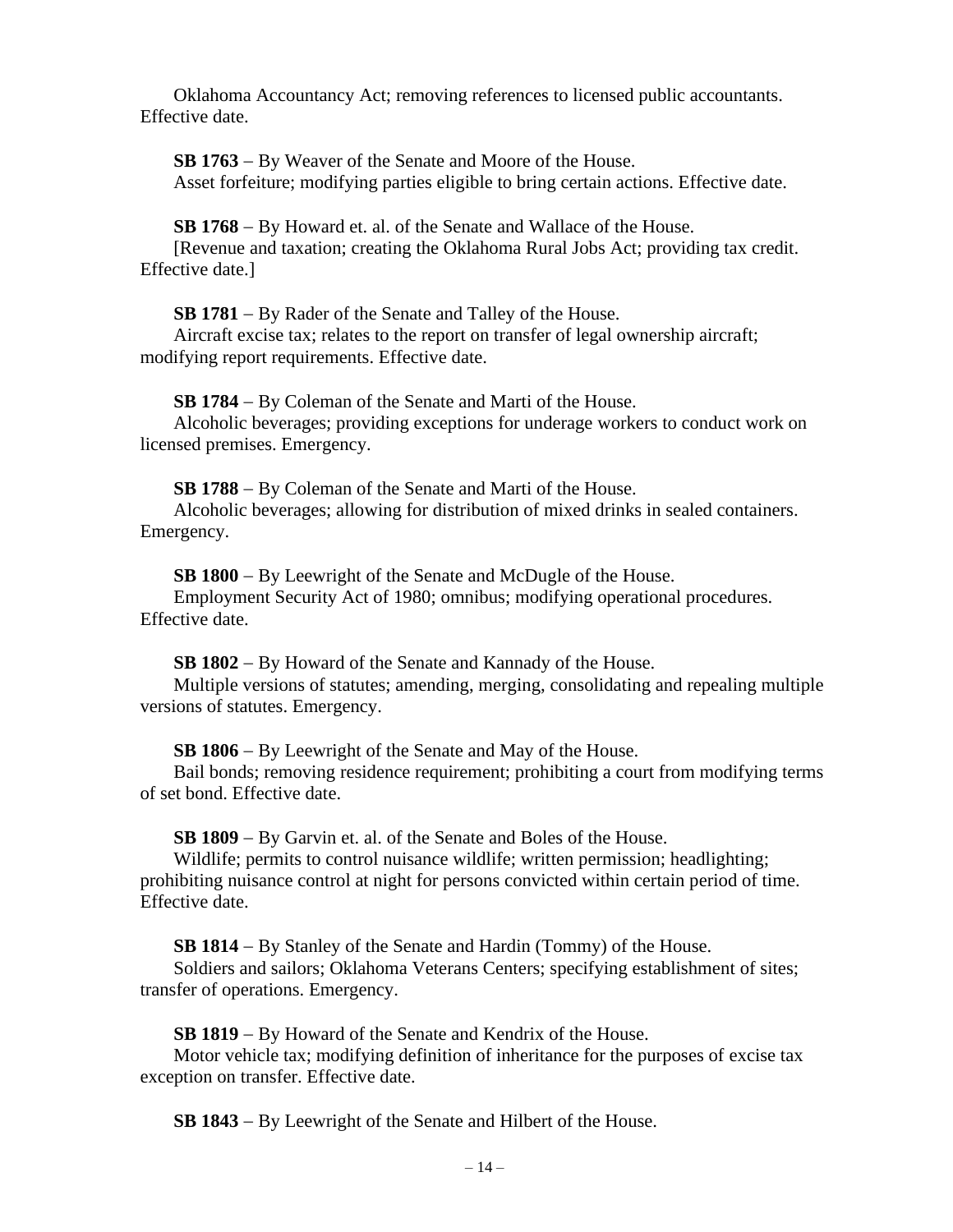Income tax; modifying payroll allocation for taxable income to include home office workers in this state. Effective date.

**SB 1855** − By Simpson et. al. of the Senate and Boles of the House.

Alternative Fuels Technician Certification Act; modifying equipment and facilities under Department authority. Effective date.

**SB 1856** − By Allen et. al. of the Senate and Boles of the House.

Carbon sequestration; directing Secretary of Energy and Environment to creat grant program subject to authorization of federal dollars by legislature. Effective date.

**SJR 17** − By Bullard et. al. of the Senate and CrosswhiteHader of the House. [Constitutional amendment; equating rights of unborn persons to rights of born persons; prohibiting performance of abortion; providing exception.]

**SJR 37** − By Treat et. al. of the Senate and McCall of the House.

[Constitutional amendment; providing that nothing in the Constitution secures or protects a right to an abortion.]

# **RESOLUTIONS FOR CONSIDERATION**

**HCR 1013** − By Steagall of the House and Dahm of the Senate. Concurrent resolution; communism; Cuba.

**HCR 1014** − By Olsen. Concurrent resolution; Day of Tears recognition; distribution.

**HCR 1015** − By Phillips. Public health; Men's Health Awareness Month.

**HCR 1017** − By McBride et. al. of the House and David of the Senate.

Concurrent Resolution; declaring the need for grid modernization technologies and cybersecurity; distribution.

**HR 1043** − By Waldron.

Resolution supporting Ukraine; recognizing Ukrainian sovereignty; and urging withdrawal of Russian forces.

**HR 1045** − By Newton.

Resolution acknowledging the Oklahoma Youth Expo; congratulating all of the 4-H and FFA student participants of the 2022 Oklahoma Youth Expo.

**HR 1046** − By Kerbs. Resolution; Oklahoma Agriculture Day; March 24, 2022; directing distribution.

**HR 1047** − By Roberts (Sean). Resolution; oil and gas industry; increasing oil and gas production.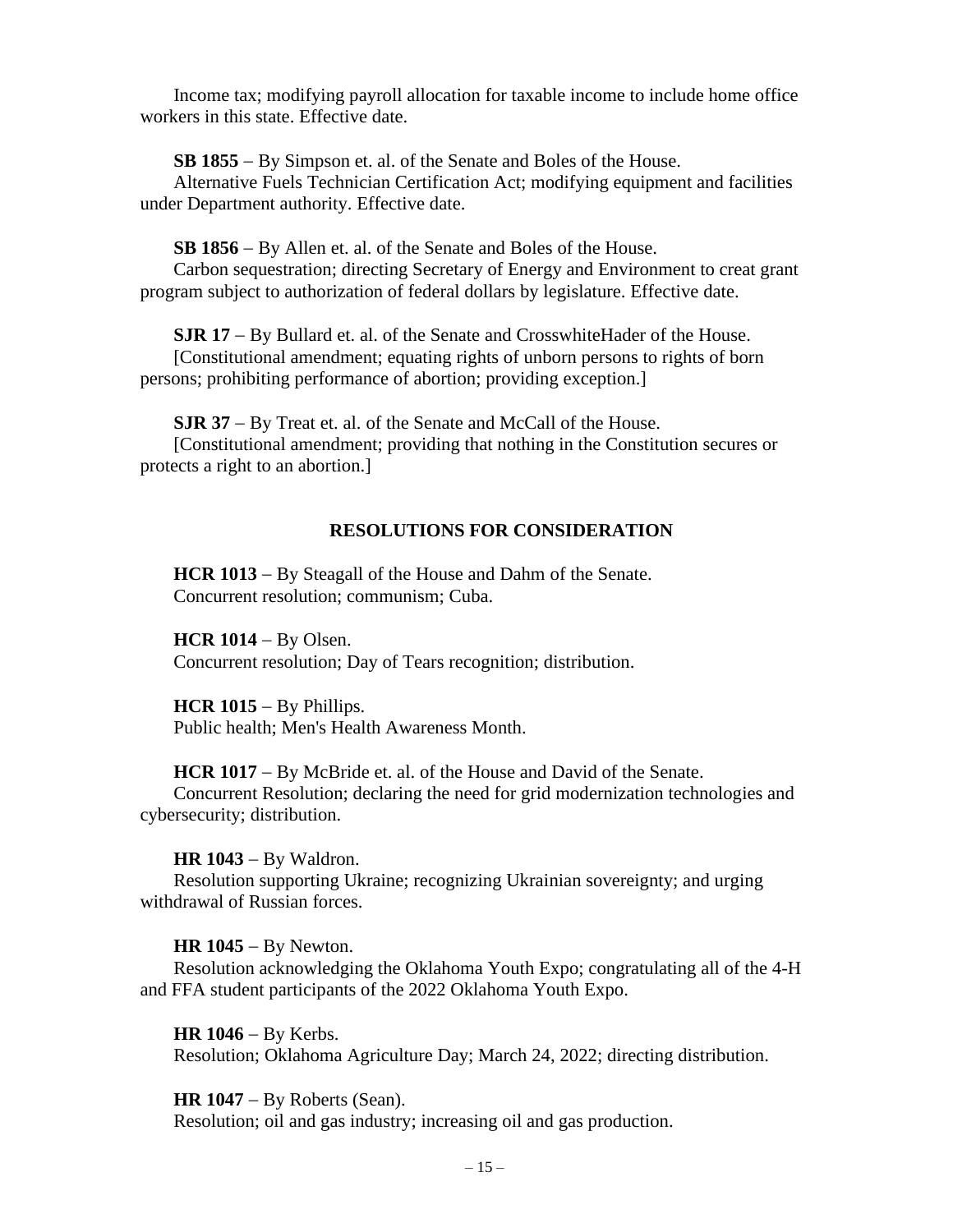**HR 1049** − By Bush. Resolution; ACEs and PACEs Awareness Day; April 7, 2022.

**HR 1050** − By Stark. National Donate Life Month; April.

**SCR 19** − By Daniels.

Concurrent resolution; establishing the Joint Rules for the Joint Committee on Administrative Rules; amending Joint Rules.

## **SENATE AMENDMENTS TO HOUSE BILLS**

**SAs** to **HB 1122** − By Phillips et. al. of the House and Leewright of the Senate. [Telecommunications; imposing maximum charges with respect to certain connections to utility poles; effective date.]

**SAs** to **HB 1647** − By Humphrey of the House and Bullard of the Senate. Criminal procedure; Pretrial Release Act; proceedings; services programs; effective date.

**SAs** to **HB 2542** − By Stinson et. al. of the House and Brooks of the Senate. [Attorneys; practice of law; procedure for motion to practice law in Oklahoma; reciprocal agreement; effective date.]

**SAs** to **HB 2693** − By Hasenbeck et. al. of the House and Pugh et. al. of the Senate. [Civics education; directing establishment of micro-credential program in civics; removing requirement for certain assessment; effective date; emergency.]

**SAs** to **HB 2776** − By Pfeiffer of the House and Montgomery et. al. of the Senate. [School funding; creating the Protecting Revenues for Oklahoma Teachers, Educators and Students (PROTEST) Fund; purpose; expenditures; effective date; emergency.]

# **THIRD READING**

**HB 1055** − By Randleman of the House and Stephens of the Senate. Definitions and general provisions; designating the Colonial Spanish Mustang/Heritage Horse of Oklahoma as the state horse; codification; effective date.

**HB 1888** − By Williams et. al. of the House and Bullard of the Senate.

State government; prohibiting certain entities from conducting gender or sexual diversity training or counseling; effective date.

# **GENERAL ORDER**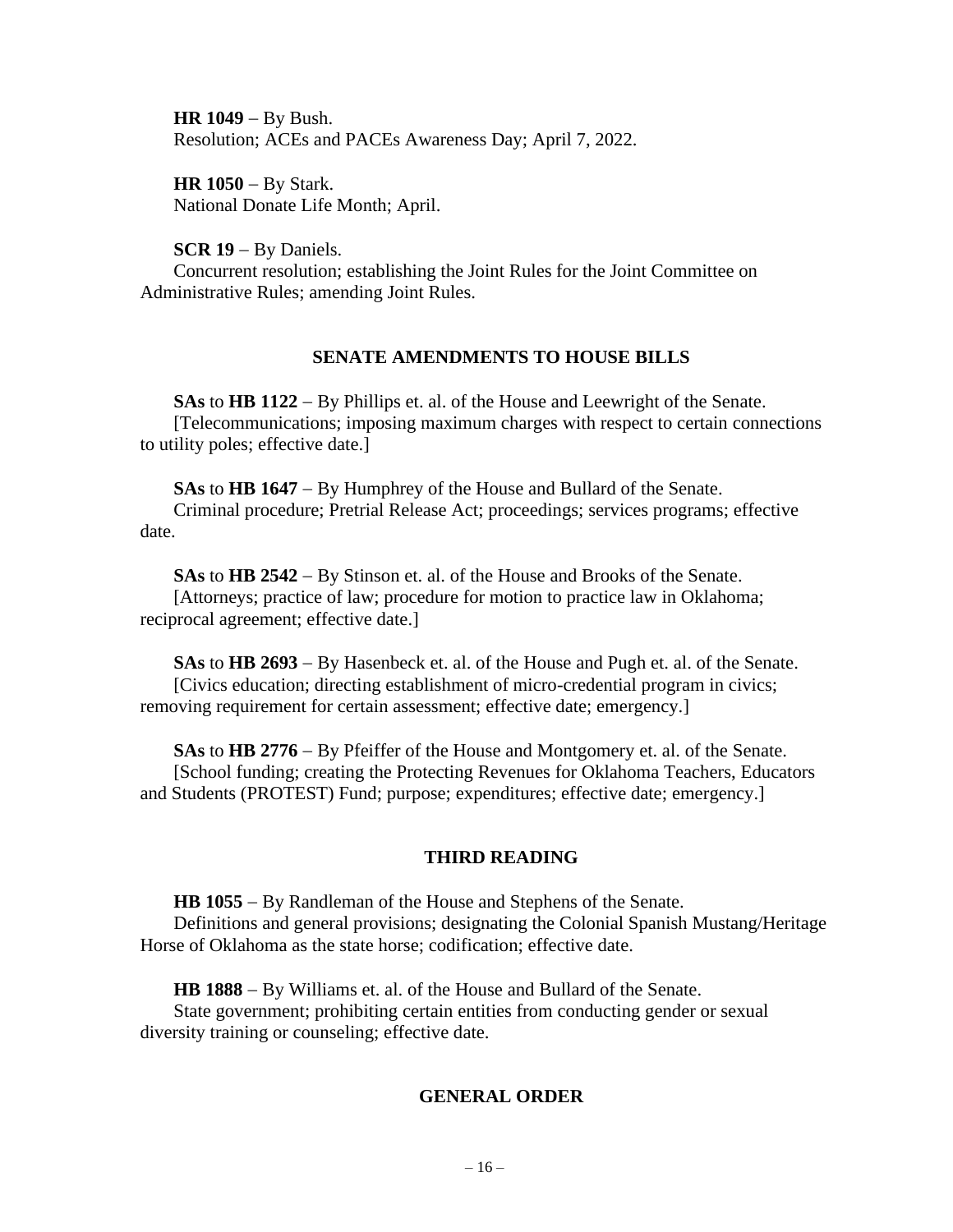**HB 1005** − By Bush et. al. of the House and Montgomery of the Senate. Public health; Uniform Controlled Dangerous Substances Act; harm-reduction services; codification; emergency.

## **HB 1011** − By Phillips et. al.

Consumer protection; Digital Fair Repair Act; disclosure of information; effective date.

**HB 1020** − By Worthen.

Public lands; requiring notice to certain landowners when state school lands are recategorized; effective date.

## **HB 1025** − By Worthen.

Criminal procedure; clarifying hearing procedures for returning property to lawful owners; effective date.

#### **HB 1048** − By Kerbs et. al.

Railroads; requiring certain railroads to have two crewmembers in control compartment of lead locomotive unit; making certain exceptions; effective date.

#### **HB 1049** − By Kerbs et. al.

Motor vehicles; requiring the Department of Public Safety to provide internet services with adequate speed to motor license agents; effective date.

## **HB 1056** − By Olsen et. al.

Crimes and punishments; prohibiting certain officials from restricting religious activities during a declared state of emergency; effective date.

#### **HB 1097** − By Strom of the House and Coleman of the Senate.

Alcoholic beverages; authorizing holders of multiple small brewer licenses to sell beer at multiple locations; effective date.

#### **HB 1115** − By West (Rick) et. al.

Criminal procedure; authorizing use of certain chemical treatment for offenders who commit sexually violent offenses; codification; effective date.

#### **HB 1117** − By West (Rick).

State government; exempting certain individuals from state park entrance fees; effective date.

**HB 1123** − By Phillips of the House and Leewright of the Senate.

Rural electric cooperative easements; defining terms; providing for use of certain easements for broadband service; effective date.

# **CS** for **HB 1126** − By Phillips.

Technology; requiring employers provide written notice to employees of electronic mail monitoring; requiring certain categories of monitoring be disclosed; effective date.

# **CS** for **HB 1128** − By Phillips.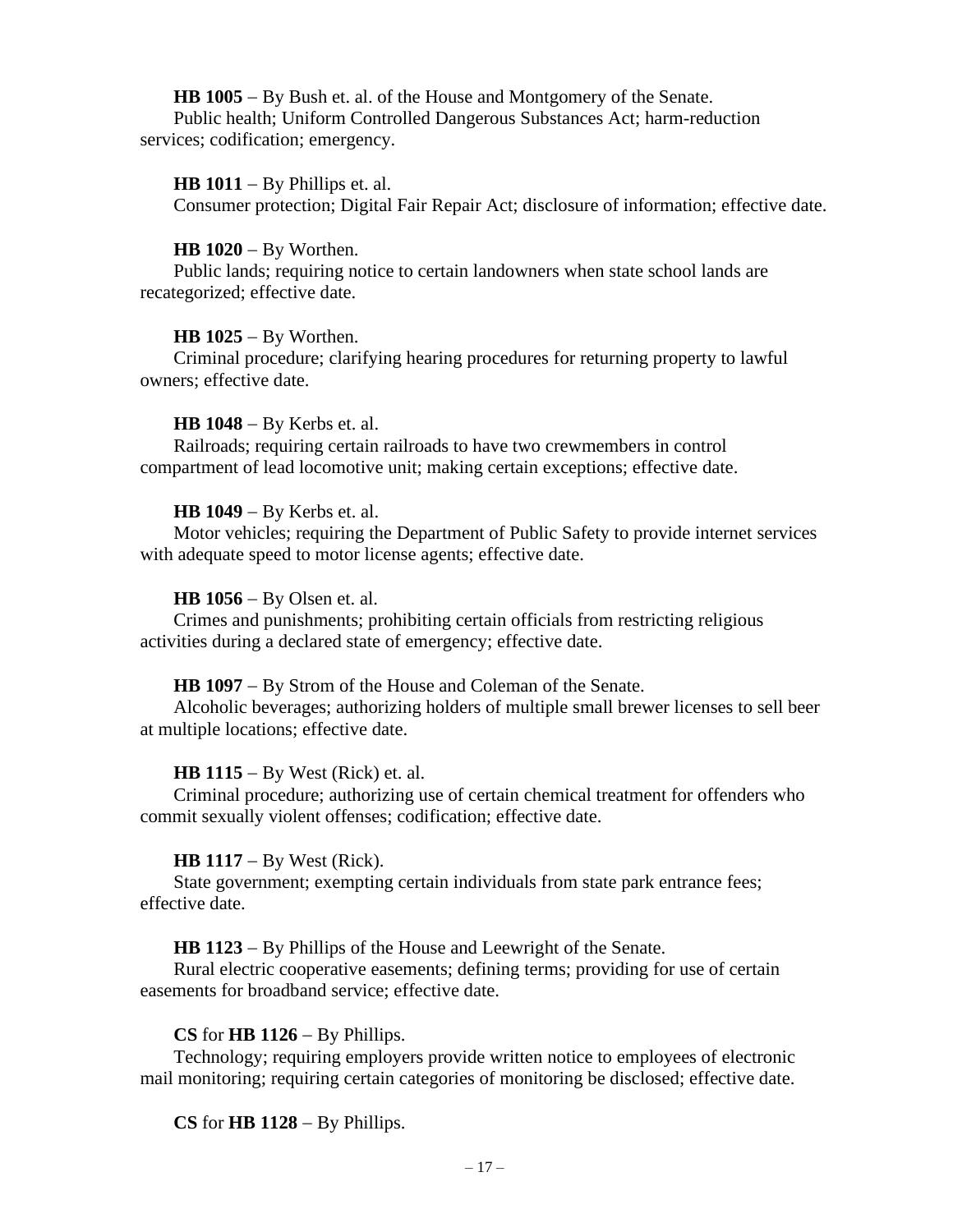State government; office of Attorney General; domestic violence; providing certain exemptions; effective date.

## **HB 1141** − By Fetgatter.

Environment and natural resources; allowing a county or municipality to create a landfill utilization district; effective date.

#### **HB 1142** − By Fetgatter.

Agriculture; creating the Oklahoma Industrial Hemp Remediation Program; effective date.

## **CS** for **HB 1229** − By Smith of the House and McCortney of the Senate.

Professions and occupations; Funeral Services Licensing Act; definition; exception; effective date.

**HB 1238** − By McCall. United States; creating the Federal Relations Act of 2021; effective date.

## **HB 1239** − By McCall.

United States; creating the Federal Relations Act of 2021; effective date.

## **CS** for **HB 1358** − By McCall.

Public finance; Inflation Relief Stimulus Fund; appropriation; creating the Inflation Stimulus Relief Fund; deposits; distribution; eligible taxpayers; effective date; emergency.

#### **CS** for **HB 1408** − By Pfeiffer.

Motor vehicles; driver licenses; requirements for restricted commercial driver license for farm-related service industries; effective date; emergency.

## **CS** for **HB 1413** − By McCall.

Transportation; creating the Rail Improvements for Economic Development Program Act; creating Rail Improvements for Economic Development Program Revolving Fund; effective date.

## **CS** for **HB 1551** − By McDugle of the House and Jett of the Senate.

Prisons and reformatories; directing the Pardon and Parole Board to establish a Conviction Integrity Review Unit; effective date.

**HB 1564** − By Gann et. al. of the House and Stephens et. al. of the Senate.

Landlord and tenant; delinquent rent; prohibiting discretion to extend terms of tenancy; authorizing late payment fee; providing for enforcement of act; effective date.

## **HB 1580** − By Dollens et. al.

Animals; prohibiting persons from chaining or tethering a dog under certain circumstances; effective date.

#### **HB 1605** − By Walke.

Probate; venue priority; effective date; emergency.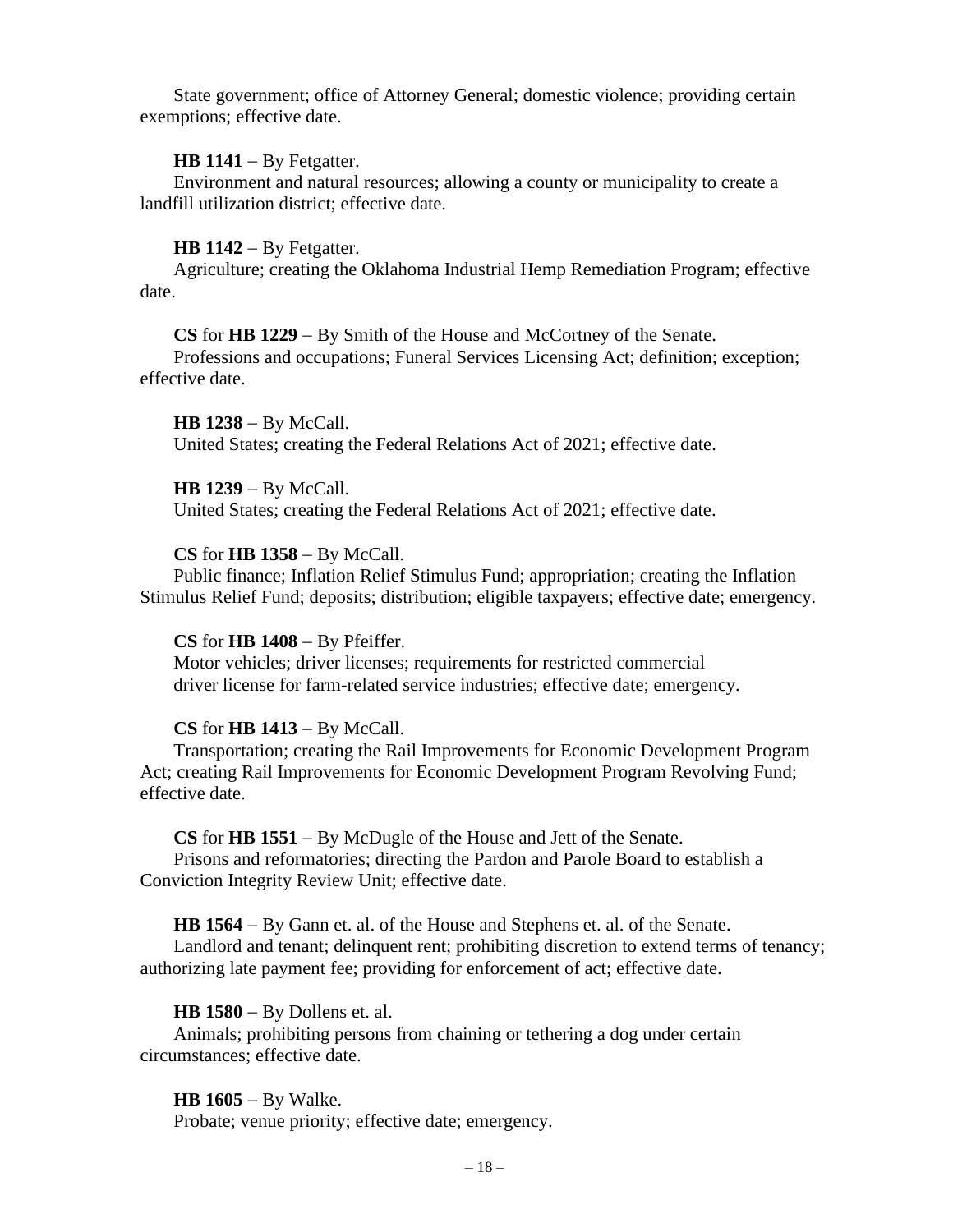#### **CS** for **HB 1616** − By Bennett et. al.

Student drivers; creating the Hope Shaffer Act; prohibiting student driver from operating a motor vehicle when other students are passengers; effective date.

### **HB 1619** − By Bennett.

Landlord and tenant; delinquent rent; rental agreement termination; timing requirements; effective date.

**HB 1627** − By Mize of the House and Montgomery of the Senate.

Consumer protection; Online Marketplace Consumer Protection Act; Attorney General; effective date.

#### **CS** for **HB 1636** − By Phillips.

Alcoholic beverages; mixed beverage, beer and wine, caterer, public or special event licensee; audit; effective date.

**HB 1637** − By Randleman et. al. of the House and Quinn of the Senate. Mental Health; Department of Mental Health and Substance Abuse Services; authority; requirement; definition; effective date.

**HB 1660** − By West (Kevin) et. al. of the House and Quinn of the Senate. Daylight saving time; exempting Oklahoma from the federal daylight saving time provision; effective date.

**HB 1706** − By Talley et. al. of the House and Leewright of the Senate.

Transportation; stating legislative intent; requiring the Department of Transportation sign and send application requesting Historic Route 66 be declared a U.S. Bicycle Route by certain date; effective date.

**HB 1754** − By Hardin (David) of the House and Weaver of the Senate. Crimes and punishments; increasing penalties; effective date.

**CS** for **HB 1757** − By Ranson of the House and Dugger of the Senate.

Criminal procedure; authorizing the arrest of persons under certain circumstances; effective date.

**HB 1787** − By Pae of the House and Coleman of the Senate.

State government; providing for rates of compensation for on-call state employees; repealer; effective date.

**CS** for **HB 1790** − By Pae of the House and Brooks of the Senate.

Public health and safety; creating the Kasey Alert Act; Department of Public Safety; Commissioner of Public Safety; law enforcement; effective date.

#### **CS** for **HB 1798** − By Miller.

Consumer protection; Network Company Services Act; Attorney General; consumer information; effective date.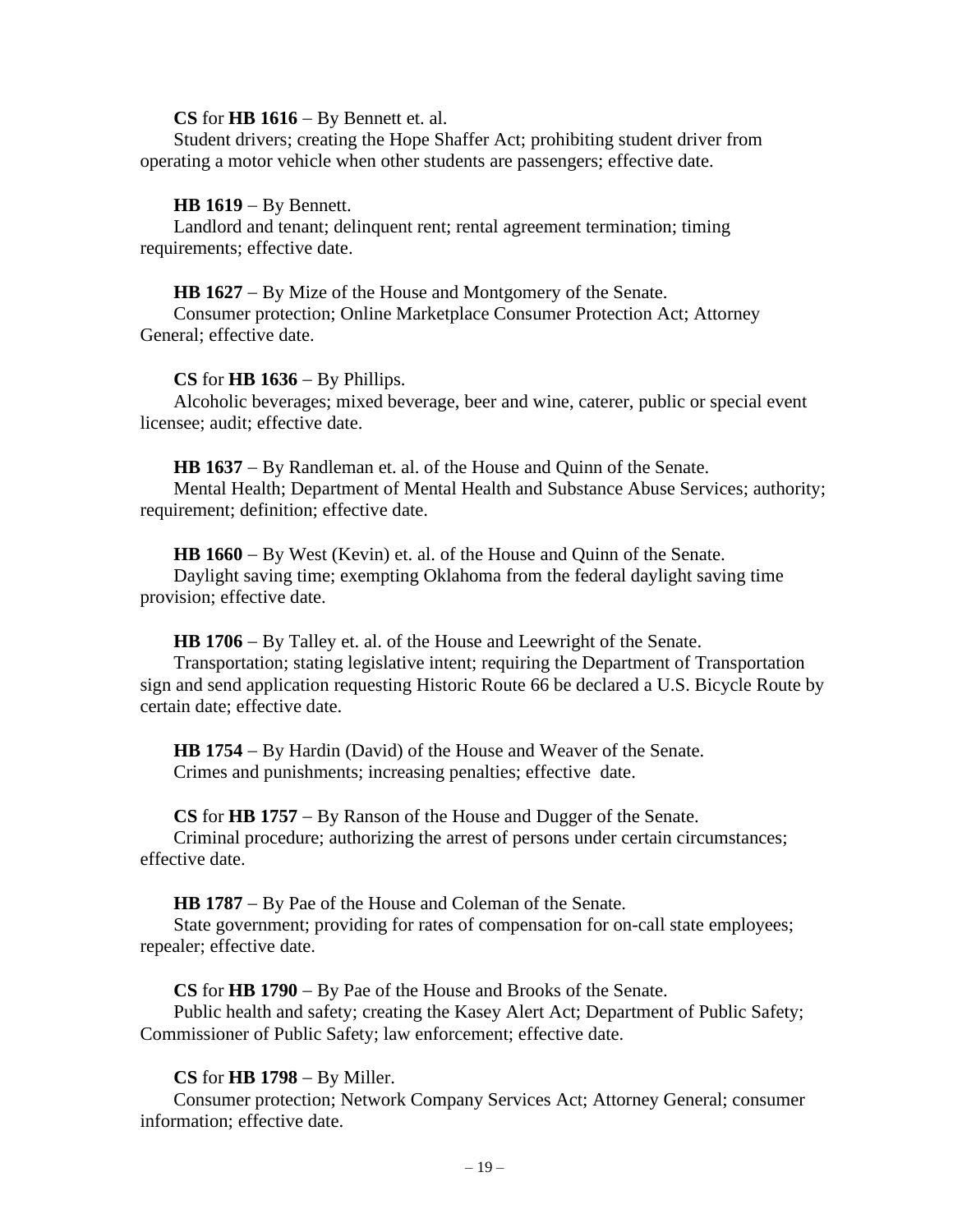**CS** for **HB 1833** − By McBride of the House and Daniels of the Senate. Nuisance; oil and gas activities; damages; effective date.

**HB 1835** − By Waldron. Professions; occupations; disciplinary action; effective date.

#### **HB 1843** − By Fugate et. al.

Elections; authorizing absentee voter to cast provisional ballot; providing exceptions; effective date.

# **CS** for **HB 1845** − By Fugate.

Motor vehicles; requiring lamp usage during conditions of inclement weather; effective date.

#### **HB 1898** − By Roberts (Sean).

Firearms; deleting named act and adding statutory references; codification; effective date.

#### **HB 1908** − By Fetgatter.

Revenue and taxation; medical marijuana taxation; State Department of Health; Oklahoma Tax Commission; contract; tax collection; fee; effective date; emergency.

#### **HB 1909** − By Fetgatter.

Revenue and taxation; Oklahoma adjusted gross income and taxable income; business license; Section 280E of Internal Revenue Code; effective date.

#### **CS** for **HB 1919** − By Blancett.

Schools; mandating counseling and guidance services for students; setting minimum ratio of students to certified school counselors; effective date.

#### **CS** for **HB 1920** − By Martinez.

Beer industry requirements; regulation of agreements; prohibiting certain actions; effective date.

#### **CS** for **HB 1921** − By Martinez et. al.

State government; designation of quarters and space to state departments; limitations to certain relocations; emergency.

# **CS** for **HB 1922** − By Martinez.

Alcoholic beverages; modifying requirements for certain wine shipment reports; effective date.

## **CS** for **HB 1927** − By Martinez et. al. of the House and Pugh of the Senate.

[Revenue and taxation; tax credit; parents of children enrolled in public school; effective date.]

# **CS** for **HB 1933** − By Martinez.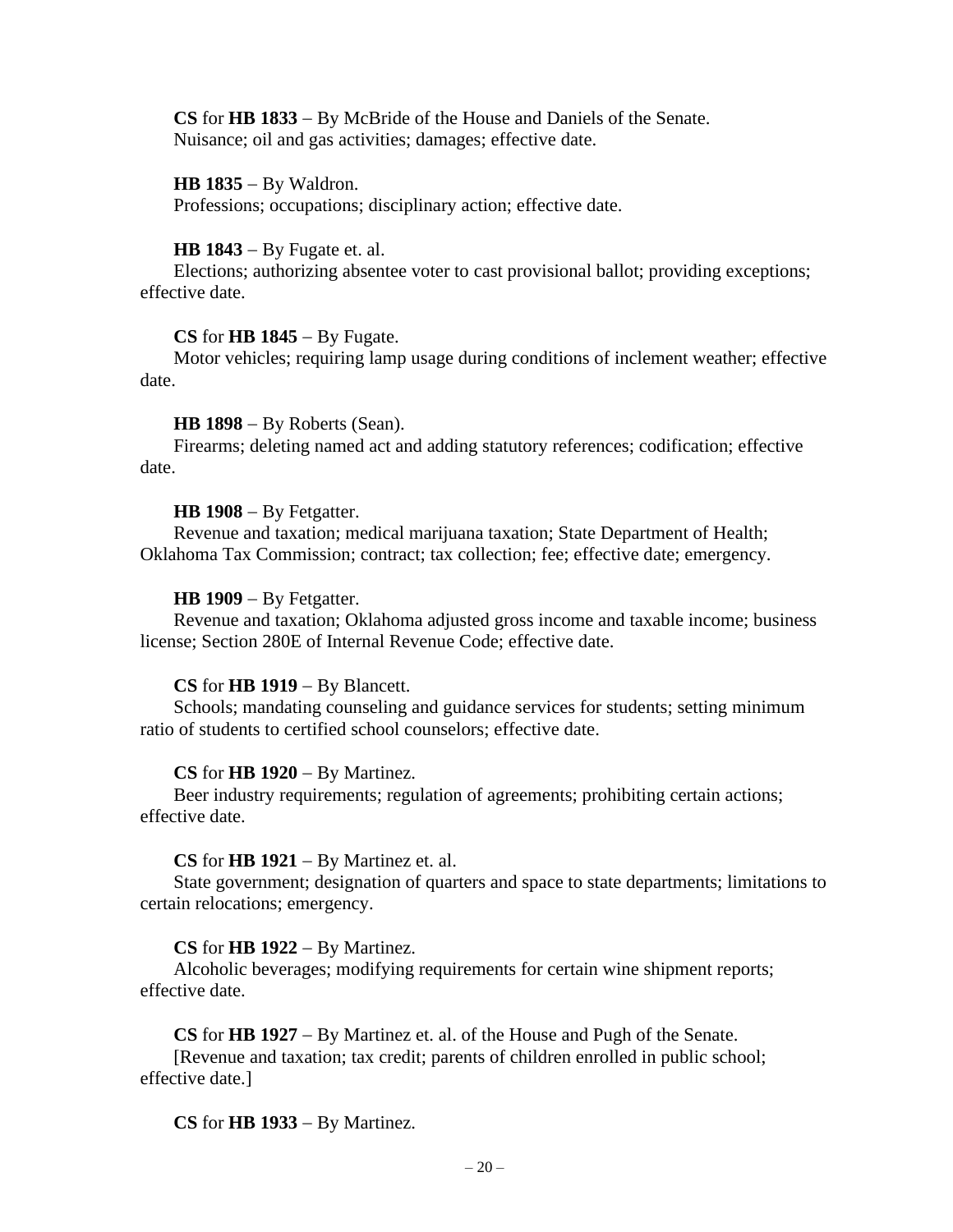Labor; unemployment benefits; modifying benefit wages; duration; effective date.

**CS** for **HB 1942** − By Smith et. al. of the House and Bullard of the Senate.

Public health and safety; requiring the dispatch of certain calls to volunteer fire departments; effective date.

# **CS** for **HB 1981** − By Lepak.

Professions and occupations; creating the Universal State and Military Equivalence Licensing Recognition Act; effective date.

# **CS** for **HB 1989** − By Caldwell (Trey).

Agriculture; seed labels; requiring genetically engineered cotton seed labels contain certain information; minimum warm germination percentage; effective date.

**HB 2010** − By Townley et. al. of the House and Montgomery of the Senate. Public health and safety; regulating mobile food vendors; effective date.

# **CS** for **HB 2025** − By Steagall et. al.

Medical marijuana; requiring medical marijuana business licensees to display their license in a certain manner; emergency.

**CS** for **HB 2036** − By Ford of the House and Bergstrom of the Senate. Public health; vapor products and reporting; compliance deadlines; emergency.

# **CS** for **HB 2065** − By Ford of the House and Weaver of the Senate.

[Public retirement systems; Oklahoma Pension Legislation Actuarial Analysis Act; Law Enforcement Retirement System; reinstatement; effective date; contingent effect; emergency.]

# **CS** for **HB 2067** − By McCall.

State government; Board on Legislative Compensation; ex-officio members; providing for LOFT Executive Director to provide certain services; effective date; emergency.

# **HB 2076** − By McCall.

State government; prohibiting awarding of state contracts to certain entities; effective date.

# **HB 2092** − By Sims.

Counties and county officers; creating the Oklahoma Natural Disaster Mitigation and Recovery Act; effective date; emergency.

# **CS** for **HB 2126** − By McEntire.

Alcoholic beverages; creating the grocery and convenience store spiritis license; effective date.

**CS** for **HB 2135** − By McEntire of the House and Thompson of the Senate.

Alcoholic beverages; business interests and acts prohibited for manufacturers; effective date.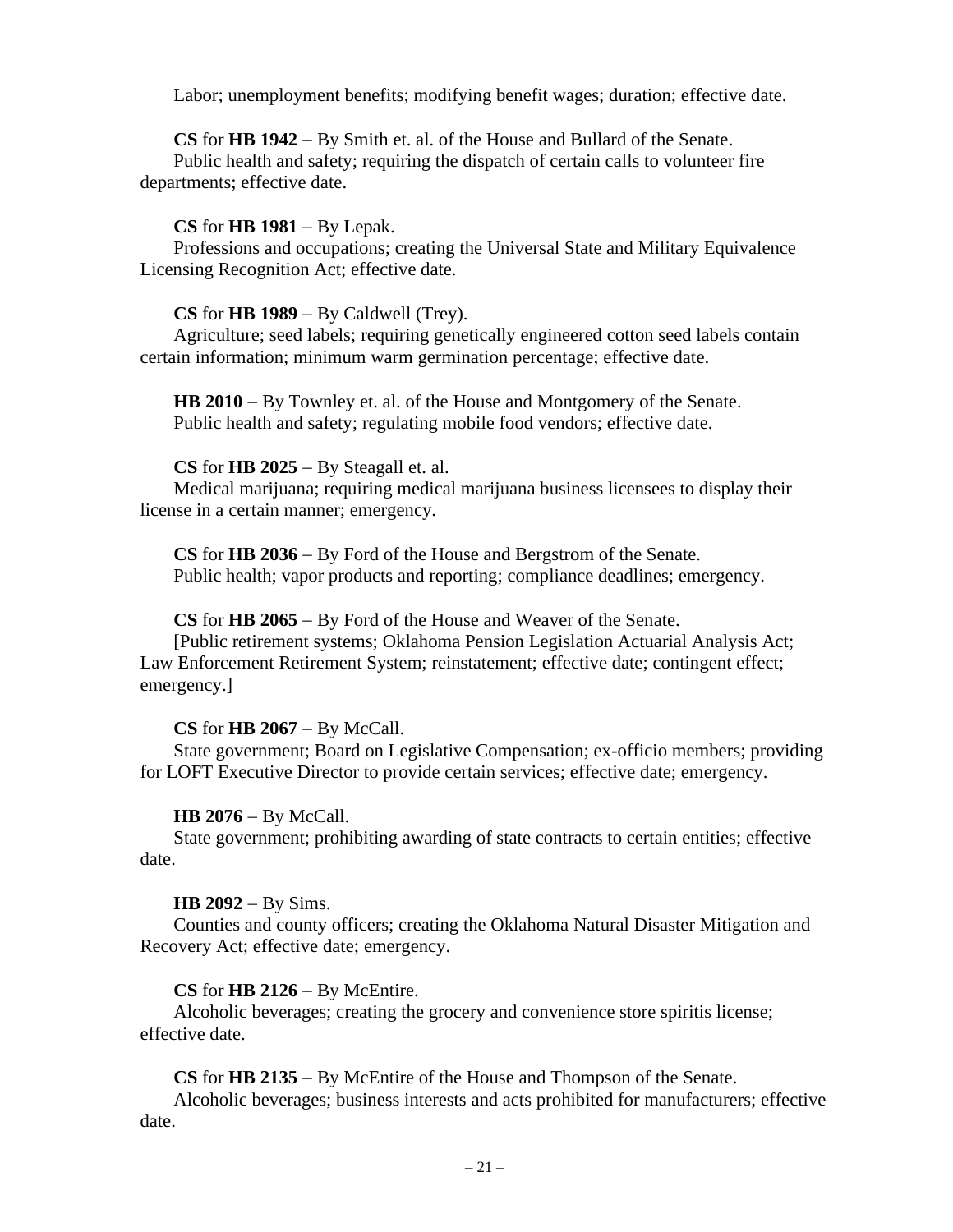**CS** for **HB 2164** − By Roe of the House and Pemberton of the Senate.

[Professions and occupations; use of professional designations; modifying definition of doctor to include certain persons; effective date.]

**HB 2215** − By McDugle of the House and Weaver of the Senate. Crimes and punishments; expanding scope of prohibited acts; effective date.

# **HB 2218** − By McDugle of the House and Jett of the Senate.

Public health and safety; Catastrophic Health Emergency Powers Act; prohibiting governmental entities from closing or limiting businesses; effective date.

# **HB 2227** − By Moore of the House and Garvin of the Senate.

Public finance; authorizing certain entities to initiate and conduct bankruptcy proceedings; effective date.

**HB 2244** − By May. Medical marijuana; modifying scope of certain definition; effective date.

**HB 2273** − By West (Josh). Law enforcement officers; making certain acts unlawful; codification; effective date.

**HB 2276** − By West (Josh) of the House and Thompson of the Senate. Workers' compensation; mental illness or injury; volunteer firefighters group insurance; effective date.

# **HB 2314** − By Lawson.

Community-based services; definitions; community services worker registry; investigation; notification; procedure; effective date.

# **HB 2322** − By Frix.

Health insurance; Health Care Freedom of Choice Act; assigned benefits; compensation; insurers; effective date.

# **HB 2332** − By Williams et. al.

Prisons and reformatories; eliminating certain duty of the State Board of Corrections; effective date.

**CS** for **HB 2361** − By Burns.

Criminal procedure; modifying causes for removal of officers; effective date.

**CS** for **HB 2368** − By Grego et. al.

Agriculture; definition of Oklahoma certified beef; modifying definition; effective date.

**HB 2385** − By Sterling of the House and Jett of the Senate.

Motor vehicles; providing civil immunity for removing animal from motor vehicle using forcible entry; effective date.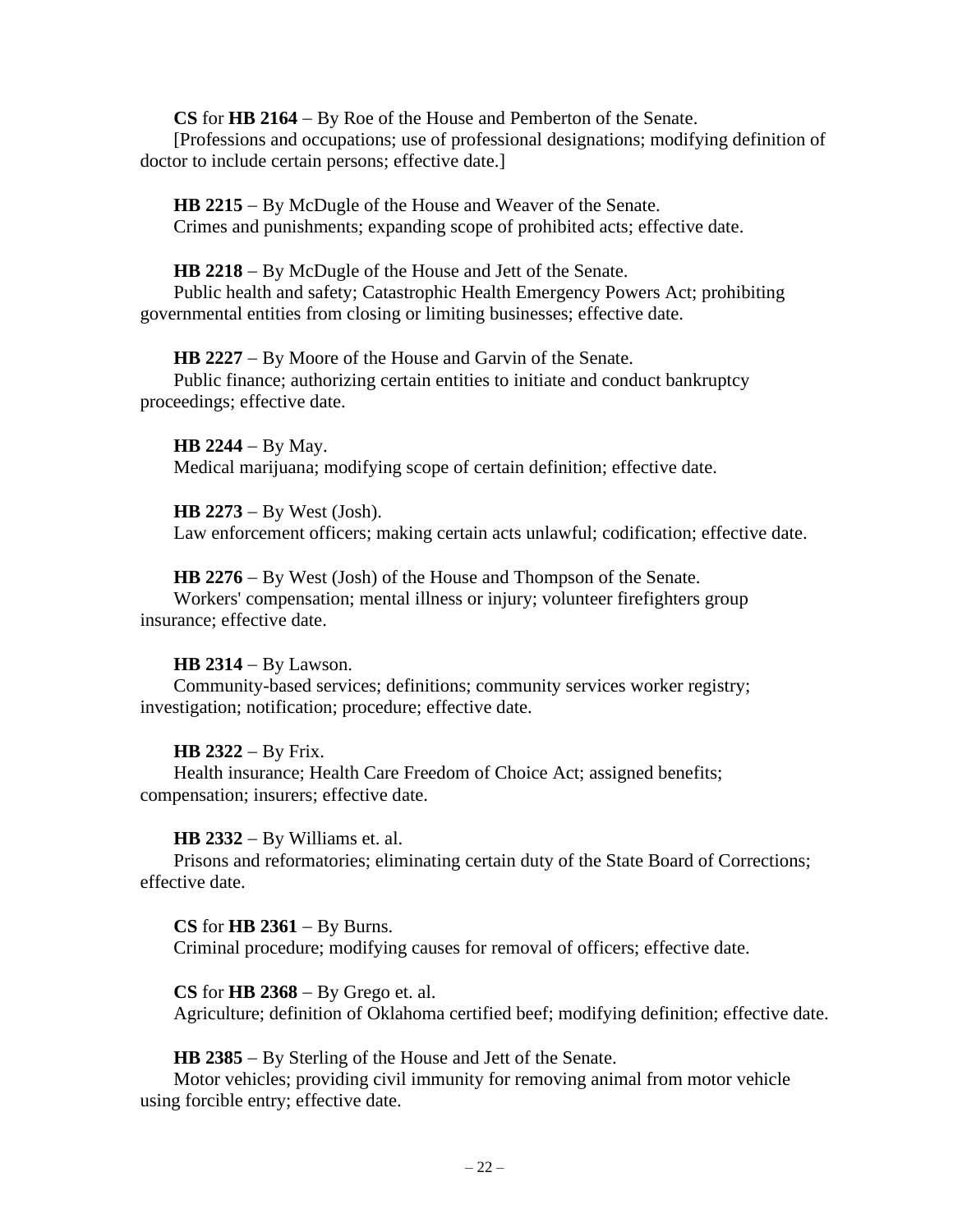**CS** for **HB 2389** − By Boles et. al. of the House and Paxton of the Senate. Revenue and taxation; gross production; apportionment; cities and towns; County Bridge and Road Improvement Fund; effective date; emergency.

## **CS** for **HB 2446** − By Munson.

Children; Office of Juvenile Affairs; responsibility; Division Directors; effective date.

#### **CS** for **HB 2486** − By Frix.

Public retirement systems; terminating the OPERS defined contribution plan created by the Retirement Freedom Act; providing all state employees participate in the OPERS defined benefit plan; effective dates.

#### **CS** for **HB 2487** − By Frix.

Public retirement systems; Oklahoma Pension Legislation Actuarial Analysis Act; Firefighters Pension and Retirement System; definition; requirements; benefits; plans; volunteer pension; effective dates.

#### **HB 2505** − By Kannady of the House and Weaver of the Senate.

Criminal procedure; directing courts to conduct evidentiary hearing for certain criminal matters; codification; effective date.

## **CS** for **HB 2525** − By Bashore.

Landlord and tenant; delinquent rent; late charges within certain percentage of monthly rent not be a penalty; effective date.

# **CS** for **HB 2531** − By Walke.

State government; prohibiting awarding of state contracts to certain entities; effective date.

#### **HB 2532** − By Cornwell et. al.

State government; Criminal Justice Coordinating Commission; membership; duties; study; recommendations; effective date.

#### **CS** for **HB 2533** − By Humphrey.

Workers' compensation; death benefits; law enforcement officers; COVID-19 death; emergency.

#### **HB 2547** − By Stinson.

Schools; requiring media timeouts at high school sporting events which are being broadcast; effective date.

## **CS** for **HB 2600** − By Roberts (Sean).

Counties and county officers; confidential communications with legal counsel; conflict of interest; district attorney; representation; emergency.

## **CS** for **HB 2601** − By Roberts (Sean).

Public trusts; appointment by board of county commissioners; method of selection; appointment restrictions; emergency.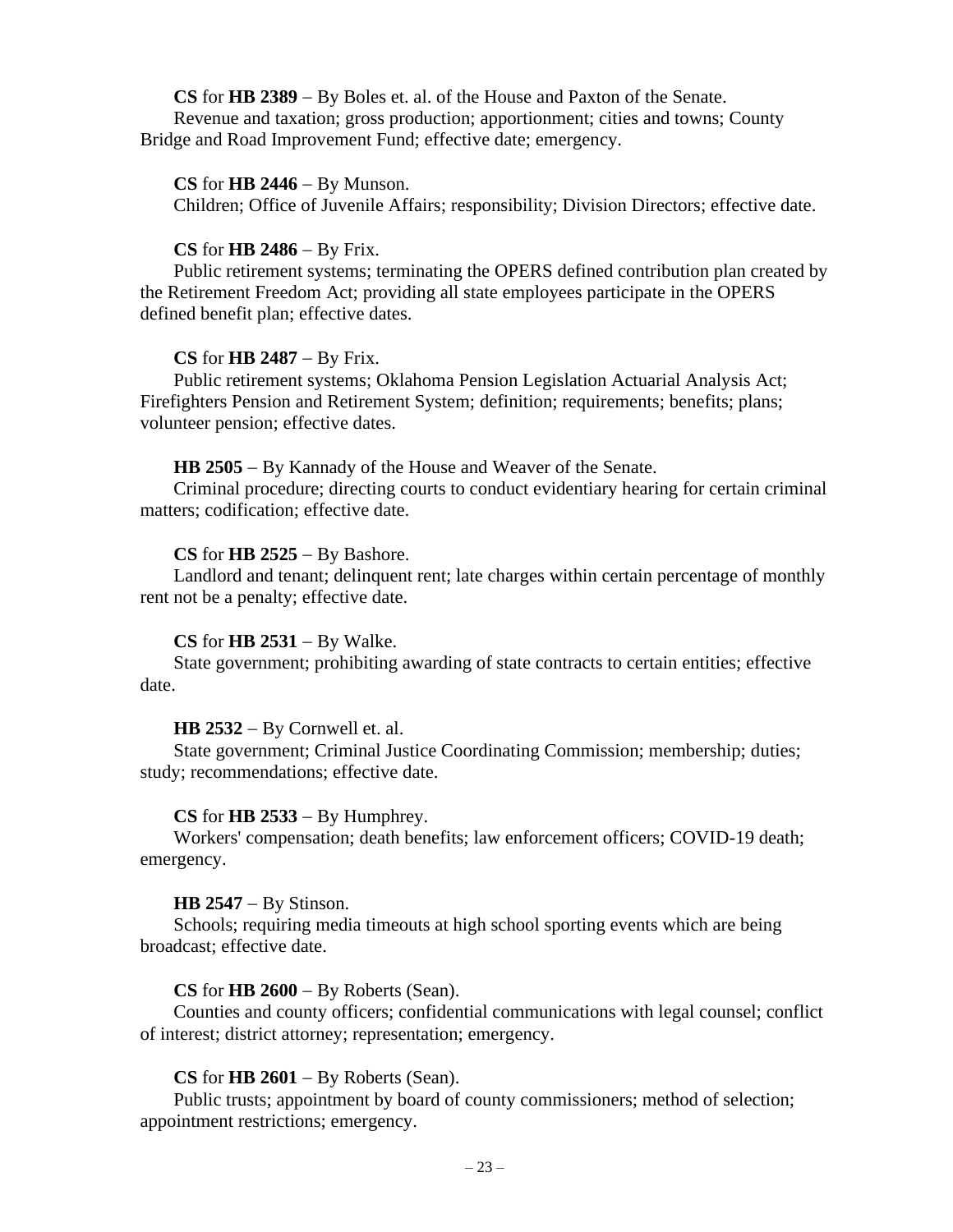**CS** for **HB 2627** − By Patzkowsky.

Revenue and taxation; county assessors; protest; updates; effective date; emergency.

**HB 2647** − By Echols of the House and Garvin of the Senate. Crimes and punishments; increasing age limitation; effective date.

**HB 2653** − By Echols. Motor vehicles; modifying offenses requiring mandatory revocation; effective date.

# **CS** for **HB 2659** − By Echols.

Medical marijuana; patient and caregiver licenses; authorizing possession of topical marijuana; effective date.

# **CS** for **HB 2660** − By Echols.

Medical marijuana; processor licensing requirements; modifying test batch requirements for licensed medical marijuana commercial growers and processors; effective date.

**CS** for **HB 2667** − By Echols et. al. of the House and McCortney of the Senate. Motorcycles; deleting certain passing restriction; effective date.

# **CS** for **HB 2673** − By Echols of the House and Treat et. al. of the Senate.

Schools; student transfers; reallocating State Aid for certain transfer students; transfer allowance; private schools; effective date.

# **CS** for **HB 2681** − By Marti.

Insurance; Insurance Commissioner qualifications; eliminating financial interest prohibition; effective date.

# **HB 2688** − By Hasenbeck.

Animals; repealing annual report requirements related to the Commercial Pet Breeders and Animal Shelter Licensing Act; effective date.

# **CS** for **HB 2701** − By Hasenbeck.

[Revenue and taxation; creating the Education Investment for Oklahoma Act; modifying the Equal Opportunity Education Scholarship Act; effective date.]

**HB 2730** − By Pittman of the House and Montgomery of the Senate.

Health; maternal and infant mortality; hospitals and birthing centers; implicit bias training; health care professionals; State Department of Health; effective date.

# **HB 2733** − By Pittman.

Indigenous persons; Ida's Law; Office of Liaison for Missing and Murdered Indigenous Persons; requirements; effective date.

**HB 2742** − By Ford.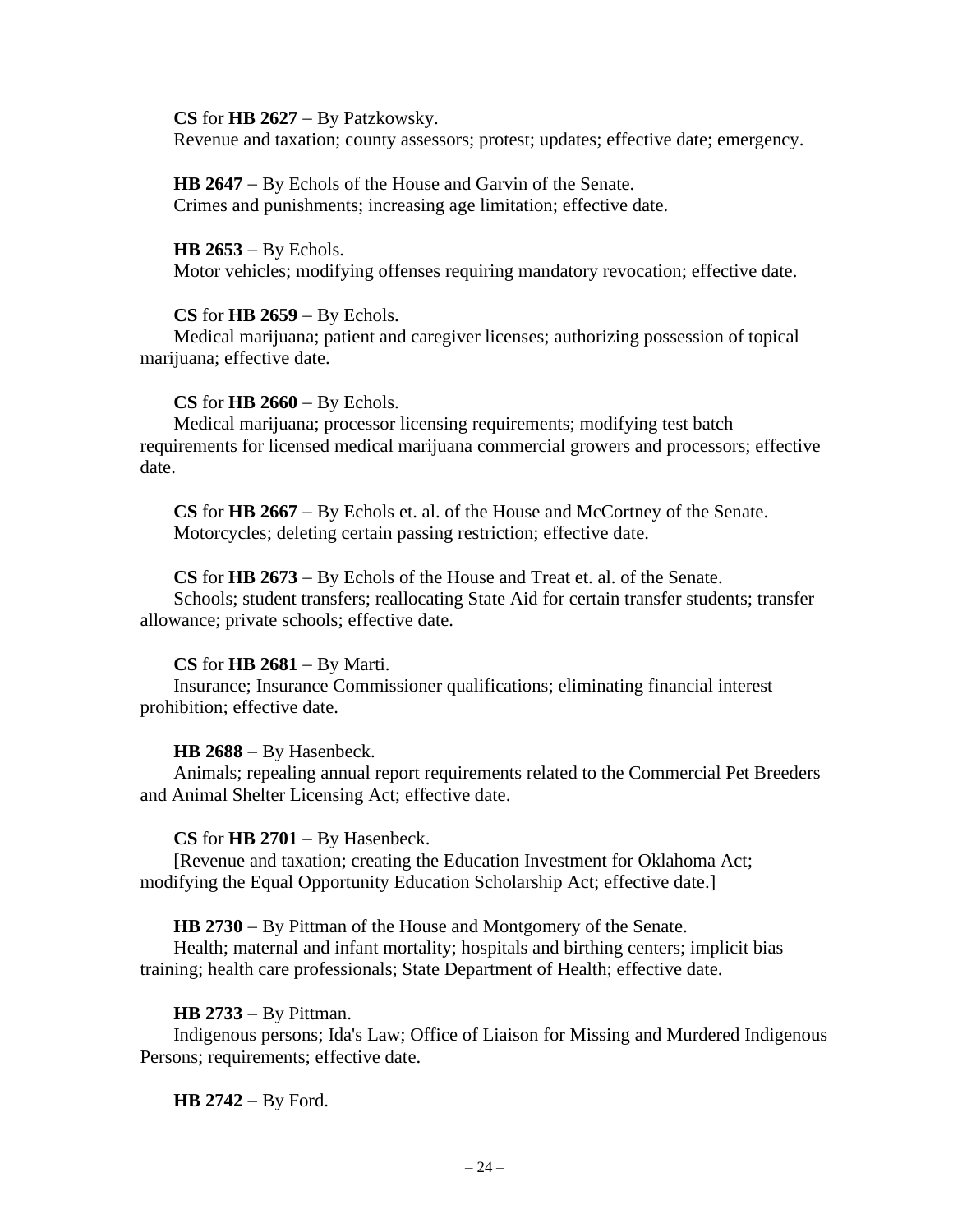Motor vehicles; child passenger restraint systems; modifying age requirements for use of certain restraint systems; effective date.

# **CS** for **HB 2745** − By Ford et. al.

Public retirement systems; Oklahoma Pension Legislation Actuarial Analysis Act; Oklahoma Police Pension and Retirement System; disability benefits; computation; effective dates.

# **CS** for **HB 2758** − By Ford et. al.

Public retirement systems; Pension Legislation Actuarial Analysis Act; Public Employees Retirement System; membership for certain military police officers and emergency medical personnel; death benefits; effective date.

# **CS** for **HB 2768** − By Randleman.

Education; creating the Dysgraphia and Education Task Force; professional development; dysgraphia; dyslexia; emergency.

# **HB 2875** − By Wallace of the House and Taylor of the Senate.

[Revenue and taxation; Motor Vehicle Tax Equity Act of 2021; public highway electric vehicles; sales tax; use tax; vehicle excise tax; exemptions; in lieu treatment; definitions; effective date; emergency.]

**CS** for **HB 2876** − By Wallace et. al. of the House and Floyd of the Senate. Revenue and taxation; Vapor Products Tax Code; e-liquids; excise tax; Vapor Products Regulation Revolving Fund; effective date.

**HB 2878** − By Wallace of the House and Thompson of the Senate. State government; subdivision audits; definition of audit; effective date.

# **CS** for **HB 2969** − By Walke et. al.

Data privacy; Oklahoma Computer Data Privacy Act; consumer protection; civil penalties; effective date.

# **HB 2973** − By Olsen et. al.

Counseling; mental health; Parental and Family Rights in Counseling Protection Act; emergency.

**HB 2979** − By West (Rick) of the House and Burns of the Senate. Agriculture; Oklahoma Right to Garden Act of 2022; vegetable gardens; effective date.

# **CS** for **HB 2991** − By West (Rick) et. al.

Schools; requiring students participating in 4-H activities to be considered present for attendance purposes; effective date.

# **HB 2994** − By Gann.

Sunset; Board of Tests for Alcohol and Drug Influence; re-creating Board; modifying termination date.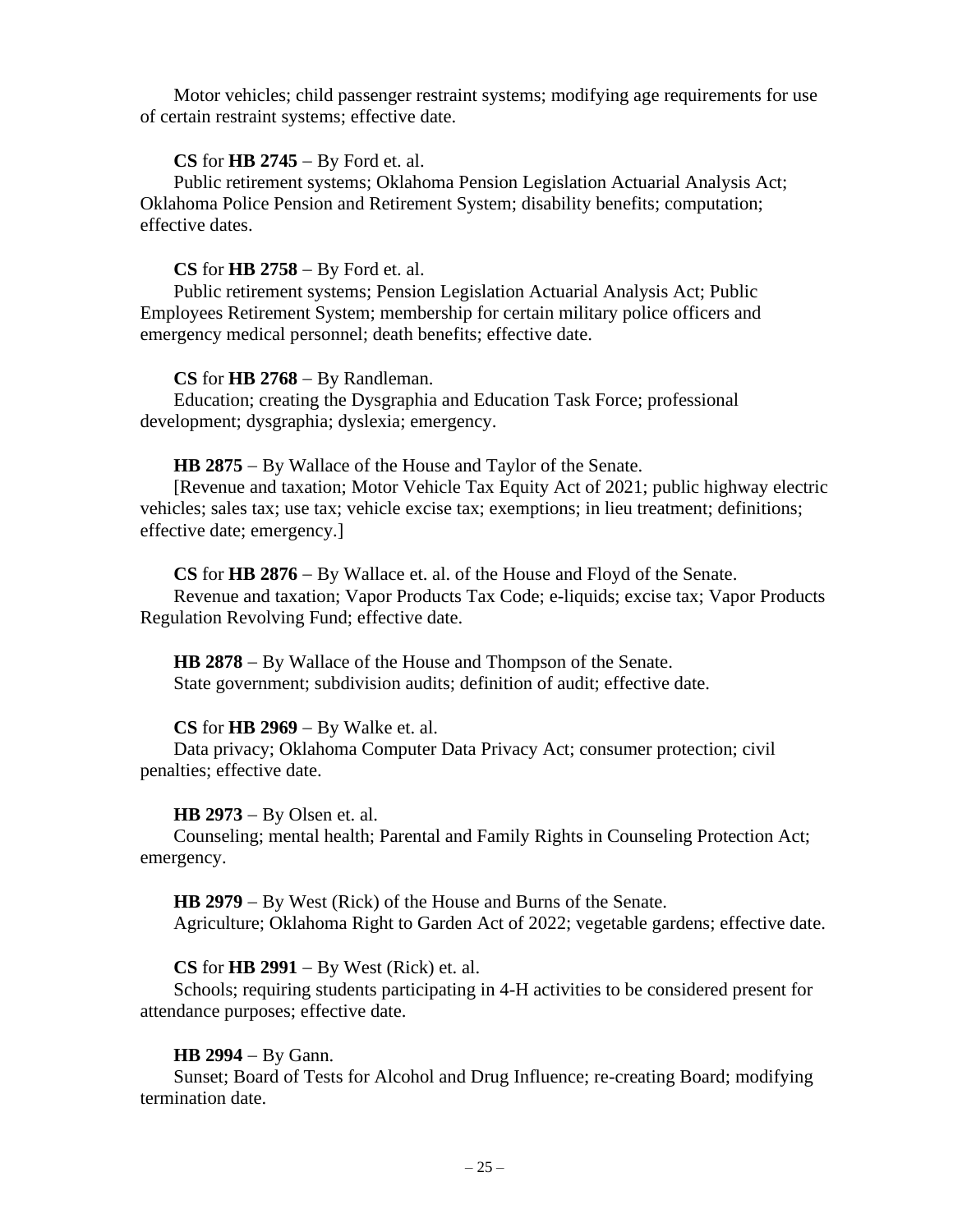#### **HB 2995** − By Gann.

Sunset; Oklahoma State Board of Examiners for Long-Term Care; re-creating Board; modifying termination date.

# **HB 2996** − By Gann.

Sunset; Capitol-Medical Center Improvement and Zoning Commission; re-creating Commission; modifying termination date.

## **HB 2997** − By Gann.

Sunset; Oversight Committee for State Employee Charitable Contributions; re-creating Committee; modifying termination date.

## **HB 3000** − By Gann.

Sunset; Archives and Records Commission; re-creating Commission; modifying termination date; emergency.

**HB 3002** − By Munson of the House and Taylor of the Senate. Professions and occupations; modifying various licensure requirements; effective date.

**CS** for **HB 3005** − By Sims of the House and Paxton of the Senate.

Crimes and punishments; making certain acts unlawful; providing penalties; property; effective date.

**HB 3008** − By Luttrell et. al. of the House and Coleman of the Senate.

[Amusements and sports; state-tribal gaming; exception; model tribal gaming compact supplement; sports pools; term; fees; procedures; payment; conduct; participation; apportionment; effective date.]

# **HB 3015** − By Dollens et. al.

[Tourism; tourism information centers; adult-sized changing tables; effective date.]

**CS** for **HB 3019** − By Fetgatter et. al. of the House and Leewright of the Senate. Medical marijuana; modifying and adding definitions; allowing clear containers; exit package at point of sale and transfers; effective date.

**CS** for **HB 3023** − By Worthen. Dental insurance claims; definitions; requirements; effective date.

**HB 3025** − By Worthen. Fees; court clerks; payment; loose coins; effective date.

**CS** for **HB 3039** − By Boles of the House and Taylor of the Senate. Oil and gas; well spacing; drilling units; tolerance areas; pending applications; allowing Corporation Commission to issue permit; emergency.

# **HB 3045** − By Talley.

Counties and county officers; county equipment; surplus; prohibition; elections; effective date.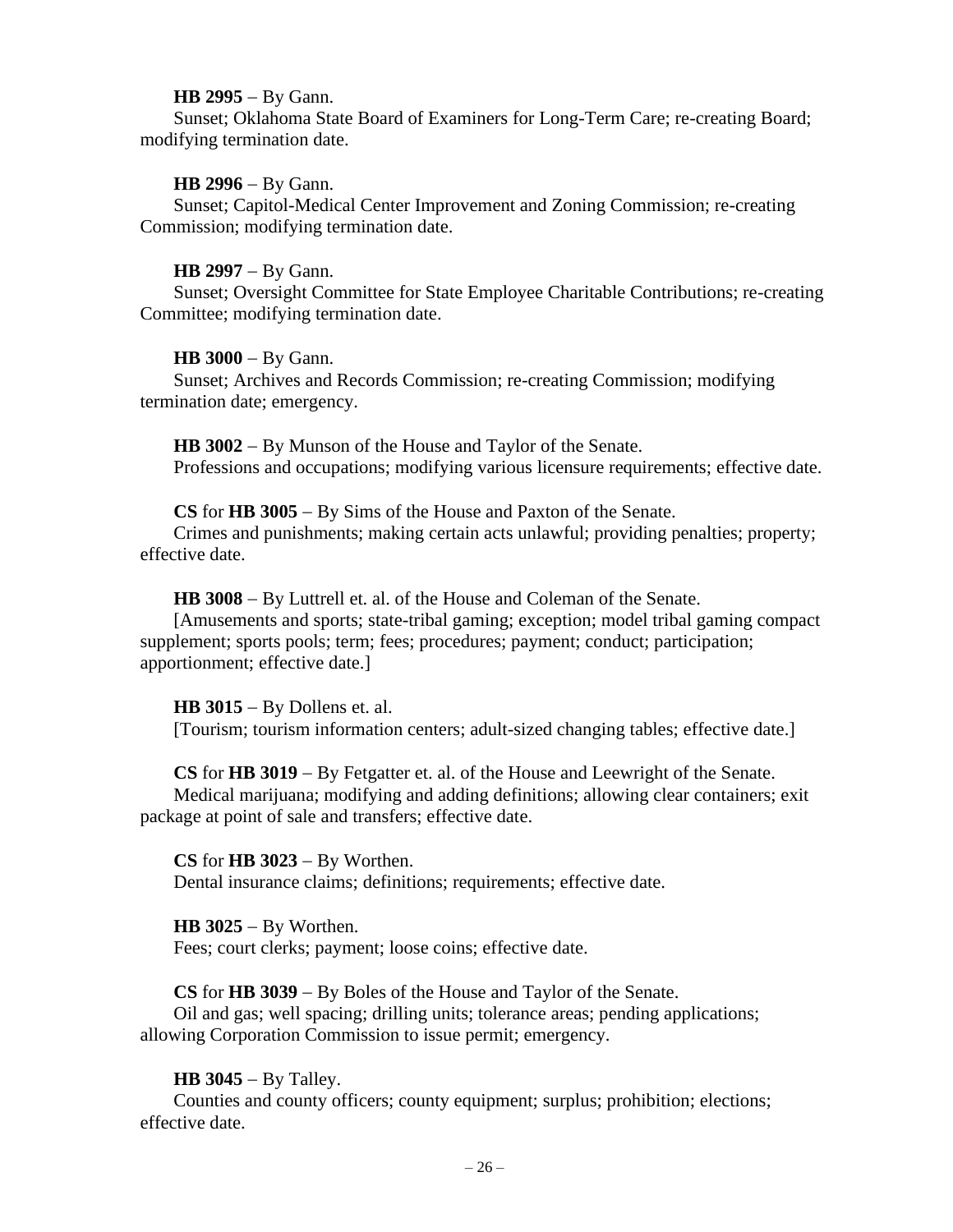**CS** for **HB 3054** − By Boles of the House and David of the Senate. Motor vehicles; providing for weight exemption for certain vehicles; emergency.

## **CS** for **HB 3055** − By Sims.

Security fences; definitions; battery-charged security fence; municipal or county ordinances; emergency.

**CS** for **HB 3062** − By Ranson of the House and Boren of the Senate. Cities and towns; notice in newspaper; information on website; effective date.

# **HB 3067** − By Manger.

Public finance; state agency information technology systems; Oklahoma State Bureau of Investigation; exemption; effective date; emergency.

**HB 3074** − By Culver et. al. of the House and Bergstrom of the Senate. Public health and safety; adding exception to certain prohibited act; effective date.

**HB 3077** − By Smith. Animals; trespassing dog; camera; damages; effective date.

**CS** for **HB 3082** − By Bashore of the House and Montgomery of the Senate. Revenue and taxation; Ad Valorem Tax Code; defining term; modifying prohibition; effective date.

**CS** for **HB 3083** − By Hilbert of the House and Montgomery of the Senate. Public health and safety; taxes on medical marijuana retail sales; modifying apportionment of tax proceeds; effective date; emergency.

**HB 3104** − By Steagall et. al. of the House and Bullard of the Senate. Firearms; clarifying preemption provision and certain mandate; effective date.

# **HB 3132** − By Kendrix.

Public health; emergency medical personnel; municipalities; public ambulance service districts; emergency medical service districts; first responders; agreements; effective date.

**CS** for **HB 3144** − By West (Kevin) et. al. of the House and Murdock of the Senate. Firearms; defining terms; prohibiting governmental entities from contracting with the companies unless contracts contain certain written verification; effective date.

**CS** for **HB 3145** − By West (Kevin) of the House and Merrick of the Senate. Quarantine protocols; amendments; clarify language; quarantined individuals; modifications; repealer; effective date.

**HB 3146** − By West (Kevin) et. al. of the House and Quinn of the Senate. Daylight saving time; ordering a legislative referendum pursuant to the Oklahoma Constitution; establishing standard time in this state on certain date; ballot title; filing.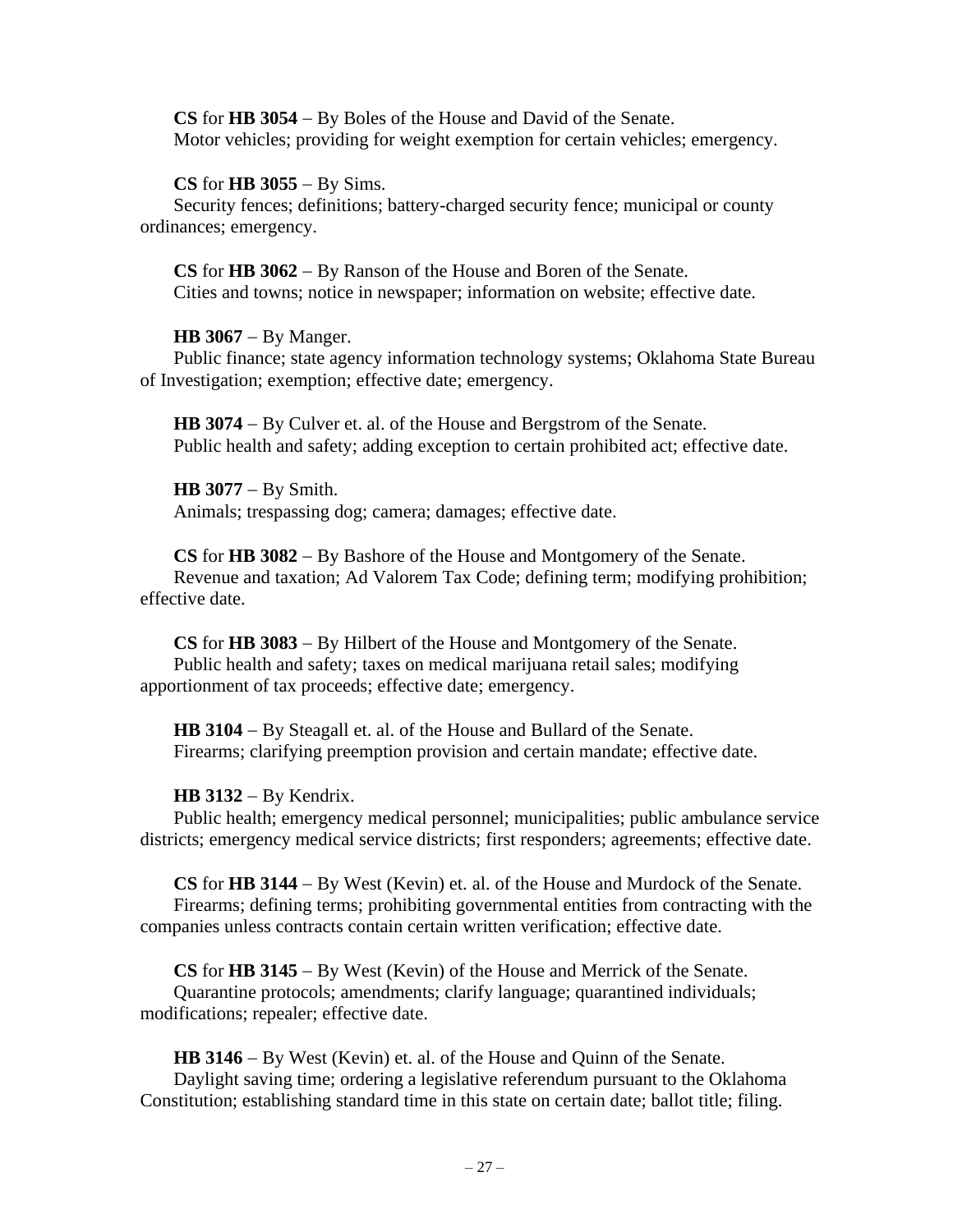**HB 3147** − By West (Kevin) of the House and Standridge of the Senate. Campaign finance and financial disclosure; modifying definitions; authorizing Ethics Commission to develop certain online reporting processes; effective date.

**CS** for **HB 3159** − By West (Kevin) of the House and Merrick of the Senate. Schools; prohibiting child with contagious disease or head lice from attending school; striking prohibition for children afflicted with a contagious disease; repealer; emergency.

**HB 3167** − By Phillips. Higher education; transcripts; graduation; enrollment; out-of-state; effective date.

# **HB 3171** − By Phillips.

Crimes and punishments; drones; surveillance; trespass; misdemeanor; effective date.

**HB 3179** − By Phillips et. al.

Motor vehicles; defining terms; requiring registration for certain vehicles; effective date.

**CS** for **HB 3193** − By Williams et. al. Birth certificates; modification; father's name listed; effective date.

# **HB 3195** − By Williams.

Professions and occupations; Oklahoma Cosmetology and Barbering Act; adding exemption; effective date.

**CS** for **HB 3196** − By Williams of the House and Daniels of the Senate.

[Fees and fines; creating the Burt Holmes Fee Structure Policy Act of 2022; eliminating fees, fines and costs; effective date.]

# **CS** for **HB 3205** − By Talley et. al.

Fees and costs; Juvenile Code; costs of representation in certain proceedings; effective date; emergency.

**CS** for **HB 3208** − By Cornwell of the House and Paxton of the Senate. Medical marijuana; expanding scope of powers and duties; effective date; emergency.

# **HB 3209** − By Nichols et. al.

Cities and towns; Municipal Code Lien Enforcement Act of 2022; municipal code violations; municipal lien foreclosures; effective date.

**HB 3216** − By Lepak.

Emergency medical services; insurance; requirements; effective date.

**HB 3222** − By Roberts (Dustin) of the House and Kidd of the Senate. Contracts; third-party delivery; restaurants; fine; right of action; effective date.

**CS** for **HB 3223** − By Roberts (Dustin) of the House and Rosino of the Senate.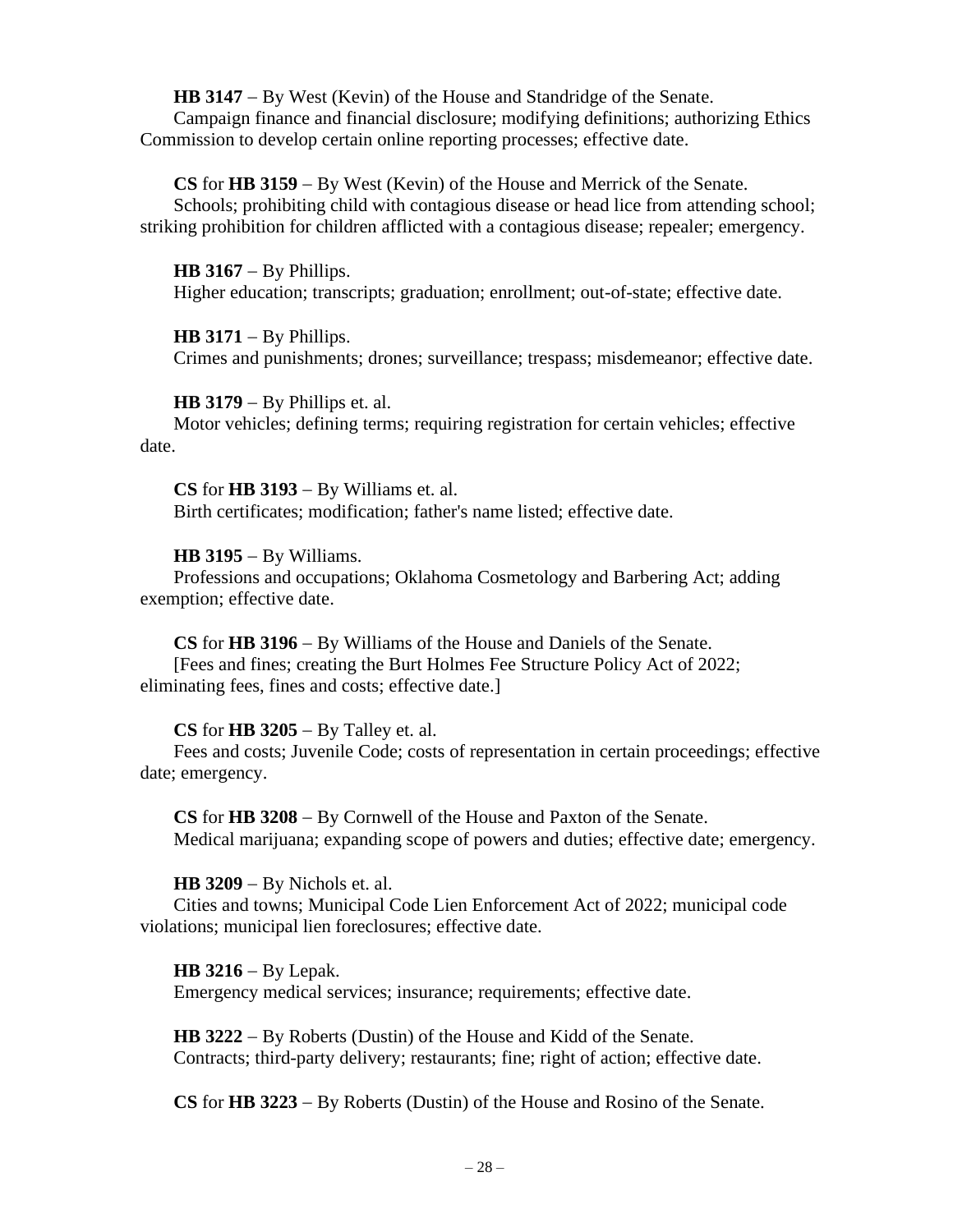Professions and occupations; Physician Assistant Act; prohibiting the limiting of activities for certain employees; effective date.

## **HB 3224** − By Roberts (Dustin).

Public health; newborn screening specimen; reporting; effective date.

## **HB 3238** − By Gann et. al.

Landlord and tenant; limiting court discretion; immediate possession; effective date; emergency.

## **CS** for **HB 3246** − By Randleman et. al.

Professions and occupations; Board of Chiropractic Examiners; articles of natural origin; effective date.

# **CS** for **HB 3261** − By Randleman of the House and Stephens of the Senate.

Definitions and general provisions; designating the American Quarter Horse as the state horses of Oklahoma; effective date.

## **HB 3267** − By Walke.

Guardianships; definitions; transportation of ward; conditions; restriction; effective date.

## **CS** for **HB 3270** − By Mize.

Criminal procedure; dismissal of cases; payment of costs in dismissed actions or indictments; ability to pay fines, fees and costs; effective date.

#### **CS** for **HB 3275** − By Mize.

Insurance; Market Assistance Association; insurer; member; homeowners' liability; vacancies; annual statement; effective date.

# **CS** for **HB 3276** − By Humphrey of the House and Weaver of the Senate.

Qualified immunity; prohibiting employees from being liable for monetary damages under certain circumstances; effective date.

#### **HB 3279** − By Humphrey et. al. of the House and Jett of the Senate.

Technology; Oklahoma Distributed Ledger Technology Assets Offering Act; effective date.

**HB 3280** − By Humphrey et. al. of the House and Bullard of the Senate.

Property; limiting land ownership by state and federal government; limiting easement time period; effective date.

#### **HB 3281** − By Humphrey.

Animals; creating the Endangered Ark Foundation Preservation Act; effective date.

# **HB 3283** − By Humphrey.

Crimes and punishments; reducing penalties for certain lawful acts; effective date.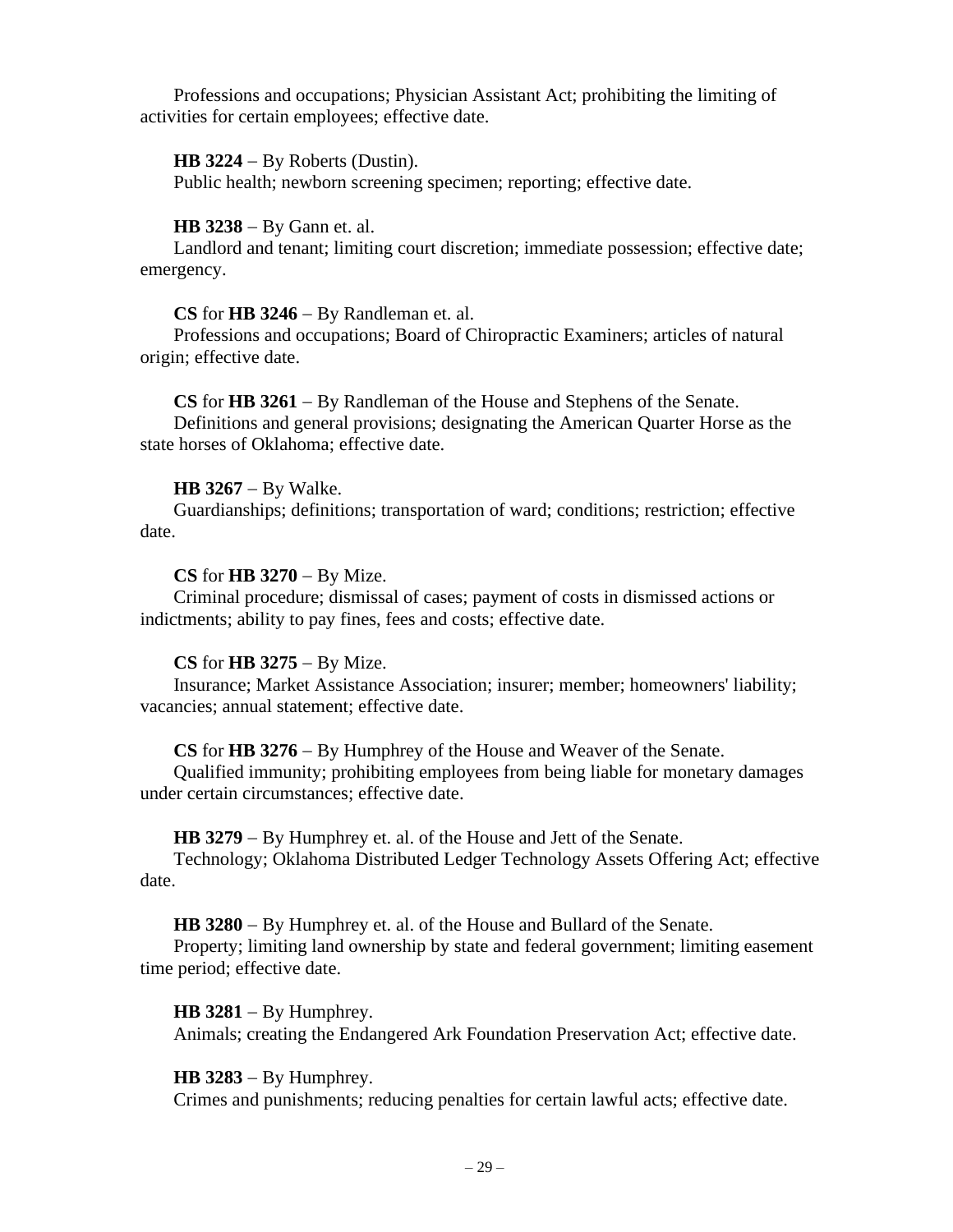## **CS** for **HB 3286** − By Rosecrants et. al.

Stalking and protective orders; increasing and adding penalties; effective date.

## **HB 3294** − By Humphrey.

Prisons and reformatories; deleting daily reimbursement rate and related guidelines; effective date.

## **HB 3301** − By Humphrey.

Prisons and reformatories; directing the Department of Corrections to provide minimum ratio of correctional officer staffing at facilities; codification; effective date.

#### **HB 3302** − By Humphrey.

Prisons and reformatories; providing for the suspension of shift supervisors when violating certain provision; effective date.

# **CS** for **HB 3311** − By Roe.

Higher education; directing the State Regents for Higher Education and the Department of Career and Technology Education to prepare and publish an annual report; presentation; effective date.

# **CS** for **HB 3313** − By Roe et. al.

Hospital visitation; No Patient Left Alone Act; modifying requirements; claims; creating private cause of action; damages; effective date; emergency.

#### **CS** for **HB 3315** − By Roe.

Tobacco; underage tobacco use; modifying penalty; effective date.

**CS** for **HB 3321** − By Miller of the House and Stanley of the Senate. Elections; modifying various provisions of election code; emergency.

## **HB 3330** − By Fetgatter.

Foreign adoptions; birth certificates; regulations; effective date.

#### **HB 3335** − By Fugate.

Driver licenses; allowing option to include blood type on license or identification card; effective date.

#### **HB 3343** − By Worthen.

Power of attorney; Medical Uniform Durable Power of Attorney Act of 2022; health and medical durable powers; effective date; emergency.

**CS** for **HB 3347** − By Fetgatter of the House and Rogers of the Senate.

[Revenue and taxation; Oklahoma taxable income; Section 280E of Internal Revenue Code; deductions; effective date.]

# **CS** for **HB 3349** − By McCall.

Revenue and taxation; grocery tax; eliminating state grocery sales tax for specified years; effective date; emergency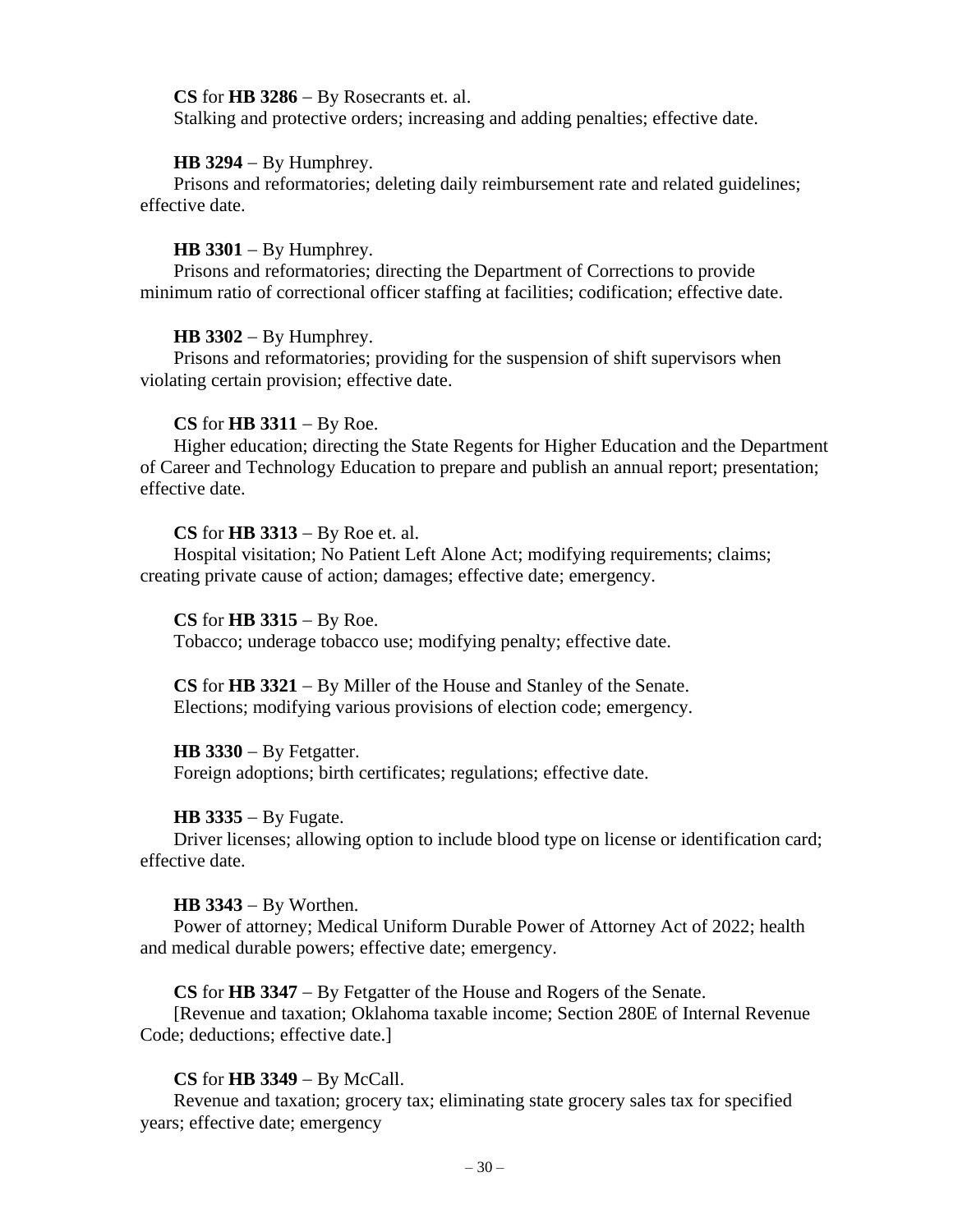#### **CS** for **HB 3350** − By McCall.

Revenue and taxation; individual income tax; modifying rates; effective date.

#### **CS** for **HB 3353** − By McCall et. al.

Revenue and taxation; sales tax relief credit; procedures for claiming credit; credit amounts; emergency.

## **CS** for **HB 3359** − By McCall.

Professions and occupations; Funeral Services Licensing Act; modifying qualifications and examination requirements; emergency.

## **HB 3361** − By McCall.

Professions and occupations; Oklahoma Funeral Board; providing for quorum; effective date.

## **CS** for **HB 3363** − By McCall et. al.

Broadband; Rural Broadband Expansion Act; modifying name; Council; creating the Broadband Governing Board; creating Office; Executive Director; creation of Statewide Broadband Plan; emergency.

## **CS** for **HB 3366** − By Roberts (Eric).

Public health and safety; requiring certain information be included on death certificates; emergency.

**CS** for **HB 3371** − By West (Tammy) et. al. of the House and Simpson of the Senate. [Revenue and taxation; Caring for Caregivers Act; caregiver tax credit; effective date.]

#### **HB 3372** − By West (Tammy) of the House and Weaver of the Senate.

State government; stating intent; requiring the Office of Management and Enterprise Services to promulgate rules regarding certain distribution of surplus vehicles; effective date.

**HB 3374** − By West (Tammy) et. al. of the House and Pemberton of the Senate. Community schools; authorizing the State Board of Education to assist in establishing community school pilot projects; effective date.

#### **HB 3380** − By Stinson.

Physical therapists; practice; eliminating time limits; effective date.

**CS** for **HB 3382** − By Moore of the House and Stephens of the Senate.

Waters and water rights; subjecting certain violations to administrative penalties; setting maximum penalty; effective date.

**CS** for **HB 3383** − By Moore of the House and Daniels of the Senate.

Criminal procedure; establishing time limitation for filing original or subsequent applications for post-conviction relief; effective date.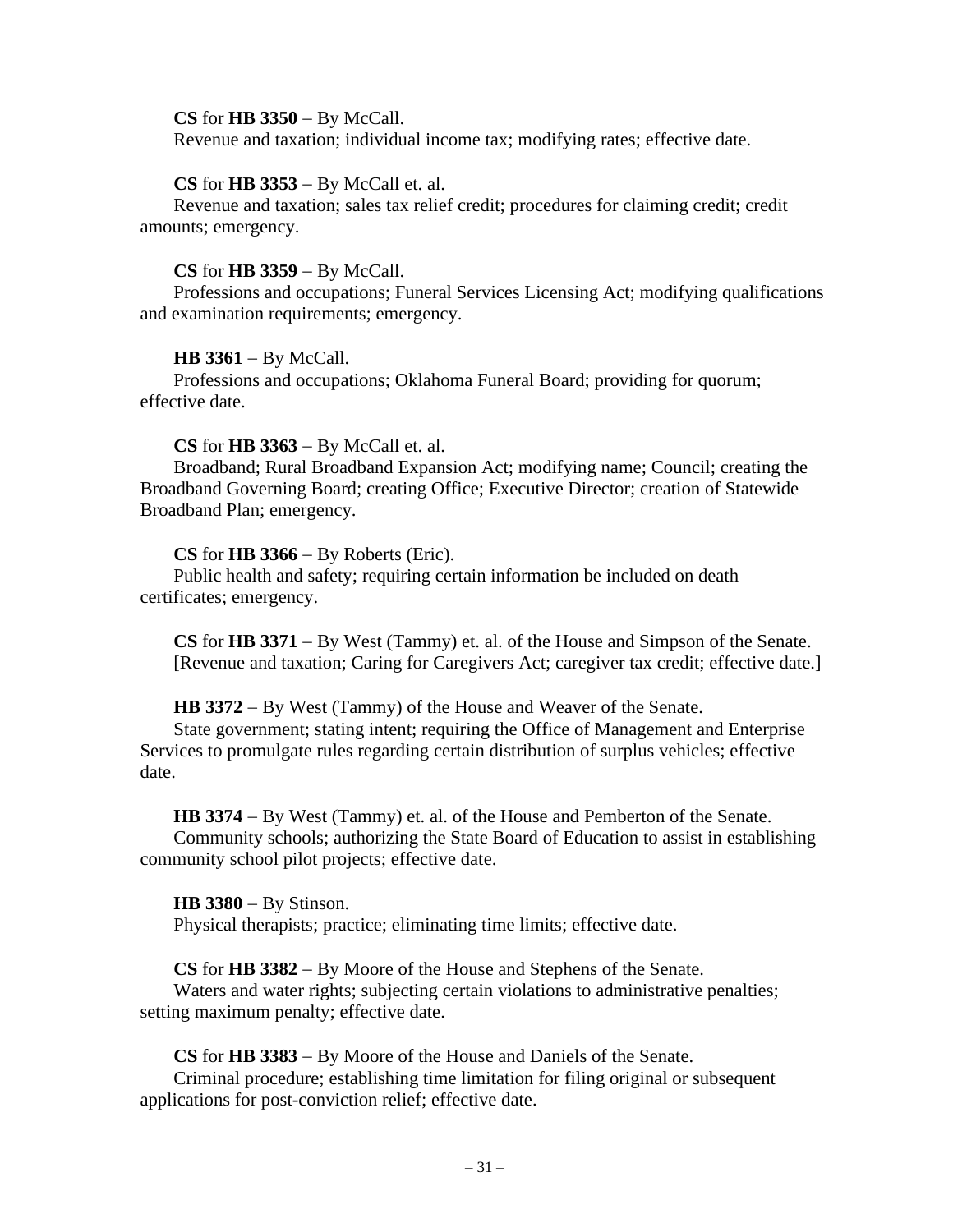**HB 3384** − By Moore. Civil procedure; discovery; effective date.

**HB 3385** − By Moore of the House and Paxton of the Senate. Civil procedure; venue; limited liability company; effective date.

## **CS** for **HB 3394** − By Moore.

Oil and gas; Production Revenue Standards Act; renaming; transfer and substitute division orders; effective date.

## **CS** for **HB 3406** − By Bush.

Civil procedure; statute of limitations; modifying when action must be brought; effective date.

**CS** for **HB 3408** − By Bush et. al. Crimes and punishments; child abuse; definition; term; effective date.

## **CS** for **HB 3409** − By Bush et. al.

Landlord and tenant; prohibiting retaliation; landlord's breach of rental agreement; effective date.

**CS** for **HB 3410** − By Pae et. al. of the House and Garvin of the Senate.

Children; Oklahoma Juvenile Code; definition; custody; child in need of supervision; effective date.

**CS** for **HB 3411** − By Pae et. al. of the House and Weaver of the Senate. Crimes and punishments; allowing state agencies to bring certain forfeiture actions; effective date.

**CS** for **HB 3415** − By Pae of the House and Howard of the Senate. Open Meeting Act; videoconferencing; quorum; effective date.

**CS** for **HB 3420** − By Osburn of the House and Pugh of the Senate.

State employees; Civil Service and Human Capital Modernization Act; modifying powers and duties; Personnel Act; definitions; abolishing the Merit Protection Commission; transferring to Office of Management and Enterprise Services; emergency .

**CS** for **HB 3425** − By Kerbs. Nursing homes; requirements for certain private methods of care; effective date.

# **HB 3432** − By Kerbs et. al.

Agriculture; Oklahoma Department of Agriculture, Food, and Forestry; overseeing school lunch program; effective date.

# **CS** for **HB 3439** − By Kerbs.

Industrial hemp; licensees; carbon credits; testing; modifying definitions; emergency.

**HB 3463** − By Grego.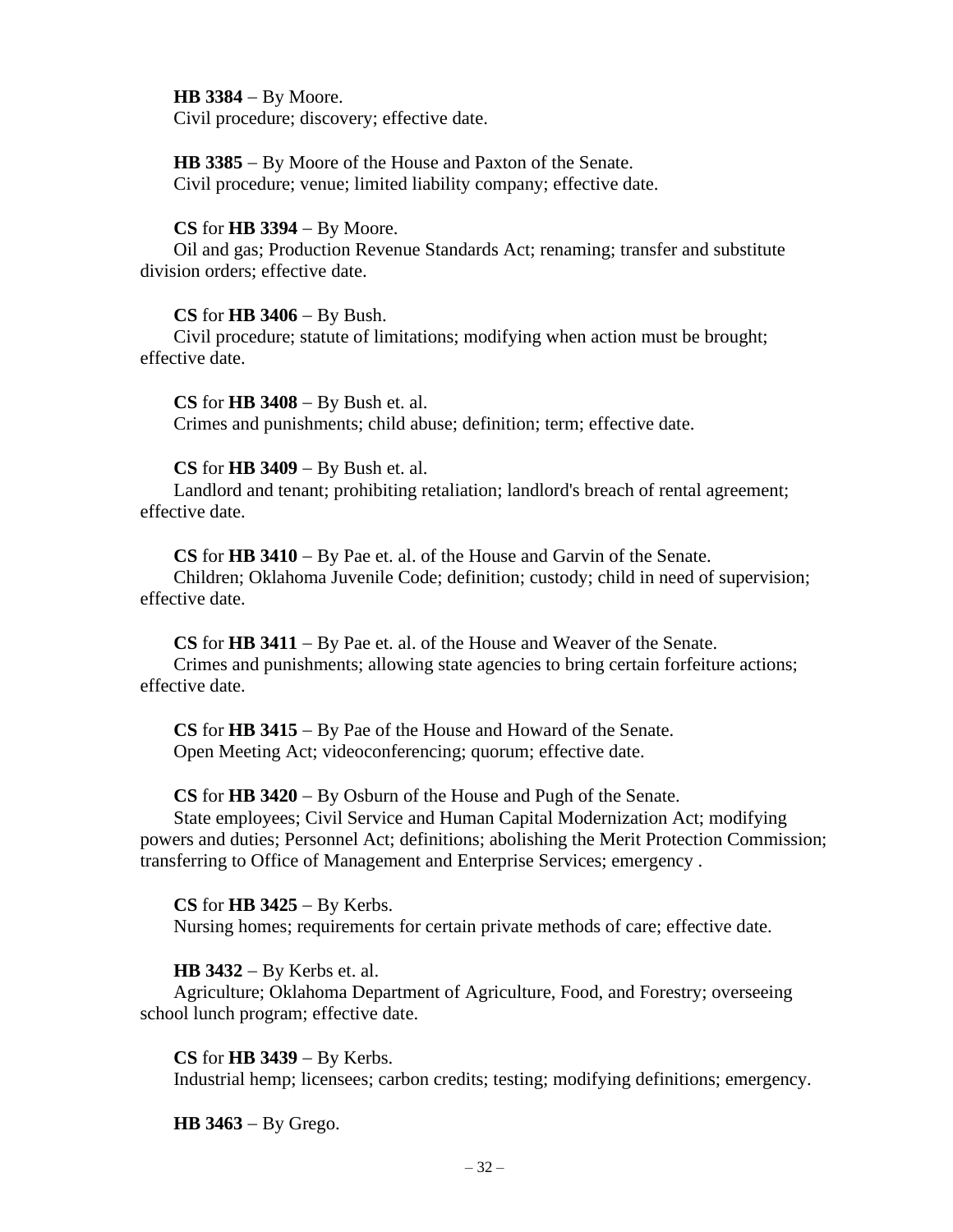Municipalities; water sales; enterprise fund accounting; liability; effective date.

# **HB 3466** − By Grego of the House and Murdock of the Senate.

[Revenue and taxation; sales tax; agriculture; exemption; renewal; procedures; effective date.]

# **HB 3469** − By Lawson.

Public health and safety; autopsies; deceased child; exceptions; conditions; consent; medical examiner; effective date.

# **CS** for **HB 3475** − By Grego of the House and Allen of the Senate.

Records; Oklahoma Open Records Act; procedures; requests; Oklahoma Open Meeting Act; exemptions; public trusts; effective date.

## **CS** for **HB 3488** − By Martinez.

Overdose awareness; designating Drug Overdose Awareness Day; emergency.

# **HB 3491** − By Lepak et. al.

Environment and natural resources; defining term; prohibiting certain programs that regulate greenhouse gas emissions without legislative approval; effective date.

# **HB 3495** − By McEntire.

Insurance; unfair claim settlement practices; effective date.

# **CS** for **HB 3497** − By McEntire.

Pharmacists; scope of practice; testing or screening; dispensing certain drugs; regulations; guidelines; effective date; emergency.

# **CS** for **HB 3500** − By McEntire et. al.

Crimes and punishments; penalties for assault and better upon a school employee; effective date.

#### **CS** for **HB 3502** − By Hardin (David) of the House and Pemberton of the Senate.

Schools; requiring compulsory school attendance for certain students who are eighteen; punishment for violations; emergency.

# **HB 3505** − By Provenzano of the House and Montgomery of the Senate.

Student loans; Oklahoma Student Borrower's Bill of Rights Act; prohibiting student loan servicer from failing to provide certain loan forgiveness information; effective date.

#### **HB 3509** − By Provenzano.

Pharmacists; COVID-19 vaccinations; requirements; effective date.

# **HB 3510** − By Provenzano.

Definitions and general provisions; Freedom Flag; official Flag of Remembrance; September 11, 2001; effective date.

**CS** for **HB 3512** − By McEntire et. al. of the House and McCortney of the Senate.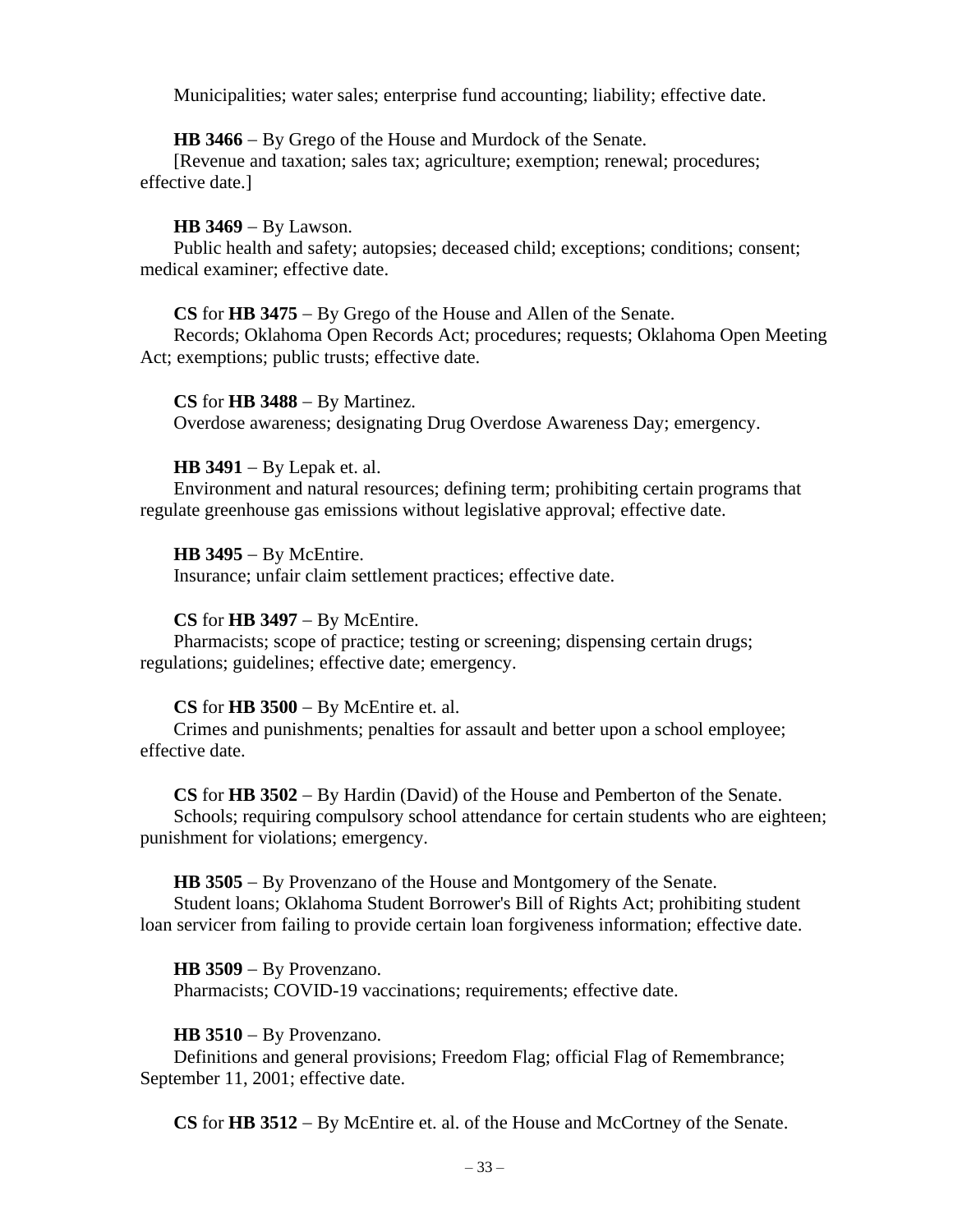Patient's Right to Pharmacy Choice Act; retail pharmacy network access standards; pharmacy benefit managers; health insurers; effective date.

# **CS** for **HB 3514** − By McEntire of the House and Jett of the Senate.

Professions and occupations; pharmacy benefit plans; definitions; modifying powers of Insurance Department; effective date.

# **HB 3528** − By Virgin.

Civil procedure; Oklahoma Farmland and Wealth Preservation Act; partition of property; effective date.

**CS** for **HB 3530** − By Hardin (David) et. al. of the House and Weaver of the Senate. Public health and safety; Oklahoma Medical Marijuana Authority; revolving funds; local law enforcement programs; emergency.

# **CS** for **HB 3545** − By Caldwell (Chad).

Charter schools; creating the Statewide Charter School Board; effective dates; emergency.

# **HB 3546** − By Caldwell (Chad).

State government; legal representation of agency; prohibiting certain attorneys from being voting members of boards or commissions; effective date.

**HB 3568** − By McBride et. al. of the House and Allen of the Senate. [Revenue and taxation; gross production tax; effective date; emergency.]

# **CS** for **HB 3569** − By McBride.

Grand River Dam Authority; providing for certain Open Records Act exemptions; effective date.

# **HB 3571** − By McBride of the House and Thompson of the Senate.

[Oklahoma Capitol Improvement Authority; bond authorization; Jim Thorpe Office Building; effective date.]

# **CS** for **HB 3609** − By Echols.

Professions and occupations; Pharmacy Act; providing certain restrictions or conditions imposed by pharmacy benefits manager to be unlawful; effective date.

# **CS** for **HB 3615** − By Roberts (Dustin).

Public health; vapor manufacturers reporting; changing compliance deadline; emergency.

**CS** for **HB 3634** − By Fetgatter et. al. of the House and Rogers of the Senate. Medical marijuana; adding definition; wholesaler license; requirements; effective date.

**HB 3635** − By Lepak of the House and Montgomery of the Senate.

[Revenue and taxation; income tax; tax rates; standard deduction amounts; effective date.]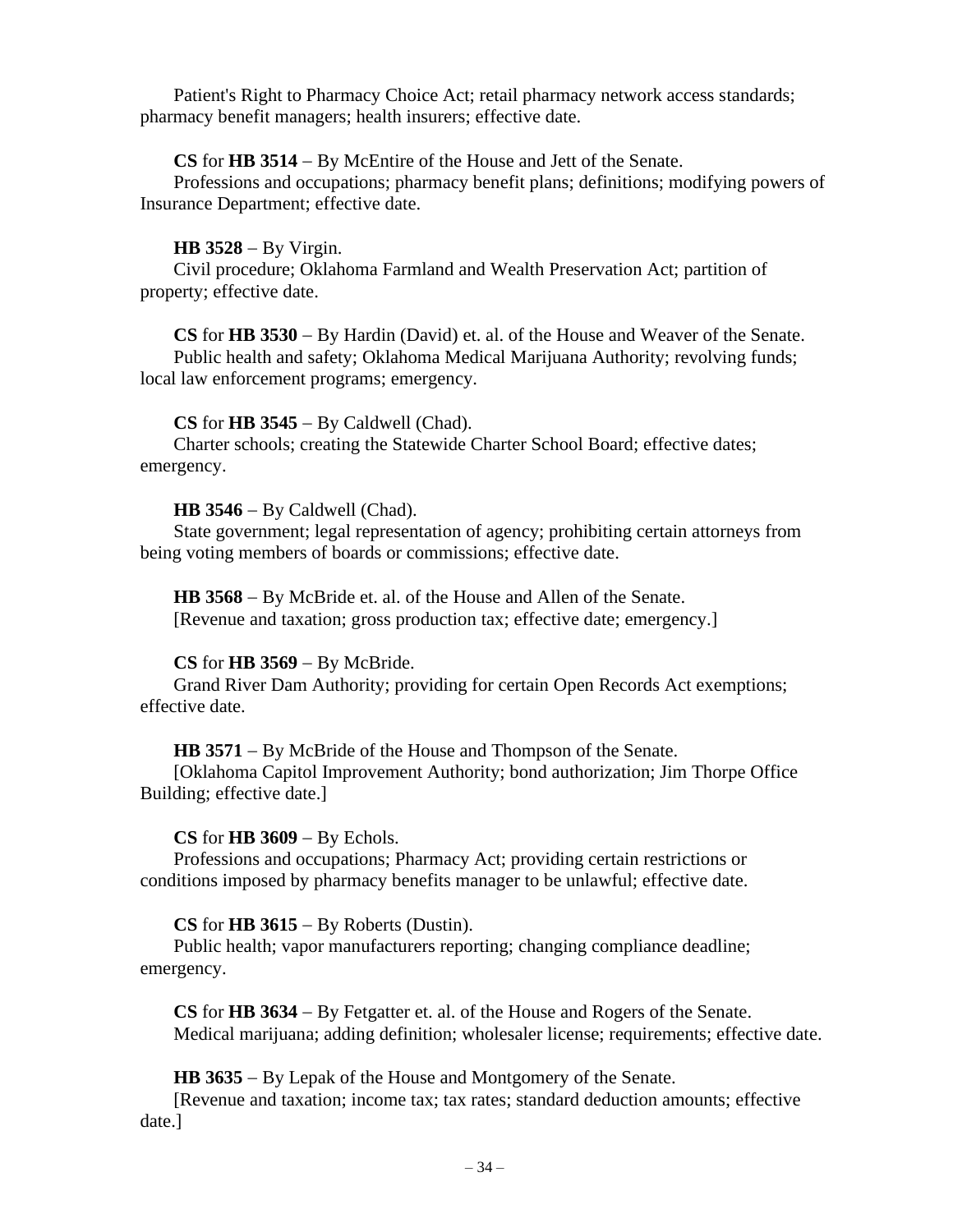**CS** for **HB 3641** − By Dempsey et. al. of the House and Coleman of the Senate. Alcoholic beverages; small farm winery or winemaker license; samples; distiller license; satellite locations; effective date.

### **CS** for **HB 3655** − By Sterling of the House and Kidd of the Senate.

Schools; subject matter standards; including agricultural power and technology in fine arts curriculum; effective date.

#### **HB 3674** − By Wolfley.

Motor vehicles; creating the Olivia's Not a Jerk Law; modifying time period before certain citations may be issued; effective date.

#### **CS** for **HB 3677** − By Roberts (Sean).

Elections; voter registration; requiring verification of certain information; poll watchers; making certain acts unlawful; effective date.

#### **HB 3687** − By McDugle et. al. of the House and Daniels of the Senate.

[Revenue and taxation; tax credit; retired military; nonmilitary income; security clearance; effective date.]

#### **CS** for **HB 3691** − By McDugle.

Energy efficiency; performance-based efficiency contracts; energy conservation measures; definitions; effective date.

**CS** for **HB 3692** − By Wallace of the House and Garvin of the Senate. Property; trusts for public functions; modifying bidding requirements; effective date.

#### **HB 3693** − By McDugle et. al. of the House and Daniels of the Senate.

[Revenue and taxation; income tax adjustments; military retirement benefits; effective date.]

#### **HB 3702** − By Russ.

Schools; providing for digital or online library database resources to students under certain conditions; effective date.

#### **CS** for **HB 3709** − By Bush.

Public retirement systems; Oklahoma Pension Legislation Actuarial Analysis Act; definition; Oklahoma Police Pension and Retirement System; Uniform Retirement System for Justices and Judges; Oklahoma Law Enforcement Retirement System; Oklahoma Public Employees Retirement System; military service credit; term; effective dates.

## **CS** for **HB 3718** − By Roberts (Sean).

Law enforcement; sheriffs; federal law enforcement officials; arrests; emergency.

**HB 3732** − By West (Josh) of the House and Coleman of the Senate.

Alcoholic beverages; cocktails-to-go; modifying definitions and requirements; effective date.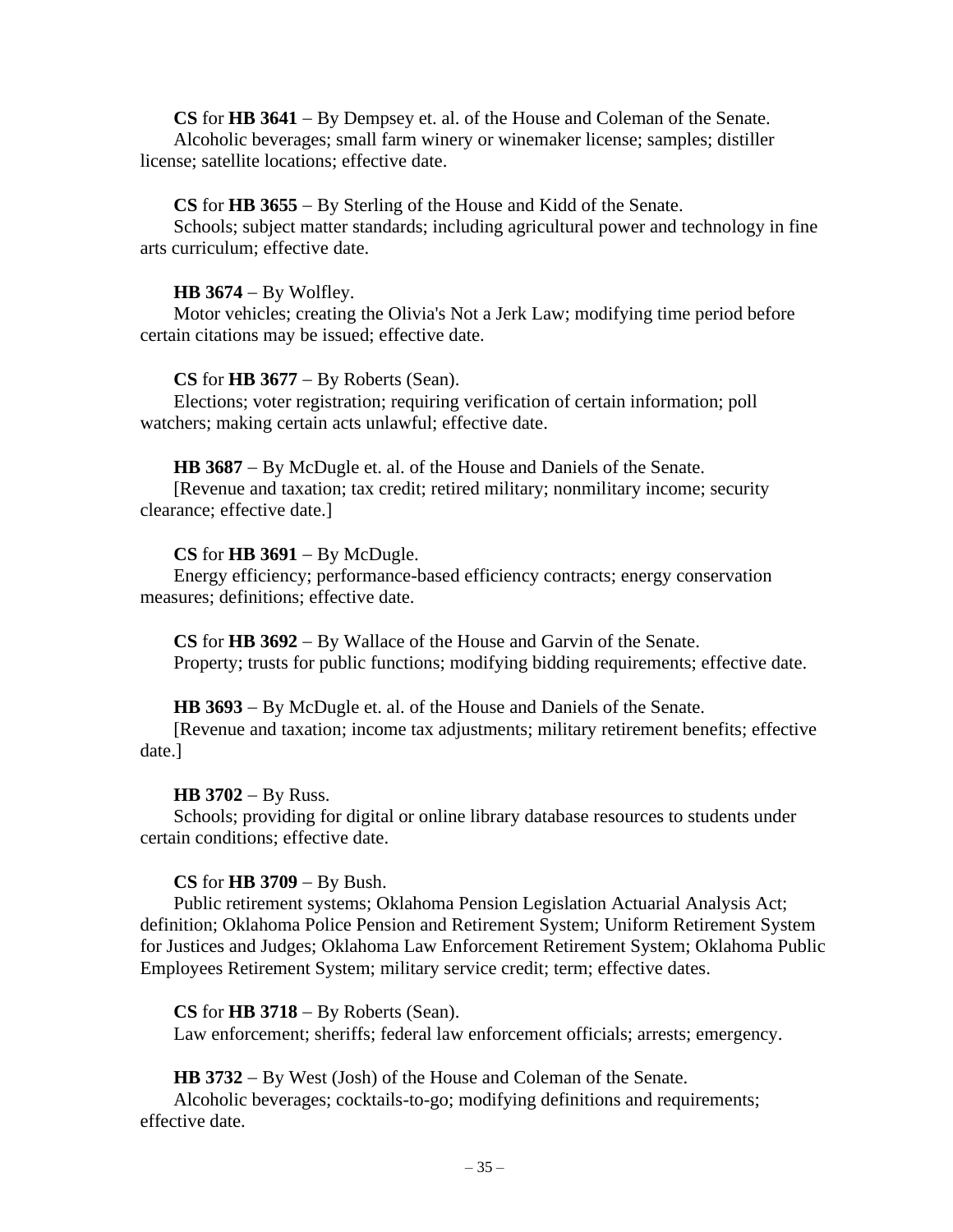**CS** for **HB 3734** − By Fetgatter et. al. of the House and Rogers of the Senate. Medical marijuana; temporary and annual licenses; creating temporary and annual licensing program for certain medical marijuana businesses; conditions; rules; transporters; emergency.

## **CS** for **HB 3741** − By Blancett.

Medical licensure; continuing education requirements; effective date.

#### **CS** for **HB 3747** − By Lowe (Jason).

Crimes and punishments; creating the Judge Timothy R. Henderson Act; making certain acts unlawful; penalties; effective date.

# **CS** for **HB 3752** − By Fetgatter of the House and Leewright of the Senate.

Crimes and punishments; making certain acts unlawful; providing penalties; forfeiture of property; emergency.

## **HB 3760** − By Johns et. al.

Oklahoma Police Pension and Retirement System; Oklahoma Police Deferred Option Plan; assumed rate of return; emergency.

**CS** for **HB 3810** − By Moore of the House and Weaver of the Senate. Courts; Justices and judges; confidential information; penalty; effective date.

**CS** for **HB 3813** − By Stinson of the House and Weaver of the Senate. Medical marijuana; law enforcement powers of certain employees of the Oklahoma Medical Marijuana Authority; effective date.

**CS** for **HB 3815** − By Stinson. Health care power of attorney; creating the Health Care Agent Act; emergency.

**HB 3820** − By Newton of the House and Taylor of the Senate.

Revenue and taxation; property valuation; confidential information exception; effective date; emergency.

**HB 3821** − By Newton of the House and Jech of the Senate.

Revenue and taxation; extending date of apportionment for certain funds; effective date; emergency.

# **HB 3827** − By Dobrinski et. al.

Medical marijuana; requiring all medical marijuana commercial grower licensees to register as an environmentally sensitive crop owner; effective date.

## **CS** for **HB 3835** − By Martinez et. al.

Corporation Commission; creating the Facilitating Internet Broadband Rural Expansion (FIBRE) Act; effective date.

**HB 3849** − By Boatman.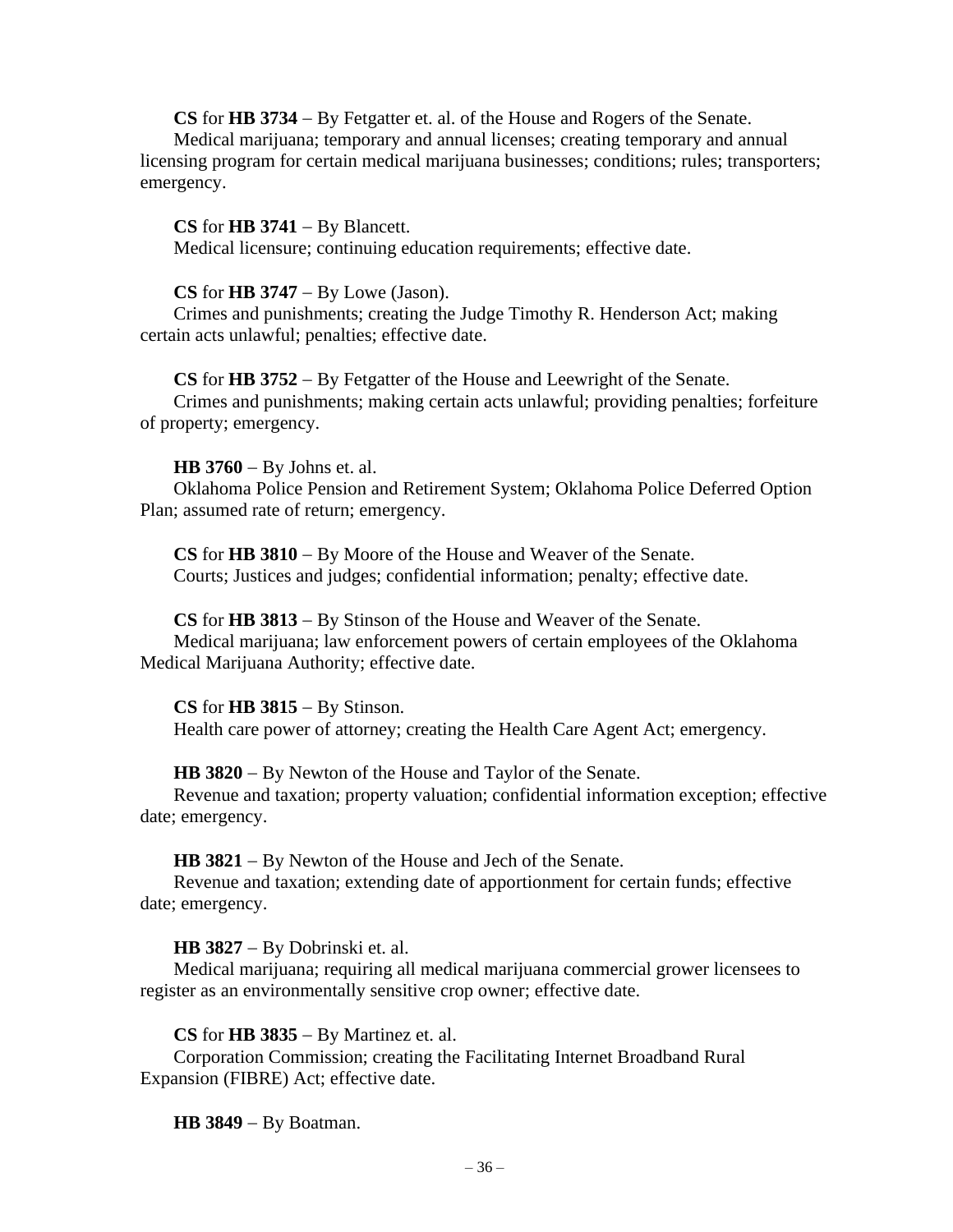[Revenue and taxation; Oklahoma taxable income; apportionment factors; effective date.]

**HB 3851** − By Boatman.

Children; termination of parental rights; statutory references; district attorney; effective date.

**CS** for **HB 3856** − By Strom of the House and Coleman of the Senate. Alcoholic beverages; creating the Task Force for the Study of Theft and Delivery and Consequential Youth Access of Alcohol Across Oklahoma; effective date; emergency.

**CS** for **HB 3859** − By Strom of the House and Coleman of the Senate.

Alcoholic beverages; providing that mixed beverage licensees may sell to-go drinks at a different price than on-premises drinks; effective date.

**HB 3867** − By Boatman of the House and Hall of the Senate. Psychiatric and chemical dependency service; exception; effective date.

**CS** for **HB 3878** − By Lepak. Employers and employees; employer vaccination mandate exemptions; emergency.

**CS** for **HB 3884** − By McCall.

Department of Environmental Quality; creating Division of Mines; consolidating the Department of Mines; effective date; emergency.

**HB 3890** − By Townley of the House and Pederson of the Senate. Definitions and general provisions; official state book; Holy Bible; effective date.

**CS** for **HB 3891** − By Townley et. al. of the House and Weaver of the Senate. Medical marijuana; prohibiting medical marijuana commercial grow operations from being located near public schools; effective date.

**CS** for **HB 3892** − By Townley of the House and Simpson of the Senate.

Professions and occupations; Nursing Home Care Act; making certain persons comply with orders; codification; effective date.

**CS** for **HB 3896** − By Hasenbeck.

School curriculum; subject matter standards; requiring certain subject matter standards to include a certain denotation; effective date.

**HB 3899** − By Kannady.

Workers' compensation; mental illness; first responders; effective date.

**HB 3901** − By Pfeiffer of the House and Montgomery of the Senate. Revenue and taxation; ad valorem protests; Court of Tax Review; effective date.

**CS** for **HB 3902** − By Kannady.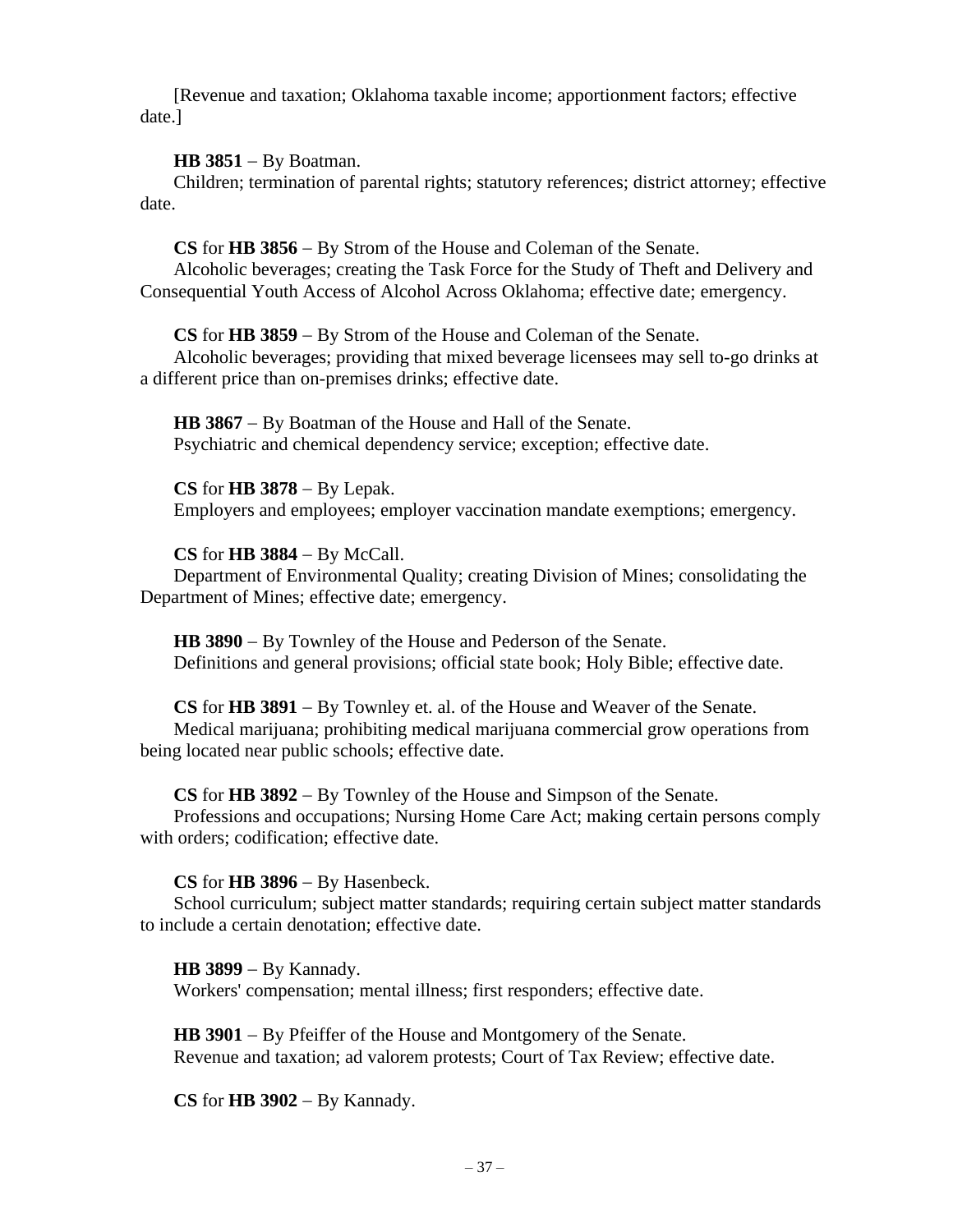Militia; modifying and updating provisions of the Oklahoma Military Code; effective date.

# **CS** for **HB 3903** − By Pfeiffer et. al.

Prisons and reformatories; parole eligibility; clemency; emergency.

**CS** for **HB 3905** − By Pfeiffer of the House and Rader of the Senate. Revenue and taxation; state revenue administration; effective date; emergency.

# **CS** for **HB 3906** − By Pfeiffer et. al.

County officers; sheriffs; district attorneys; chief law enforcement officer; effective date.

# **CS** for **HB 3907** − By Kannady.

Seized or forfeited property; directing the Attorney General to establish and maintain case tracking system and public website for seized and forfeited property; effective date.

# **CS** for **HB 3916** − By Roberts (Dustin) et. al.

Professions and occupations; Physician Assistant Act; modifying practice agreements; effective date.

# **CS** for **HB 3918** − By Pfeiffer.

Commutations; application procedures for commutations and pardons; notice requirements; effective date.

# **CS** for **HB 3924** − By Pfeiffer.

Insurance; Patient's Right to Pharmacy Choice Act; compliance; prohibitions; pharmacy benefits managers; Insurance Commissioner; effective date; emergency.

# **CS** for **HB 3925** − By Kannady of the House and Howard of the Senate.

Court costs; administrative costs; providing for court cost compliance liaisons; determining if defendants can pay; effective date.

# **CS** for **HB 3929** − By Pfeiffer.

Medical marijuana; process validation; acceptable testing practice; non-mandatory; emergency.

# **HB 3936** − By Culver.

Amusements and sports; Oklahoma Horse Racing Act; definitions; rules; license; codification; effective date.

# **CS** for **HB 3941** − By Culver.

State government; legal representation of agencies or officials of the executive branch; allow contracts with law firms; fees; records; information submitted to the Attorney General; effective date.

**CS** for **HB 3955** − By Culver.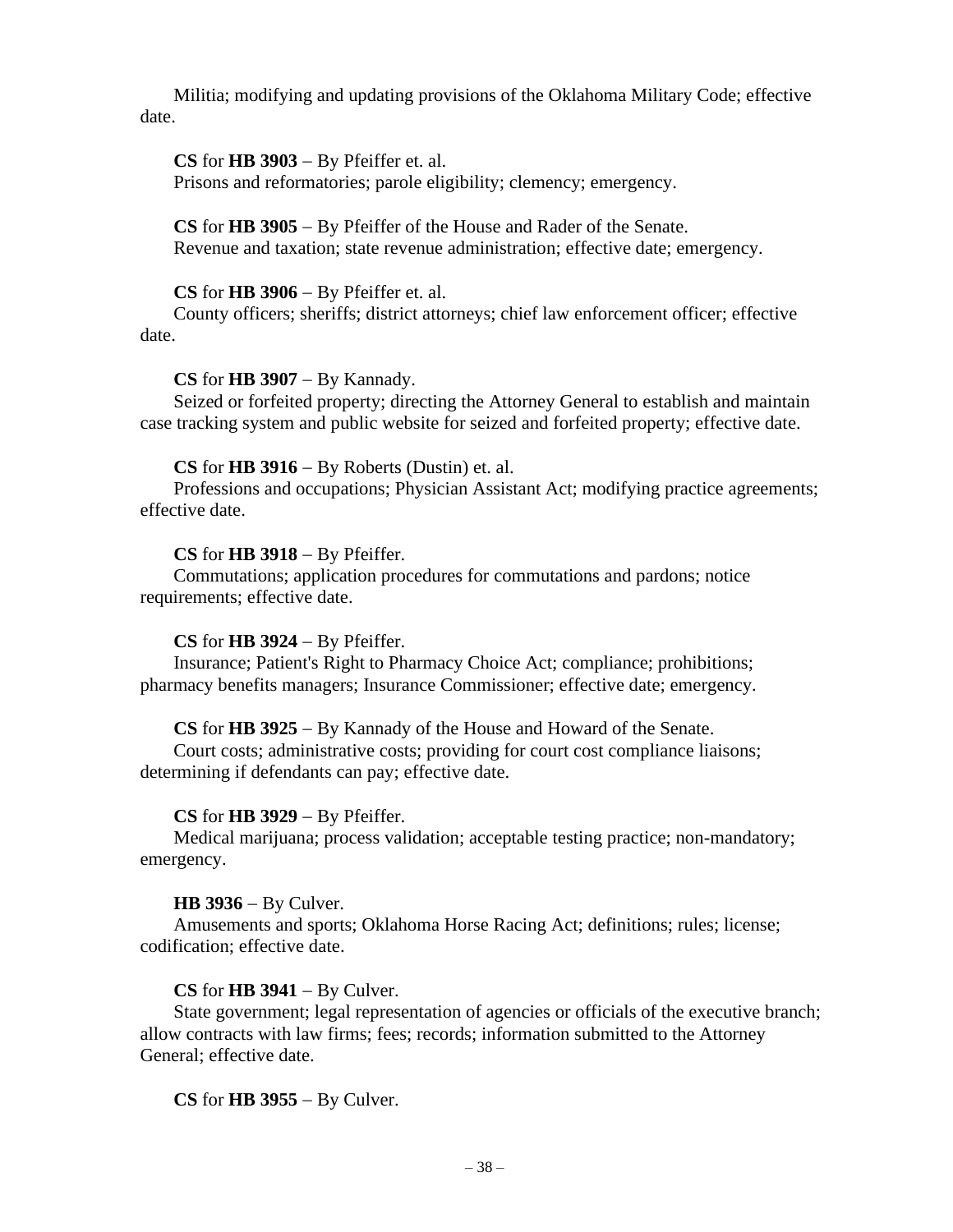Cities and towns; arbitration; collective bargaining rights of sheriff's employees; procedure of fees and expenses; effective date.

**HB 3957** − By Walke of the House and Floyd of the Senate. Fees; court fee schedule; courtroom interpreters; effective date; emergency.

## **HB 3965** − By Burns.

Commercial auction and consignment dealers; creating the Oklahoma Commercial Auction and Consignment Dealers Act; effective date.

#### **CS** for **HB 3970** − By Burns.

Awards for meritorious service; modifying terminology; providing for creation of Red Heart and Blue Heart Awards; eligibility; effective date.

#### **CS** for **HB 3971** − By Burns.

Medical marijuana; authorizing the Oklahoma Medical Marijuana Authority to employ secret shoppers; inspections; investigative results; effective date.

## **CS** for **HB 3976** − By Bell.

Statewide accessibility signage; physically disabled parking and access signage; requiring signage changes; effective date.

## **HB 3977** − By Bell.

Commission on Independence and Ability; creation; membership; purpose; reports; effective date.

**CS** for **HB 3994** − By Dobrinski. Motor vehicle dealers; license requirements; effective date.

**CS** for **HB 4001** − By Culver. Corporations; modifying power to contract; effective date.

**CS** for **HB 4013** − By Conley. Crimes and punishments; modifying definition of obscene material; effective date.

**CS** for **HB 4015** − By Conley of the House and Bullard of the Senate.

Education; permitting certain complaints to be filed with the Attorney General's Office of Civil Rights Enforcement; effective date.

# **HB 4017** − By Conley.

Prisons and reformatories; directing salary to be established by the Department of Corrections Correctional Teacher Pay Scale based on credentials and experience; effective date.

**CS** for **HB 4052** − By Marti. Pharmacies; defining terms; requirements; penalty; emergency.

**HB 4053** − By Marti of the House and Coleman of the Senate.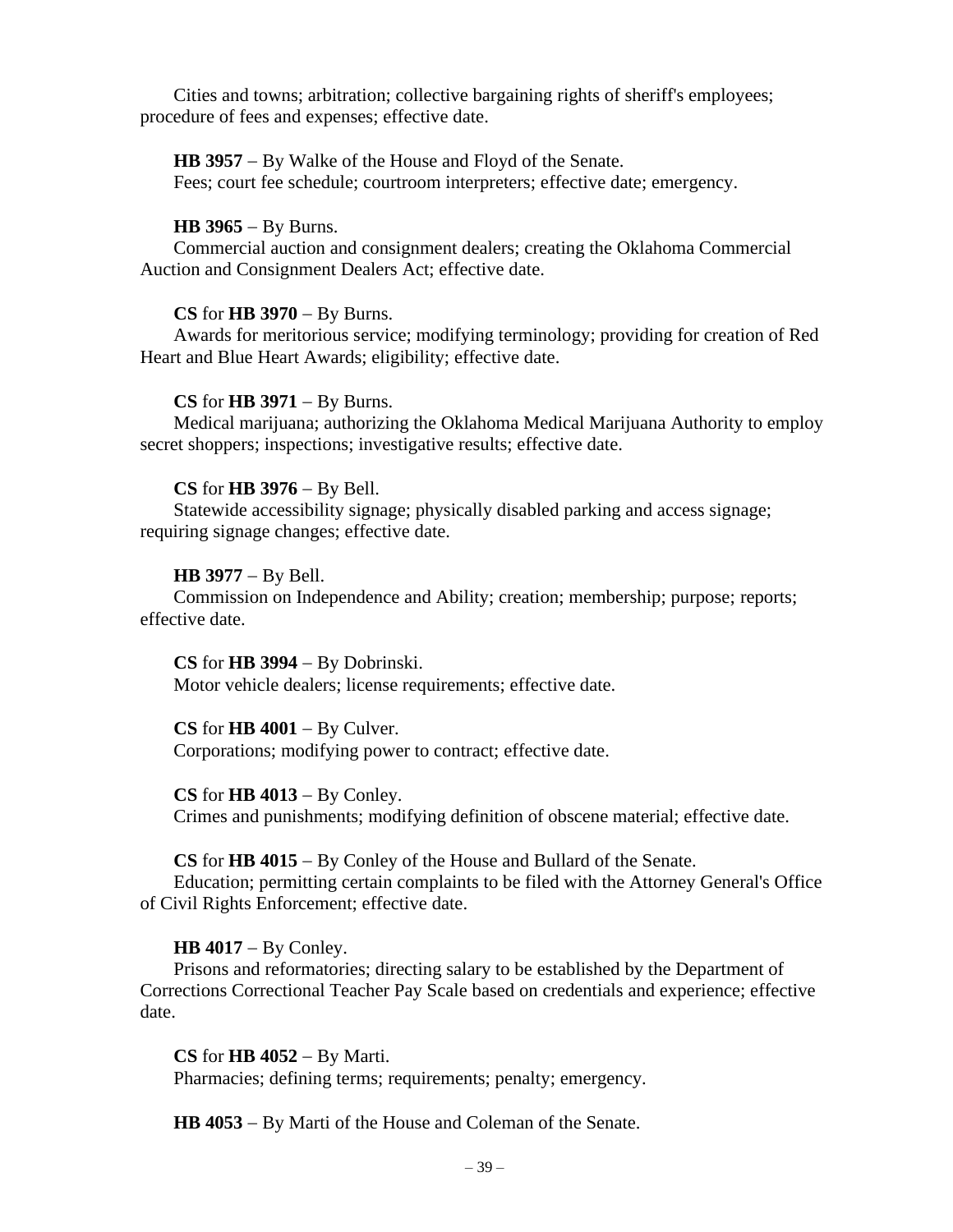Alcoholic beverages; beer distributor; price posting; effective date.

# **CS** for **HB 4055** − By Marti et. al.

Medical marijuana; public utilities; report monthly commodity usage; Oklahoma Medical Marijuana Authority; monitoring; effective date.

# **CS** for **HB 4056** − By Marti et. al.

Medical marijuana; Laboratory recommendations, standards and operating procedures; Oklahoma Medical Marijuana Authority; rules; emergency.

**HB 4077** − By Wallace. Civil procedure; frivolous lawsuits; effective date.

# **CS** for **HB 4078** − By Wallace.

Courts; Council on Judicial Complaints; creating the Office of Judicial Performance Evaluation; effective date.

# **CS** for **HB 4082** − By Wallace of the House and Bullard of the Senate.

Mental health; law enforcement responsibility for transporting persons for mental health services; effective date.

# **CS** for **HB 4084** − By Wallace.

Poor persons; public service announcement campaigns under the Oklahoma Marriage Initiative; repealer; emergency.

# **HB 4087** − By Wallace.

[Oklahoma Rebate Pass-Through and PBM Meaningful Transparency Act of 2022; amendments; licensing application requirements; agent duties; PBM fairness in cost sharing; penalties; insurer fairness in cost sharing; effective date.]

# **HB 4096** − By Hasenbeck.

Public safety; designated license plates; effective date.

# **CS** for **HB 4100** − By Frix et. al.

Work zone safety; creating the Operation Work Zone Awareness Act; Operation Work Zone Awareness; effective date.

# **CS** for **HB 4105** − By Frix of the House and Standridge of the Senate.

Memorial highways and bridges; designating various memorial highways and bridges; effective date.

**HB 4109** − By Vancuren of the House and Haste of the Senate.

[School employees; creating an Education Employee Assistance Program within the Department of Mental Health and Substance Abuse Services; effective date; emergency.]

**CS** for **HB 4118** − By Hasenbeck et. al. of the House and Taylor of the Senate. [Courts; court reporter salaries; secretary-bailiff salaries; effective date; emergency.]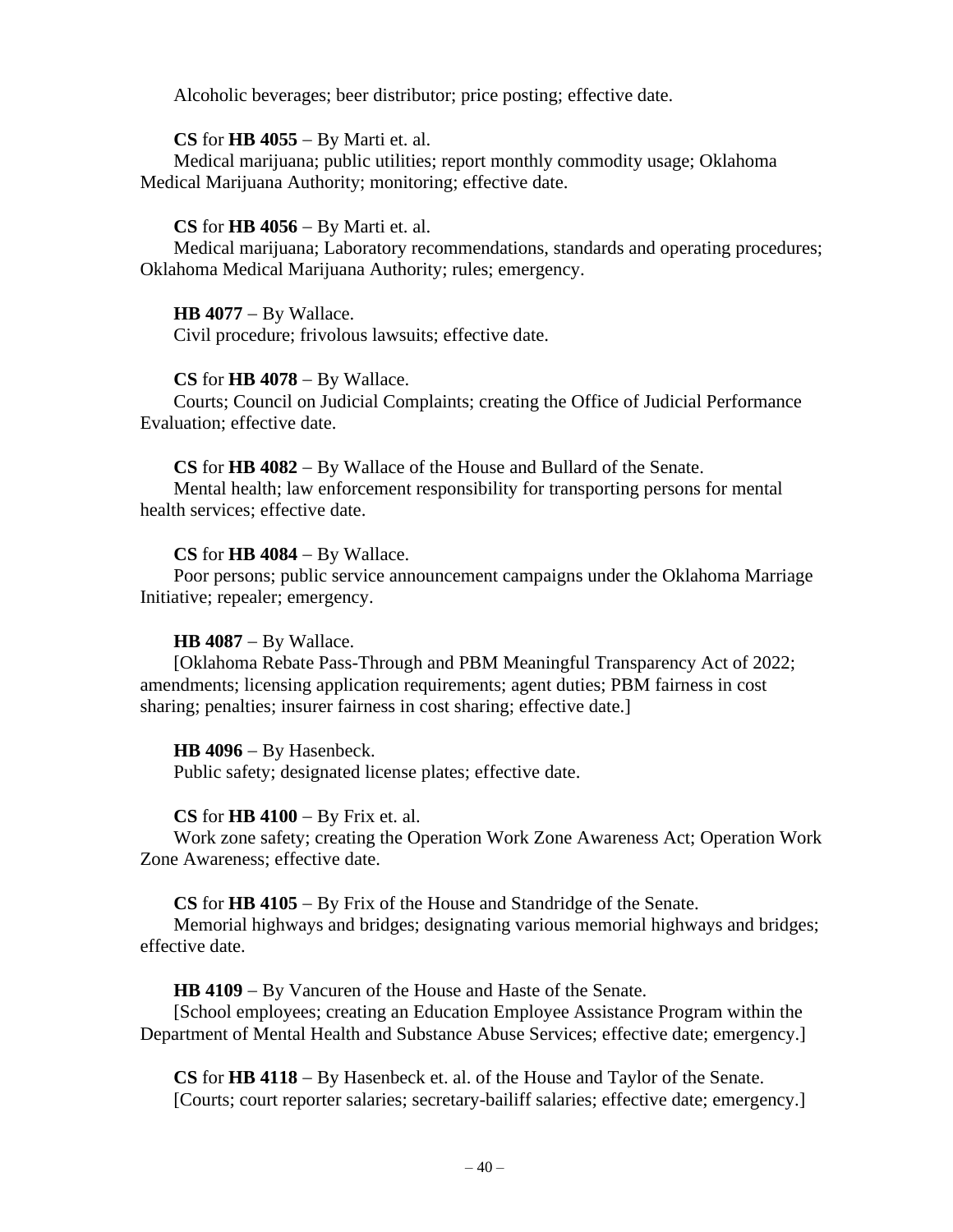## **CS** for **HB 4121** − By Frix.

Public health and safety; death certificates; authorizing sheriff to sign medical certification; effective date.

## **CS** for **HB 4138** − By May et. al.

Firearms; unlawful carry of firearms in certain places; scope of prohibitied act; exeption; concealed carry during State Fair; effective date.

#### **CS** for **HB 4143** − By May of the House and Leewright of the Senate.

Emergency services; creating the Oklahoma Task Force 1 Urban Search and Rescue Out of State Deployments Revolving Fund; effective date.

## **CS** for **HB 4150** − By Luttrell et. al.

Transportation; railroad crossings; requirements for vehicles; commercial motor vehicles and buses; effective date.

**CS** for **HB 4154** − By Goodwin of the House and Young of the Senate. Tulsa Reconciliation Scholarship Trust; administration; award of scholarships; qualifying income; number of scholarships; effective date; emergency.

## **HB 4155** − By Goodwin.

Children; guardianship; information; signature; effective date.

**HB 4191** − By Humphrey et. al. of the House and Weaver of the Senate. Crimes and punishments; expanding scope of certain definition; effective date.

# **HB 4192** − By Echols.

State government; personally identifiable data; noncompliance; penalties; effective date.

**HB 4194** − By Echols.

Criminal procedure; directing courts to assess patterns of abuse and present written findings for persons arrested for certain crimes; effective date.

**CS** for **HB 4227** − By Boatman.

Mental health; urgent recovery clinics; definition; private centers; persons involuntarily committed; effective date.

#### **CS** for **HB 4228** − By Sneed.

Insurance; benefit plan; Legislature; incorporated; effective date.

# **HB 4230** − By Sneed.

Insurance; insurers; Insurance Commissioner; jurisdiction; delinquency proceedings; effective date.

**CS** for **HB 4245** − By Hasenbeck.

Student athletics; creating the Save Women's Sports Act; effective date; emergency.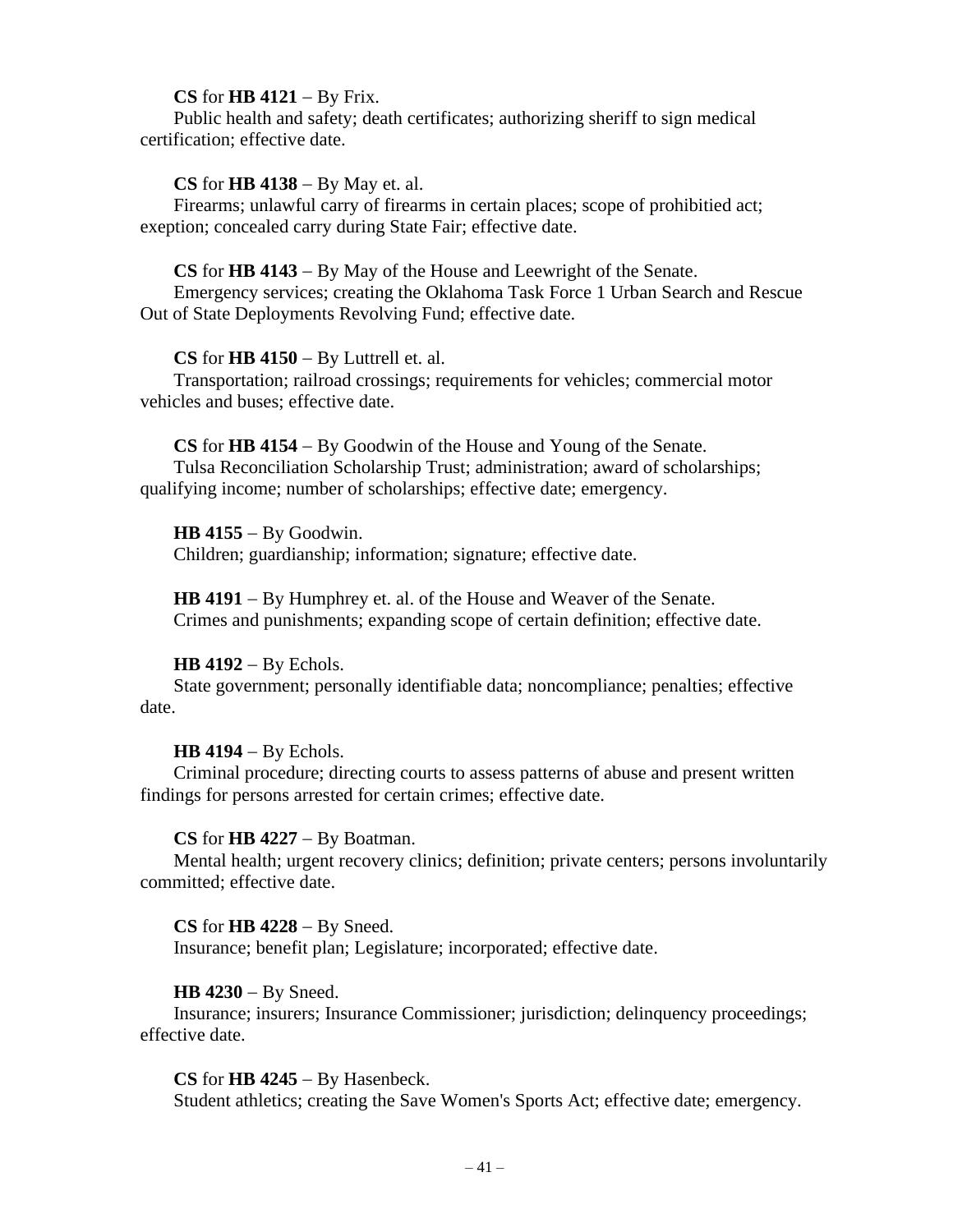## **HB 4276** − By Sneed.

Insurance; motor vehicle liability policies; minimum insurance coverage; effective date.

**CS** for **HB 4279** − By Sneed. Insurance; insurers; unfair claim settlement practice; effective date.

# **HB 4281** − By Dempsey.

Game and fish; allowing spotlighting and the use of night vision to hunt coyotes; effective date.

# **CS** for **HB 4287** − By Davis.

Medical marijuana; creating the Flower and Pre-Packaging Act; directing certain products be sold in pre-packaged form; prohibiting deli-style sales; emergency.

**CS** for **HB 4288** − By Marti. Medical marijuana; requiring expiration or use by dates; emergency.

## **CS** for **HB 4327** − By Stearman et. al.

Abortion; right of action; creating defenses to action; damages; prohibiting official state claims; effective date.

**CS** for **HB 4330** − By Sneed et. al.

Professions and occupations; registered nurse programs; adding program; effective date.

# **CS** for **HB 4351** − By Hill.

Consumer Credit Code; surcharges; effective date.

# **CS** for **HB 4352** − By Hill.

Prisons and reformatories; exempting certain inmates from practice job interviews and resume requirements; effective date.

#### **CS** for **HB 4353** − By Hill.

Identification cards for inmates; certified copies of birth certificates; consolidated record cards; REAL ID Noncompliant Identification Cards; restrictions; effective date.

#### **CS** for **HB 4354** − By Hill of the House and Kidd of the Senate.

[Economic development; creating the Research and Development Attraction Act; Oklahoma Center for the Advancement of Science and Technology; grants; effective date.]

# **CS** for **HB 4357** − By Hill.

Occupational licensing; creating the Provisional License for Ex-Offenders Act; effective date.

**CS** for **HB 4358** − By Boatman et. al. of the House and Quinn of the Senate. Revenue and taxation; corporate income tax; modifying rate; effective date.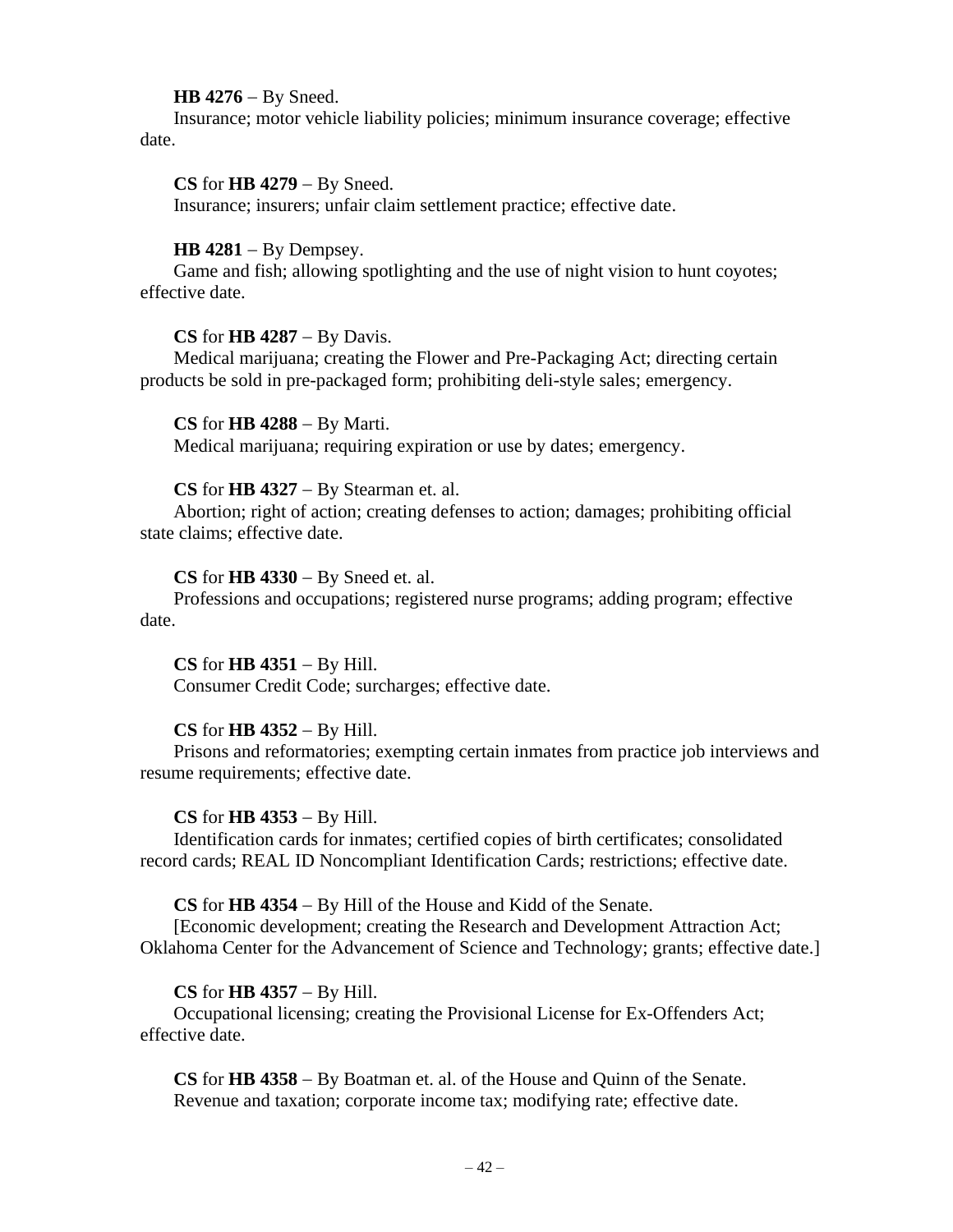## **CS** for **HB 4367** − By Patzkowsky et. al.

State government; surplus property requirements for Department of Transportation; exemption; effective date.

## **CS** for **HB 4369** − By Hill.

Prisons and reformatories; allowing felony probationers and parolees the ability to earn discharge credits under certain circumstances; effective date.

## **HB 4372** − By Ford.

Motor vehicles; modifying requirements for certain plate; creating the Antique Vehicles License Plate; effective date.

**CS** for **HB 4387** − By Hilbert et. al. of the House and Pugh of the Senate.

Teacher certification; providing for issuance of advanced teaching certificates; modifying procedures for issuing lead and master teaching certificates; effective date; emergency; conditional effect.

## **CS** for **HB 4388** − By Hilbert et. al.

[Amusements and sports; Oklahoma Education Lottery Act; proceeds; Teacher Empowerment Fund; State Department of Education; characteristics; procedures; instructions; effective date; conditional effect.]

## **CS** for **HB 4395** − By Pittman.

Prisoner reentry; creating the Prisoner Reentry Pilot Program for certain inmates; effective date.

**CS** for **HB 4403** − By Pittman. Agriculture; creating the Urban and Community Forestry Act; effective date.

# **HB 4409** − By Lowe (Dick) of the House and Taylor of the Senate.

Schools; subject matter standards; modifying graduation requirement to complete a personal financial literacy course; effective date; emergency.

#### **CS** for **HB 4411** − By Lowe (Dick).

Medical marijuana; deleting limitation that restricts the number of post-licensure inspections conducted in a calendar year; effective date.

**HB 4413** − By Lowe (Dick) of the House and Montgomery of the Senate. Revenue and taxation; ad valorem; valuation; protests; effective date.

**HB 4414** − By Lowe (Dick). Revenue and taxation; ad valorem; appraiser accreditation education; effective date.

**HB 4415** − By Lowe (Dick). Revenue and taxation; ad valorem protests; effective date.

**CS** for **HB 4450** − By Wallace et. al. of the House and Thompson et. al. of the Senate.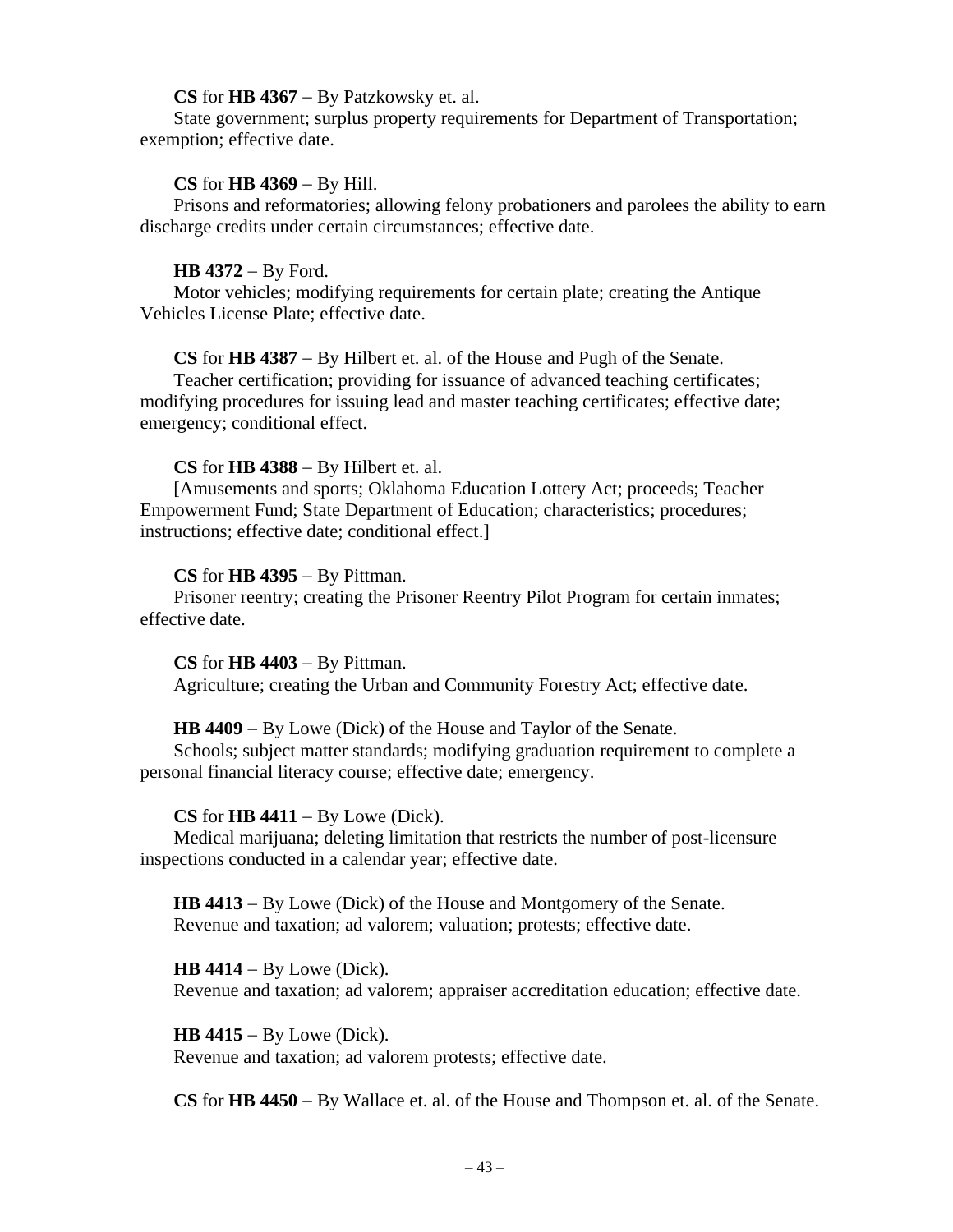Health care workforce development; creating the Health Care Workforce Development and Finance Act of 2022; creating the Health Care Workforce Development Revolving Fund; emergency.

# **HJR 1002** − By Hardin (Tommy).

Constitutional amendment; changing percentage of legal voters from statewide to each county of the state for certain petitions; ballot title.

# **CS** for **HJR 1004** − By Fetgatter.

Constitutional amendment; requiring certain vote of people to pass constitutional amendments; ballot title.

# **CS** for **HJR 1029** − By Nichols.

Constitutional amendment; authorizing an economically disadvantaged levy for certain school districts; ballot title; filing.

# **HJR 1031** − By Caldwell (Chad) of the House and Daniels of the Senate.

Constitutional amendment; providing for the consideration of votes when determining results of certain elections; ballot title.

# **HJR 1033** − By Caldwell (Chad).

Constitutional amendment; requiring schools to spend certain percentage of budget on instructional expenditures; ballot title; filing.

# **HJR 1037** − By Echols.

Oklahoma Constitution; ad valorem taxation; homesteads; age 65 or older; fair cash value; ballot title; filing.

# **HJR 1038** − By Caldwell (Chad) et. al.

Oklahoma Constitution; expenditure increases; state government; initiative petitions; referenda; required ballot title; ballot title; filing.

# **HJR 1039** − By Pfeiffer.

Constitutional amendment; changing the percentage of legal voters from statewide to each congressional district of the state for certain petitions; ballot title; filing.

# **HJR 1047** − By Manger et. al.

Oklahoma Constitution; ad valorem; senior fair cash value limit; income threshold; ballot title; filing.

**HJR 1048** − By West (Josh) et. al. Constitutional amendment; clarifying certain voting requirement.

**HJR 1052** − By ODonnell of the House and Quinn of the Senate. Oklahoma Constitution; ballot titles; fiscal impacts; procedures; ballot title; filing.

**HJR 1056** − By Lepak.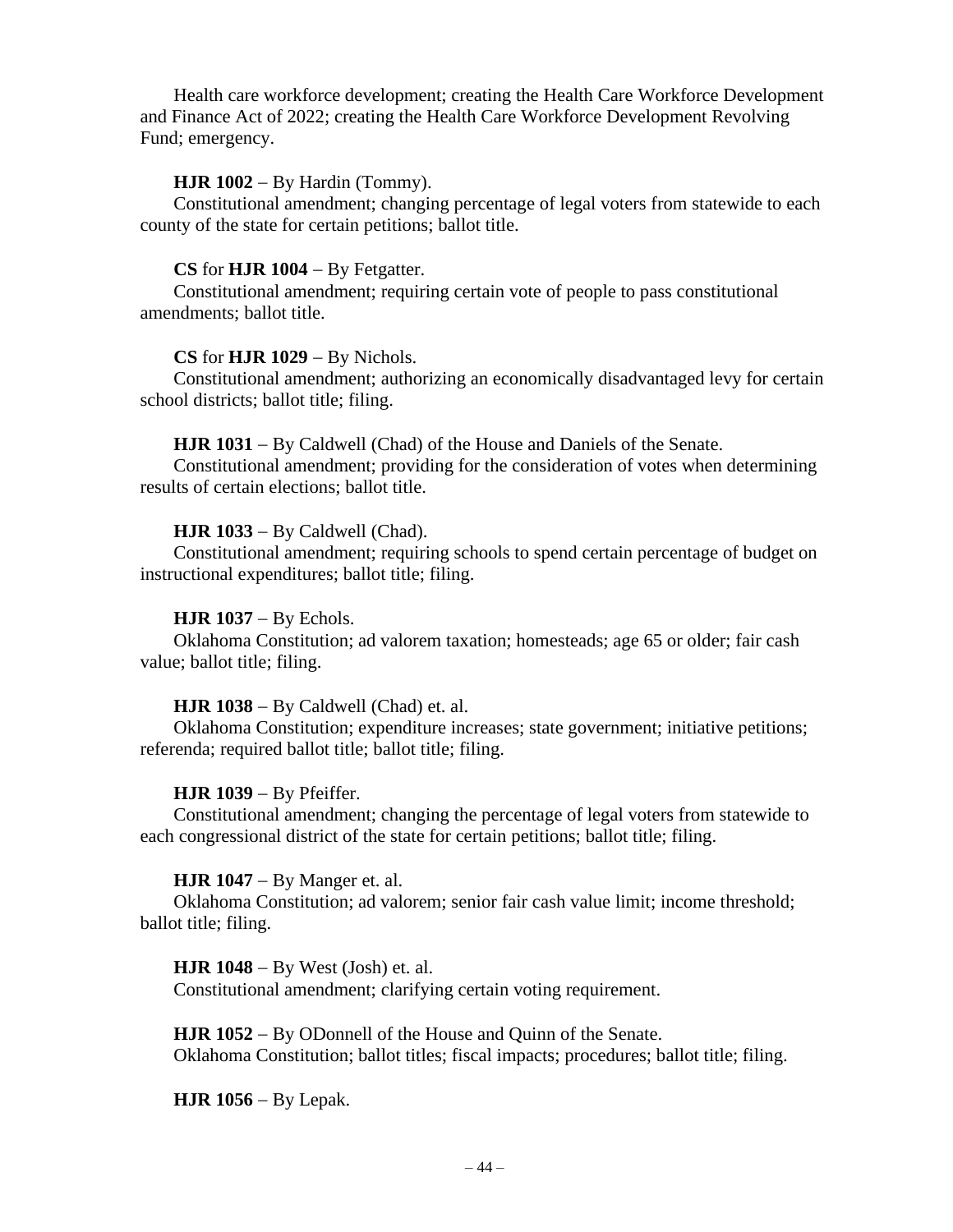Joint Resolution; Enrolled House Joint Resolution No. 1043 of the 2nd Session of the 56th Oklahoma Legislature; termination date; filing.

## **CS** for **HJR 1057** − By Newton.

Oklahoma Constitution; emergency medical service districts; millage rate; ballot title; filing.

## **HJR 1058** − By Newton et. al.

Constitutional amendment; requiring certain vote of people to pass constitutional amendments; ballot title.

## **HJR 1059** − By Newton et. al.

Constitutional amendment; requiring certain majority vote of the people to pass constitutional amendments; ballot title; filing.

**SB 1** − By Hall et. al. of the Senate and Bush of the House.

Oklahoma Scrap Metal Dealers Act; renaming act; modifying content, prohibitions and requirements. Effective date.

**SB 7** − By Bergstrom of the Senate and Humphrey of the House. Mental health; providing for assessment via telemedicine under certain circumstances. Effective date.

**SB 12** − By Standridge of the Senate and Kannady of the House. Uniform Controlled Dangerous Substances Act; modifying inclusions. Effective date.

**SB 25** − By Daniels et. al. of the Senate and Kannady of the House. Sentencing proceedings; modifying eligibility requirements for jury resentencing. Effective date.

**SB 29** − By Bergstrom of the Senate and Hardin (David) of the House.

Forcible entry and detainer; specifying restoration of physical possession to plaintiff. Effective date.

**SB 41** − By McCortney of the Senate and Johns of the House.

State employee payroll deductions; modifying type of service company and minimum number of employees eligible for premium payments. Effective date.

**SB 43** − By Hall of the Senate and Humphrey of the House. Commercial driver education training; modifying certain terms and fee. Effective date.

**SB 47** − By Coleman of the Senate and Pfeiffer of the House.

District attorneys; modifying requirements for destruction of certain records. Effective date.

**SB 67** − By Simpson of the Senate and McCall et. al. of the House.

Teacher certification; allowing exceptions to required certification examinations for candidates who are deaf. Effective date. Emergency.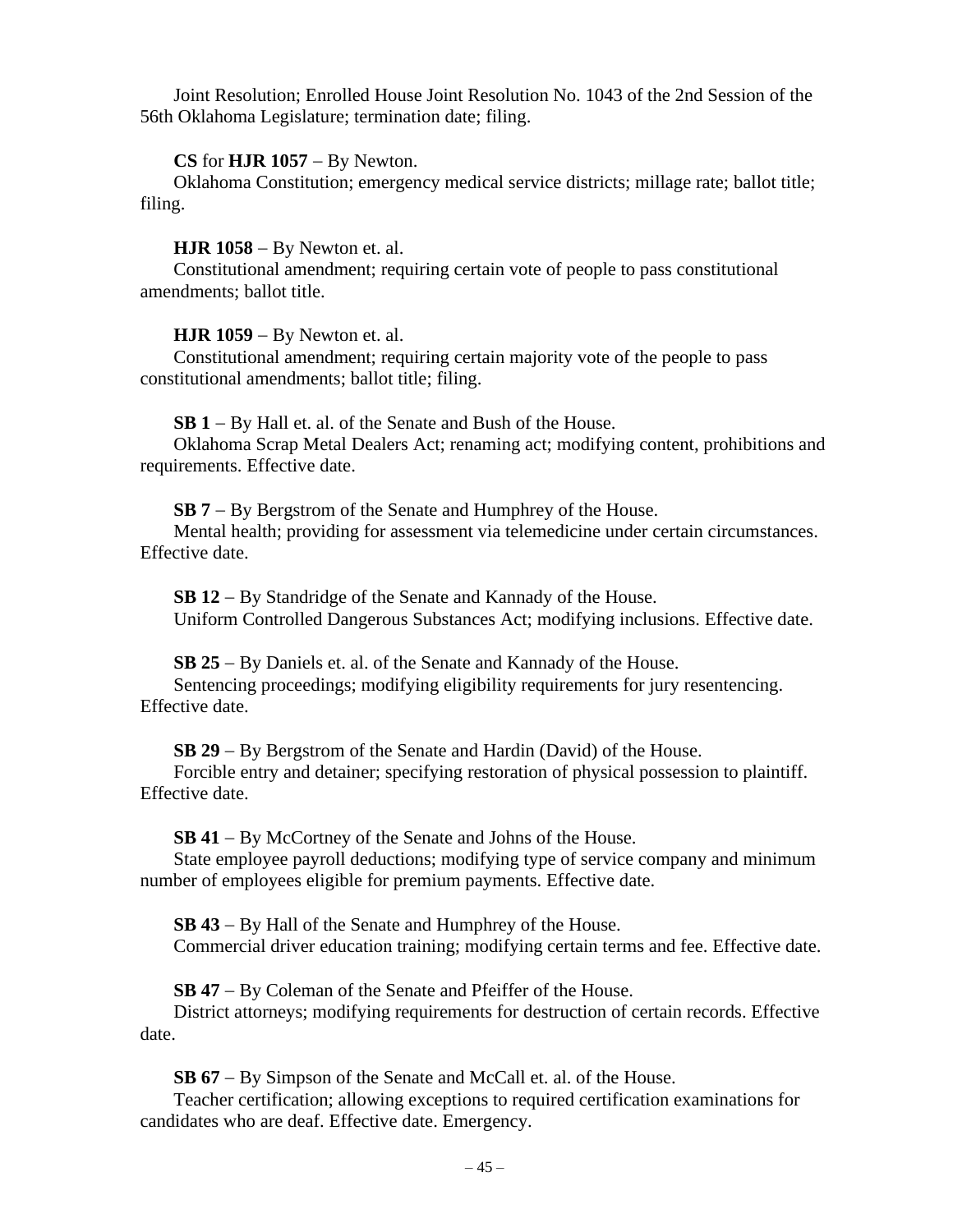**SB 83** − By Hall of the Senate and Kannady of the House. Oklahoma Fuel Alcohol Act; repealer. Effective date.

**CS** for **SB 92** − By McCortney et. al. of the Senate and McEntire of the House. Insurance; expanding actions constituting unfair claims settlement practices. Effective date.

**SB 119** − By Allen et. al. of the Senate and Russ of the House.

State capitol and capitol buildings; establishing requirements for the use of capitol property. Effective date.

**CS** for **SB 144** − By Standridge et. al. of the Senate and Frix et. al. of the House. Motor vehicles; creating special license plates. Effective date.

**SB 146** − By Thompson of the Senate and Wallace of the House. Commissioners of the Land Office; allowing selection of one or more custodial banks. Effective date. Emergency.

**SB 149** − By Rogers of the Senate and Miller of the House. Safe sleep; removing certain duty of State Board of Health; requiring retailers to

comply with certain requirements. Effective date.

**SB 169** − By Coleman of the Senate and Luttrell of the House.

Special license plates; authorizing Tax Commission to enter into certain licensing agreements. Effective date.

**SB 170** − By Howard of the Senate and Kannady of the House.

Judicial authorization for anatomical gift; authorizing court to order procurement of anatomical gifts under certain circumstances. Effective date.

**SB 179** − By Stanley of the Senate and Bush of the House.

Behavior analysts; modifying and deleting certain licensing requirements; updating standards; providing for limited practice of supervisees. Effective date.

**SB 213** − By Howard et. al. of the Senate and Dempsey of the House. [Sales tax; sales tax exemption for certain forestry equipment. Effective date.]

**SB 239** − By Pemberton of the Senate and Hasenbeck et. al. of the House.

Charter schools; providing process for State Board of Education to hear charter school sponsorship appeals. Effective date. Emergency.

**SB 241** − By Thompson et. al. of the Senate and Kannady et. al. of the House.

Uniform Controlled Dangerous Substances Act; modifying required documentation. Effective date.

**SB 253** − By Rader et. al. of the Senate and CrosswhiteHader of the House.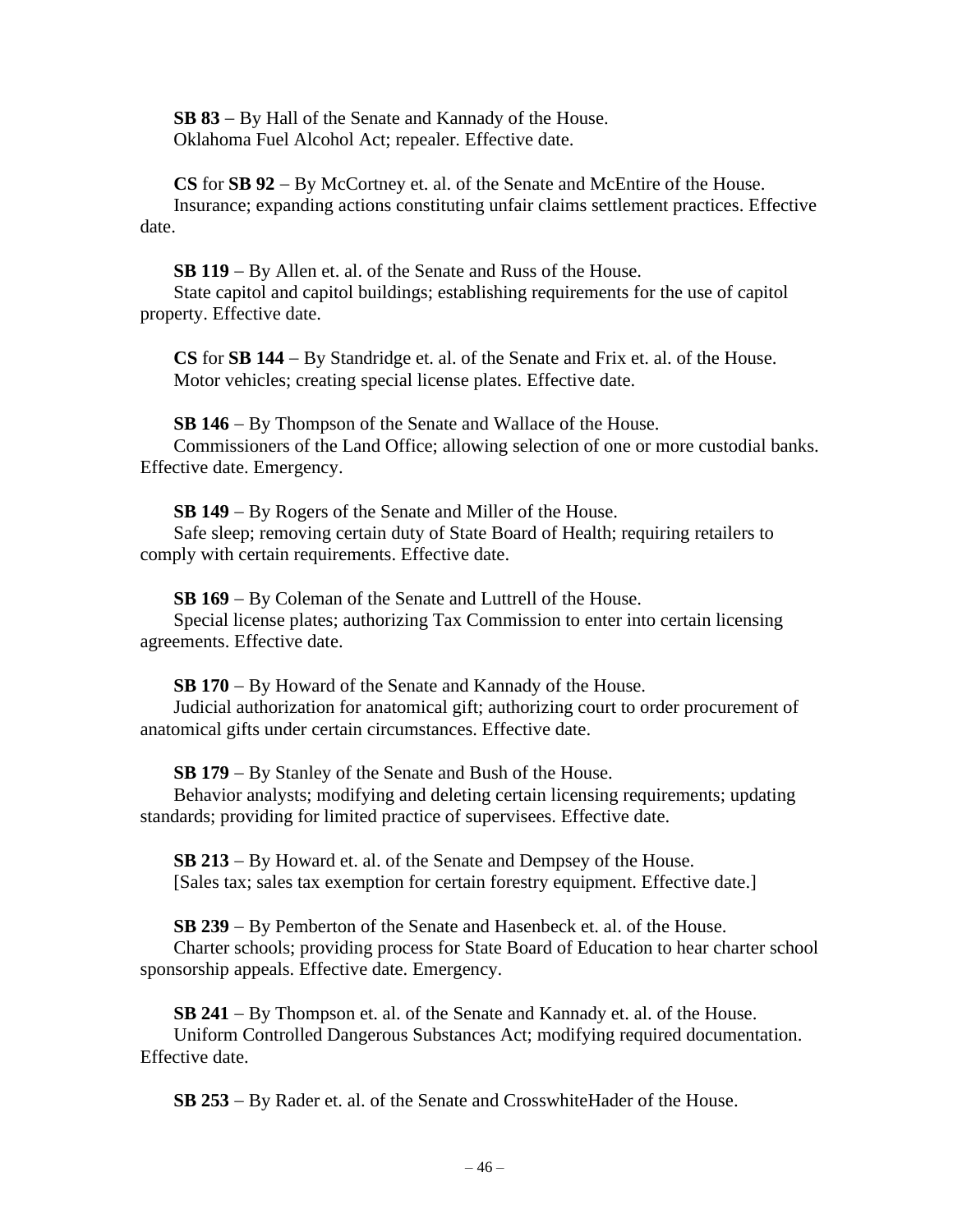Candidate filing for elective office; adding information to be included on declaration of candidacy form. Effective date.

**SB 256** − By Thompson of the Senate and Wallace of the House.

Bank privilege tax; modifying time period during which certain credit may be claimed. Effective date.

**SB 269** − By Coleman et. al. of the Senate and Strom of the House. Alcoholic beverages; authorizing certain social media exchanges. Effective date.

**SB 293** − By Simpson of the Senate and McEntire of the House.

Recovery of Medicaid payments; repealing provisions relating to recovery of Medicaid payments by Oklahoma Health Care Authority. Effective date.

**SB 299** − By Bergstrom of the Senate and Lepak of the House. [Public buildings and public works; specifying authority to enter cooperative purchasing agreements. Emergency.]

**SB 324** − By Daniels of the Senate and Echols of the House.

Workers' compensation; modifying certain definition; clarifying applicability of Administrative Workers' Compensation Act; clarifying exception to exclusive remedy. Effective date.

**SB 354** − By Bergstrom of the Senate and Davis of the House.

Out-of-state transport of dead bodies; authorizing transport in counties with shared boundaries. Effective date. Emergency.

**SB 366** − By David of the Senate and Kannady of the House.

Impaired driving; modifying inclusions; disallowing certain revocations. Effective date.

**SB 394** − By Coleman et. al. of the Senate and Talley of the House.

Temporary Assistance for Needy Families (TANF) program; modifying minimum requirements; increasing amount of certain excluded equity allowance. Emergency.

**SB 409** − By Bergstrom of the Senate and Fetgatter of the House.

Sales and use tax; modifying time period of exemption for certain computer and telecommunications equipment purchase. Effective date.

**SB 411** − By Bergstrom of the Senate and Fetgatter of the House.

Sales tax exemption; deleting manufacturer exemption for certain construction materials. Effective date.

**SB 418** − By Daniels of the Senate and Martinez of the House.

[Notice of Opportunity to Repair Act; modifying consequence of inclusion of certain provisions in construction contracts. Effective date.]

**SB 429** − By Thompson of the Senate and Hilbert of the House.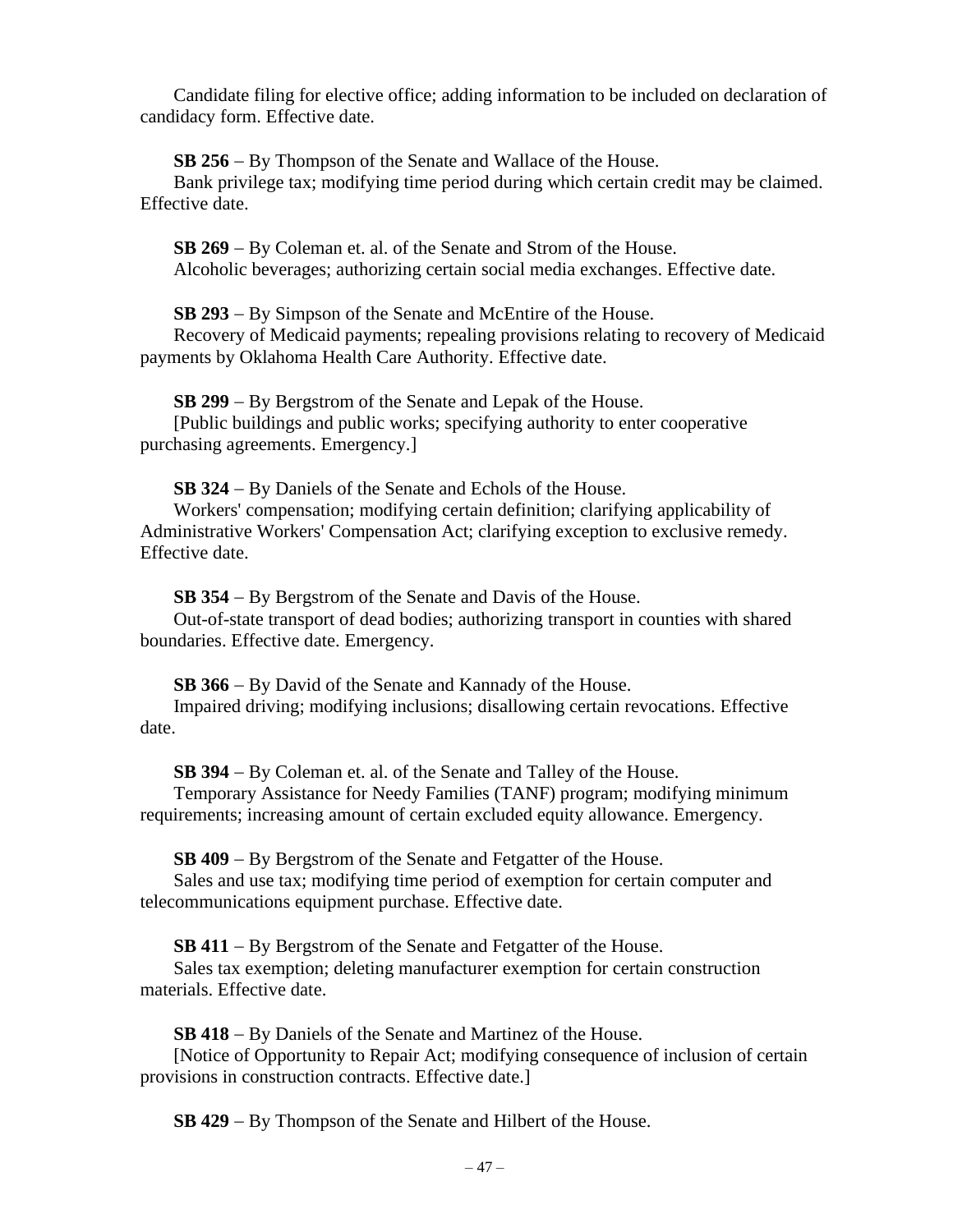Public finance; modifying certain duties of the Chief Information Officer. Effective date.

**SB 441** − By Dahm et. al. of the Senate and Steagall of the House.

Motor vehicles; prohibiting contracting for use of photo monitoring devices. Effective date.

**SB 445** − By Paxton of the Senate and Hardin (David) of the House.

[Medical marijuana; providing cumulative penalties for certain offenses. Effective date.]

**SB 457** − By Dahm et. al. of the Senate and ODonnell of the House. [Oklahoma Open Records Act; requiring disclosure of recordings from certain law enforcement equipment. Emergency.]

**SB 458** − By Daniels of the Senate and Kannady of the House. [Governmental Tort Claims Act; establishing certain exemption from liability. Effective date.]

**SB 459** − By Paxton of the Senate and Burns of the House. Workplace drug and alcohol procedures; adding certain volunteers; modifying safetysensitive positions. Effective date.

**SB 462** − By Taylor et. al. of the Senate and Frix of the House.

Insurance; creating the Oklahoma Right to Shop Act; authorizing insurance carriers to create certain incentive programs. Effective date.

**SB 488** − By Paxton of the Senate and Sims of the House. State government; creating the Office of Homeland Security within the Oklahoma Department of Emergency Management. Effective date.

**SB 498** − By Thompson et. al. of the Senate and Fetgatter of the House. [Ad valorem tax exemption; providing waiver of payroll requirement. Emergency.]

**SB 503** − By Dahm et. al. of the Senate and Martinez of the House.

Schools; requiring certain subject matter standards and assessment include certain historical documents. Effective date. Emergency.

**CS** for **SB 522** − By Taylor of the Senate and Echols of the House.

Medical marijuana; requiring Oklahoma Medical Marijuana Authority to contract with third-party vendor to provide certain services. Effective date.

**SB 523** − By Paxton et. al. of the Senate and Lepak of the House.

Elections; prohibiting alteration or amendment of election procedures under certain circumstances. Effective date.

**CS** for **SB 524** − By Quinn of the Senate and Sneed of the House.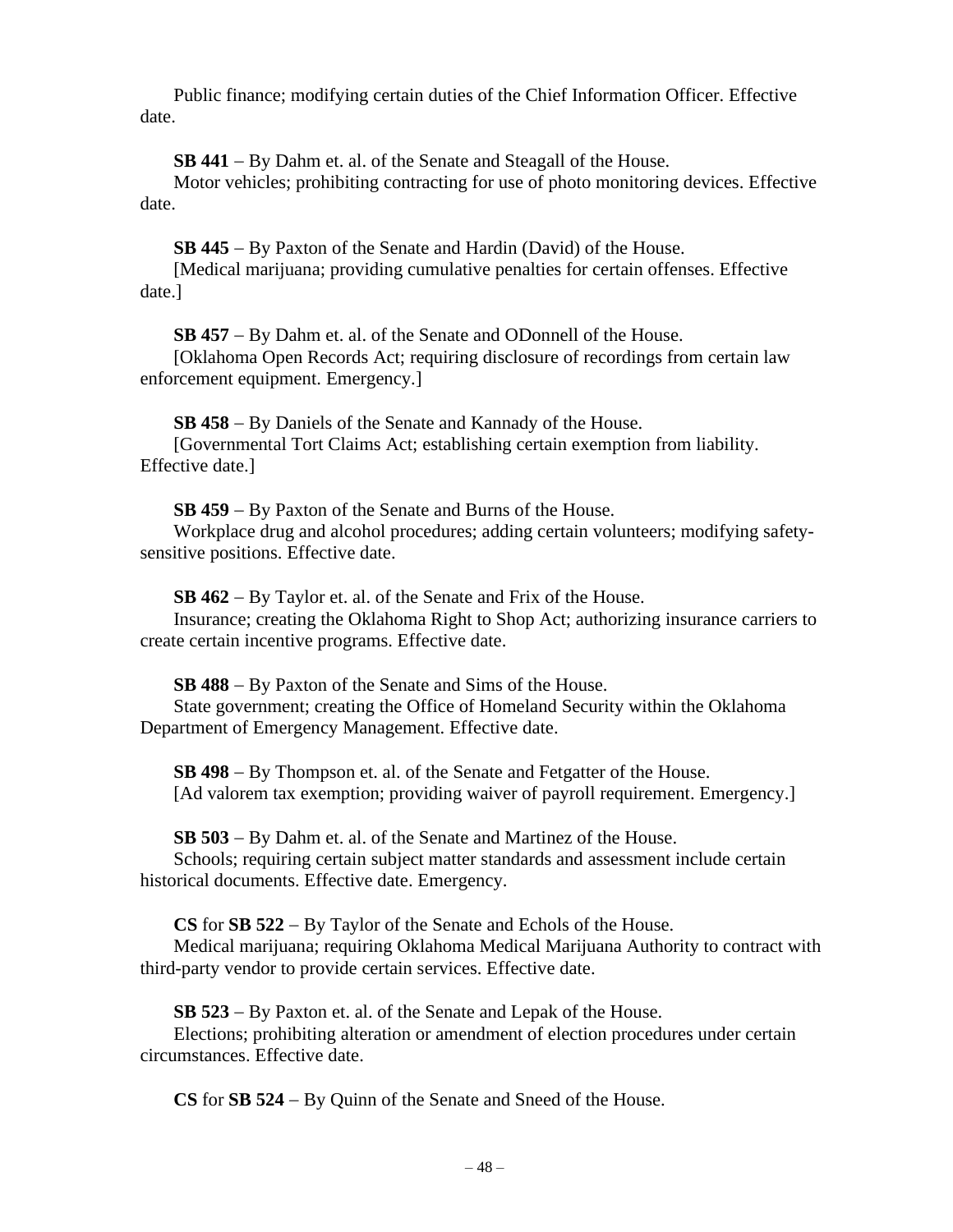Workers' compensation insurance; directing Insurance Commissioner to develop assigned risk plan providing workers' compensation insurance; repealing CompSource Mutual Insurance Company Act. Effective date.

**SB 531** − By Bergstrom et. al. of the Senate and Frix of the House. Motor vehicles; exempting certain vehicles. Emergency.

**SB 547** − By Howard of the Senate and Hasenbeck of the House. Commercial pet breeders; repealing annual pet breeder facility report. Emergency.

**SB 560** − By Dahm et. al. of the Senate and West (Rick) of the House. Self-defense; prohibiting certain prosecution for offense. Effective date.

**SB 561** − By Montgomery of the Senate and Pae et. al. of the House. Oklahoma Vehicle License and Registration Act; combining registration periods when standard and special plates are issued. Effective date.

**SB 564** − By Hall of the Senate and Mize et. al. of the House. County and county officers; providing criteria for the dispersion of rewards by board of county commissioners. Effective date.

**SB 567** − By Newhouse et. al. of the Senate and Davis of the House. State government; providing for assistance for funeral expenses for certain persons. Effective date.

**SB 569** − By Newhouse of the Senate and Kannady et. al. of the House. County clerks; permitting certified copies to be made in accordance with the Uniform Real Property Electronic Recording Act; allowing fee for certified records. Effective date.

**SB 570** − By Newhouse of the Senate and Steagall of the House.

Public finance; state agency information systems; making certain provisions inapplicable to the Oklahoma Military Department. Effective date. Emergency.

**SB 572** − By Dahm et. al. of the Senate and Steagall et. al. of the House.

Immigration and customs laws; Attorney General enforcement of federal immigration and customs laws; requiring Attorney General to make certain determination upon request. Effective date.

**SB 573** − By Montgomery of the Senate and Martinez of the House.

Cities and towns; creating the Oklahoma Electrical Access and Resiliency Task Force; requiring task force to make recommendations for energy use. Effective date. Emergency.

**CS** for **SB 605** − By Standridge of the Senate and Echols et. al. of the House. Controlled dangerous substances; providing certain liability protections for prescription and dispensation of opioid drugs. Effective date.

**SB 612** − By Dahm et. al. of the Senate and Olsen et. al. of the House.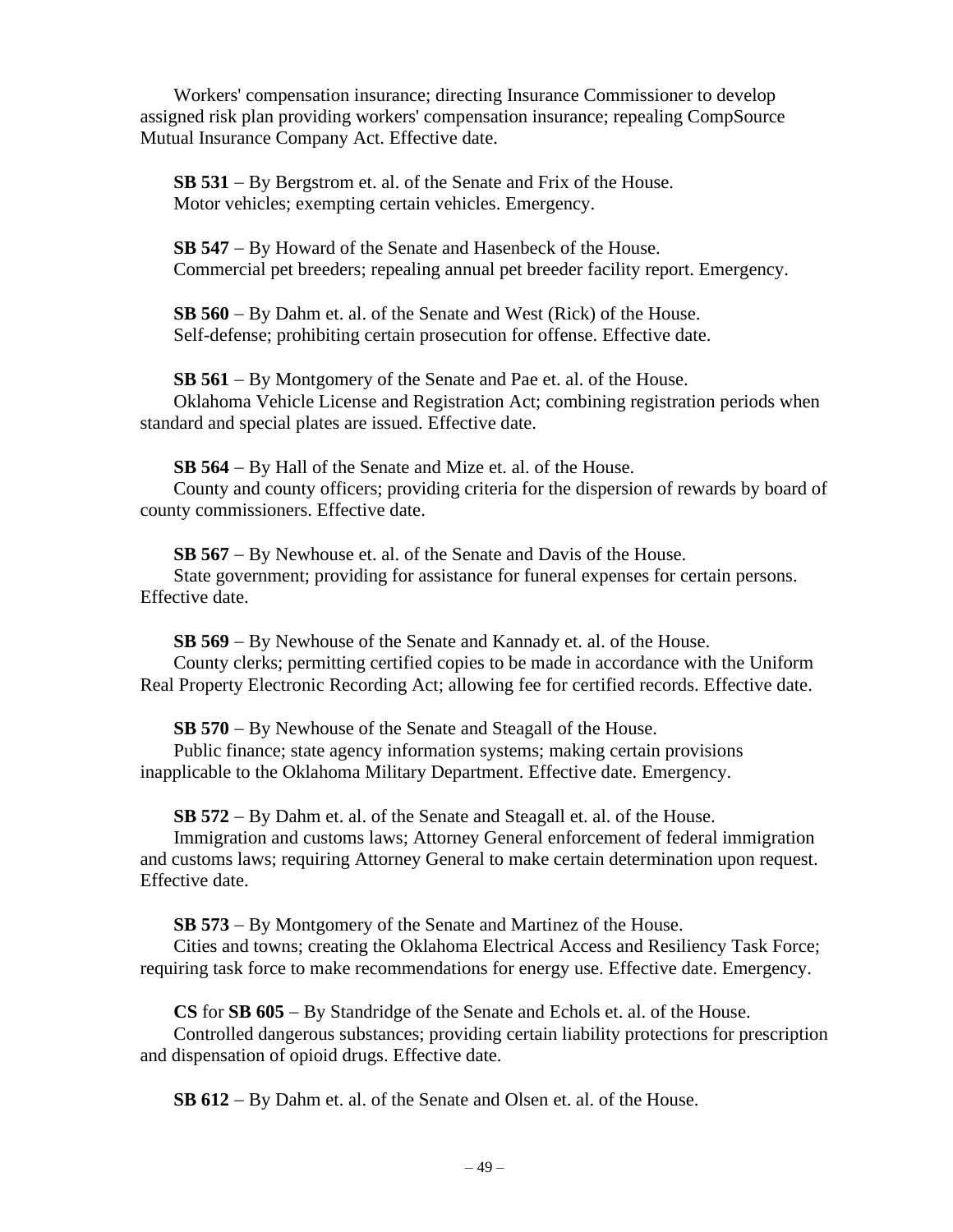Abortion; prohibiting performance of or attempt to perform abortion except under certain condition; providing penalties and affirmative defense. Effective date.

**CS** for **SB 617** − By Allen of the Senate and Frix of the House.

Motor vehicles; consolidating certain Corporation Commission and Department of Public Safety powers. Effective date. Emergency.

**CS** for **SB 627** − By Bullard of the Senate and Williams et. al. of the House. State government; prohibiting certain entities from conducting mandatory gender or sexual diversity training or counseling. Effective date.

**CS** for **SB 634** − By Daniels et. al. of the Senate and ODonnell et. al. of the House. School employee payroll deductions; requiring authorization for certain dues and political contributions. Effective date. Emergency.

**CS** for **SB 635** − By Murdock et. al. of the Senate and McCall of the House. Commissioners of the Land Office; requiring appointment of Secretary to be subject to advice and consent of Senate. Effective date. Emergency.

**SB 653** − By Newhouse et. al. of the Senate and Ford of the House. Jurors; disqualifying certain persons from jury service. Effective date.

**SB 688** − By Bullard of the Senate and Humphrey of the House. Law enforcement education; requiring certain background check. Effective date.

**SB 690** − By Pugh of the Senate and Hasenbeck of the House.

Telemedicine; broadening types of allowed licenses for establishment of physicianpatient relationship. Effective date.

**SB 691** − By Allen of the Senate and Frix of the House.

Motor vehicles; prohibiting issuance of conflicting bond schedule. Effective date. Emergency.

**SB 697** − By Standridge of the Senate and McEntire of the House.

Prescription drugs; requiring wholesale drug distributors to provide for return of certain outdated prescription drugs; requiring prompt full credit to purchaser. Effective date.

**CS** for **SB 714** − By Jech of the Senate and Newton et. al. of the House.

Elections; modifying procedures for request and return of absentee ballots. Effective date. Emergency.

**CS** for **SB 715** − By Jech of the Senate and Newton of the House.

Elections; modifying prohibited activities at polling place or voting site; modifying elements of certain misdemeanor offense. Effective date.

**SB 717** − By Standridge of the Senate and Frix of the House.

[Oklahoma Vehicle License and Registration Act; authorizing single registration period for physically disabled license plate. Effective date.]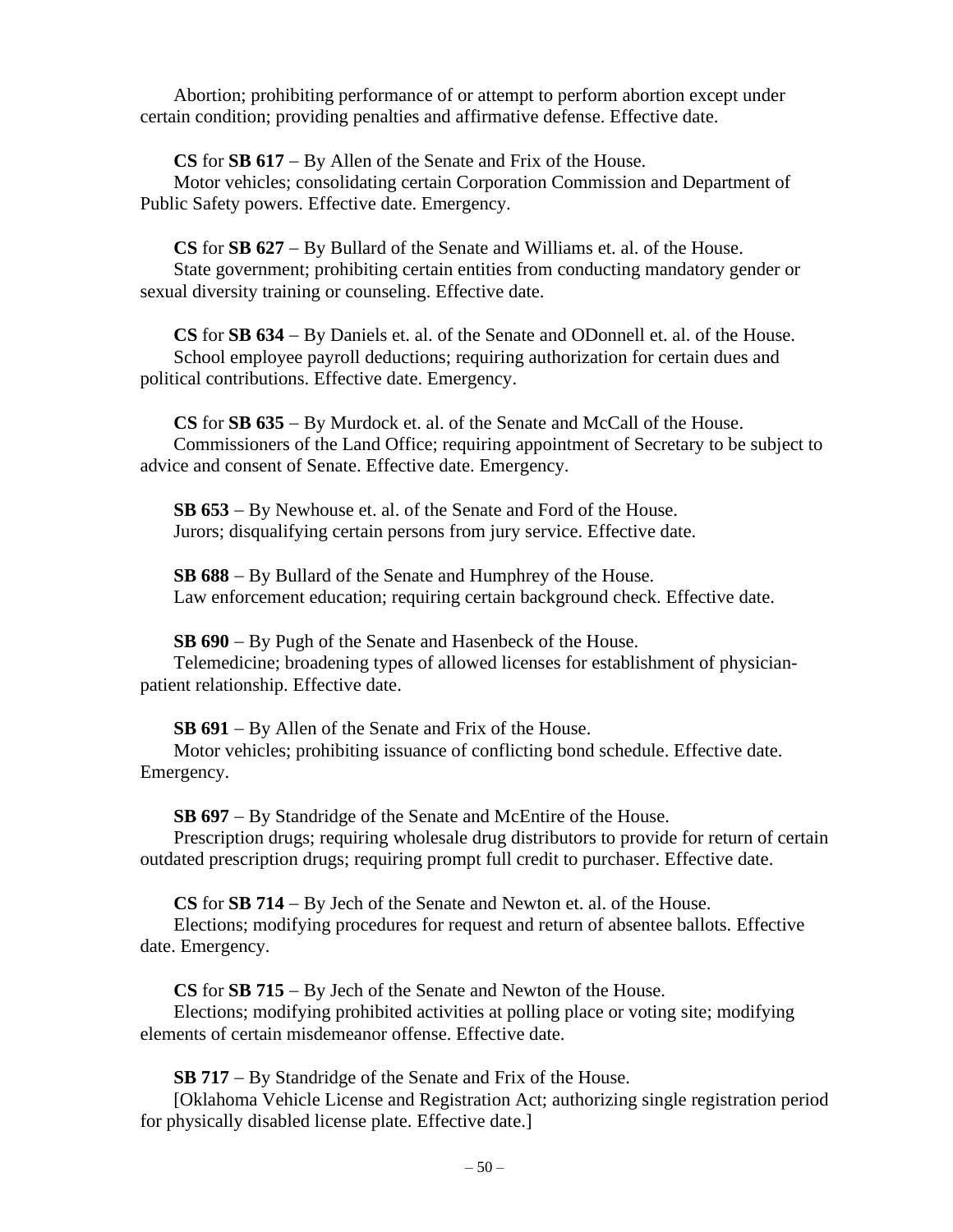**SB 721** − By Hicks et. al. of the Senate and McEntire of the House.

Prescription drugs; creating the Access to Lifesaving Medicines Act; prohibiting insurers and pharmacy benefit managers from imposing certain cost on insured. Effective date.

**CS** for **SB 724** − By Dahm of the Senate and Gann of the House.

Physician Advisory Committee; removing authority to establish parameters for certain maintenance or treatment. Effective date.

**CS** for **SB 730** − By Dahm et. al. of the Senate and Steagall et. al. of the House. Firearms; removing certain prohibition related to transporting or storing firearms. Effective date.

**SB 732** − By Dahm et. al. of the Senate and Olsen et. al. of the House. Firearms regulation; clarifying right to bring certain action. Effective date.

**CS** for **SB 743** − By Weaver of the Senate and Moore of the House.

Public retirement systems; Oklahoma Pension and Legislation Actuarial Analysis Act; definitions; disability benefit; disabled officers; permanent impairment guidelines; effective dates.

**SB 751** − By Dahm of the Senate and Gann of the House. Public finance; repealing section relating to State Government Technology Applications Review Board. Effective date.

**SB 752** − By Rader of the Senate and McBride of the House.

Oklahoma Secure and Fair Enforcement for Mortgage Licensing Act; making certain charitable entities exempt under certain federal provisions. Effective date.

**CS** for **SB 772** − By Murdock of the Senate and Dempsey et. al. of the House.

Hunting; permits to control nuisance wildlife; written permission; headlighting; prohibiting nuisance control at night for persons convicted within certain period of time. Effective date.

**SB 773** − By Murdock et. al. of the Senate and Dempsey et. al. of the House. Nuisance wildlife; authorizing certain persons to hunt or kill prairie dogs without a permit. Effective date.

**CS** for **SB 774** − By Murdock et. al. of the Senate and McDugle of the House. Game and fish; requiring license, permit or stamp to hunt or fish; establishing licenses by rule. Effective date.

**CS** for **SB 776** − By Murdock et. al. of the Senate and Newton of the House. [Game and fish; modifying authority of the Wildlife Conservation Commission relating to the acquisition of certain property. Effective date.]

**SB 781** − By Bullard et. al. of the Senate and Roberts (Sean) et. al. of the House.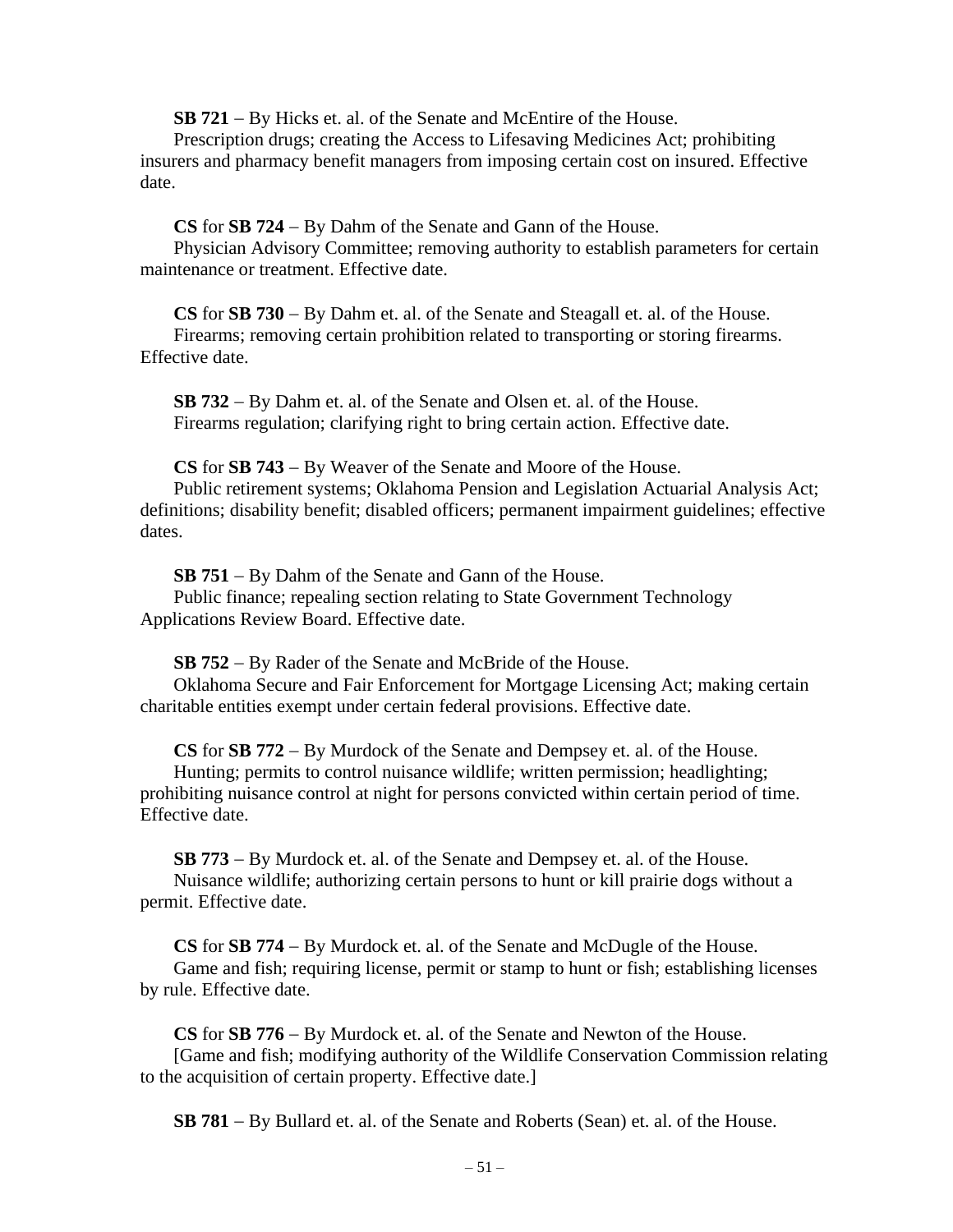Immigration; providing exemption to certain duty upon proof of citizenship. Effective date.

**SB 784** − By Bullard of the Senate and West (Kevin) of the House. Law enforcement training; modifying allowable programs. Effective date.

**SB 793** − By Weaver of the Senate and Roe of the House. Medical care providers; modifying definition. Effective date.

**CS** for **SB 804** − By Leewright of the Senate and Newton of the House. State parks; prohibiting occupying a reserved campsite; prohibiting entering a state park where an entry fee is required; establishing an annual state park pass. Emergency.

**SB 806** − By Weaver of the Senate and Worthen of the House. [Crime and punishment; creating the Oklahoma Citizens' Protection Act; removing certain qualifying element of offense; modifying penalty. Effective date.]

**CS** for **SB 815** − By Bullard et. al. of the Senate and McCall et. al. of the House. County and municipal buildings; providing for display of national motto. Effective date.

**CS** for **SB 826** − By Howard of the Senate and ODonnell of the House.

[Firefighter retirement; modifying methods of payment for deferred option plans; specifying certain distributions be subject to certain law; providing only one distribution be made per calendar year. Effective date. Emergency.]

**SB 834** − By Weaver et. al. of the Senate and Ford of the House. Cities and towns; authorizing cities and towns to paint blue lines and post signage in support of law enforcement. Effective date.

**SB 854** − By Dahm et. al. of the Senate and CrosswhiteHader of the House. [Home food processing; creating the Home Food Processing Act; adding places where certain food may be sold. Effective date.]

**SB 866** − By Leewright of the Senate and West (Kevin) of the House.

Public buildings and public works; authorizing architects and engineers to issue solicitations under certain circumstances; providing exception on projects undertaken by the Oklahoma Tourism and Recreation Department. Emergency.

**CS** for **SB 888** − By Standridge of the Senate and Marti of the House.

Controlled dangerous substances; providing for registration and regulation of pain management clinics; prohibiting dispensation of controlled dangers substances at pain management clinics. Effective date.

**CS** for **SB 900** − By Leewright of the Senate and Boatman of the House. [Income tax; credits; equity investments; Department of Commerce. Effective date. Emergency.]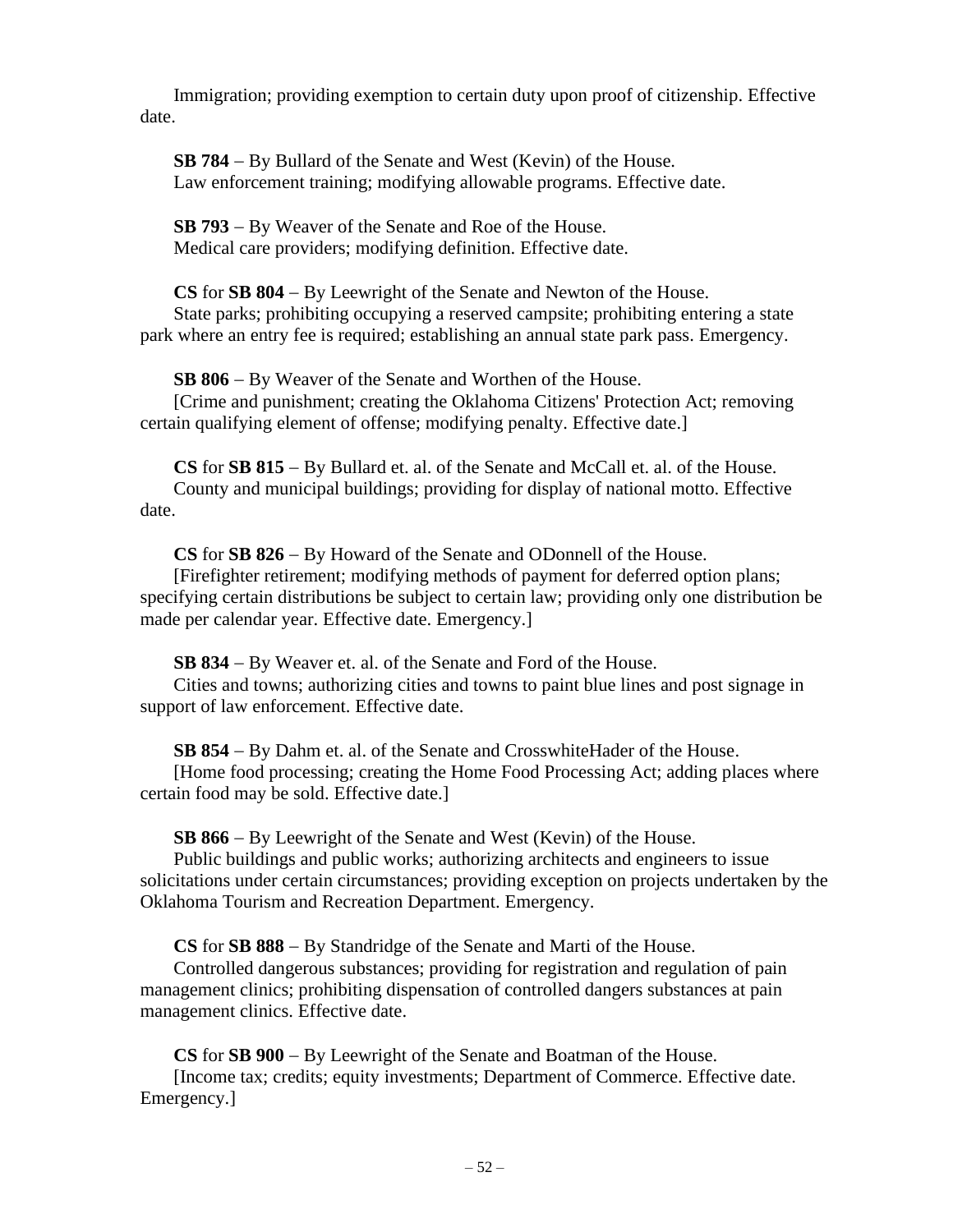**SB 903** − By Leewright of the Senate and Echols of the House.

Oklahoma Tourism Development Act; modifying term of certain agreement; increasing term of agreement for certain businesses on certain date. Effective date.

**SB 924** − By Treat of the Senate and Boatman of the House. State data; authorizing the sharing of data between state agencies. Effective date.

**SB 940** − By Treat of the Senate and McCall of the House. [Legislative Office of Fiscal Transparency; archiving information. Emergency.]

**SB 941** − By Jett of the Senate and Steagall of the House. Income tax; expanding certain credit for aerospace employees to include space industries. Effective date.

**SB 946** − By Daniels et. al. of the Senate and ODonnell of the House. Oklahoma Open Meeting Act; adding Judicial Nominating Commission to definition of public body. Emergency.

**SB 951** − By Daniels of the Senate and Kannady of the House. Court fines and costs; modifying requirements and procedures for payment of court costs, fees and fines. Effective date.

**SB 957** − By Howard of the Senate and Kannady et. al. of the House. Judiciary; modifying procedures for assignment of substitute Justices or Judges. Effective date.

**SB 963** − By Weaver of the Senate and Kannady of the House. Security of Communications Act; modifying definition of judge of competent jurisdiction. Effective date.

**SB 968** − By Haste et. al. of the Senate and Dills of the House. Oklahoma Open Records Act; prohibiting disclosure of certain audio or video recordings. Effective date.

**SB 970** − By Floyd of the Senate and Townley of the House. Oklahoma Open Records Act; requiring confidentiality of certain information.

Effective date.

**SB 1029** − By Treat et. al. of the Senate and McCall of the House. Guardianship; authorizing court to issue certain findings of fact. Effective date.

**SB 1032** − By Treat of the Senate and McCall of the House.

Oklahoma Open Meeting Act; requiring live stream of certain meetings; reinstating certain alternative procedures in emergency circumstances. Emergency.

**SB 1511** − By Rosino of the Senate and Pfeiffer of the House.

Medical marijuana; imposing certain restrictions on location of medical marijuana commercial grower; providing exceptions. Emergency.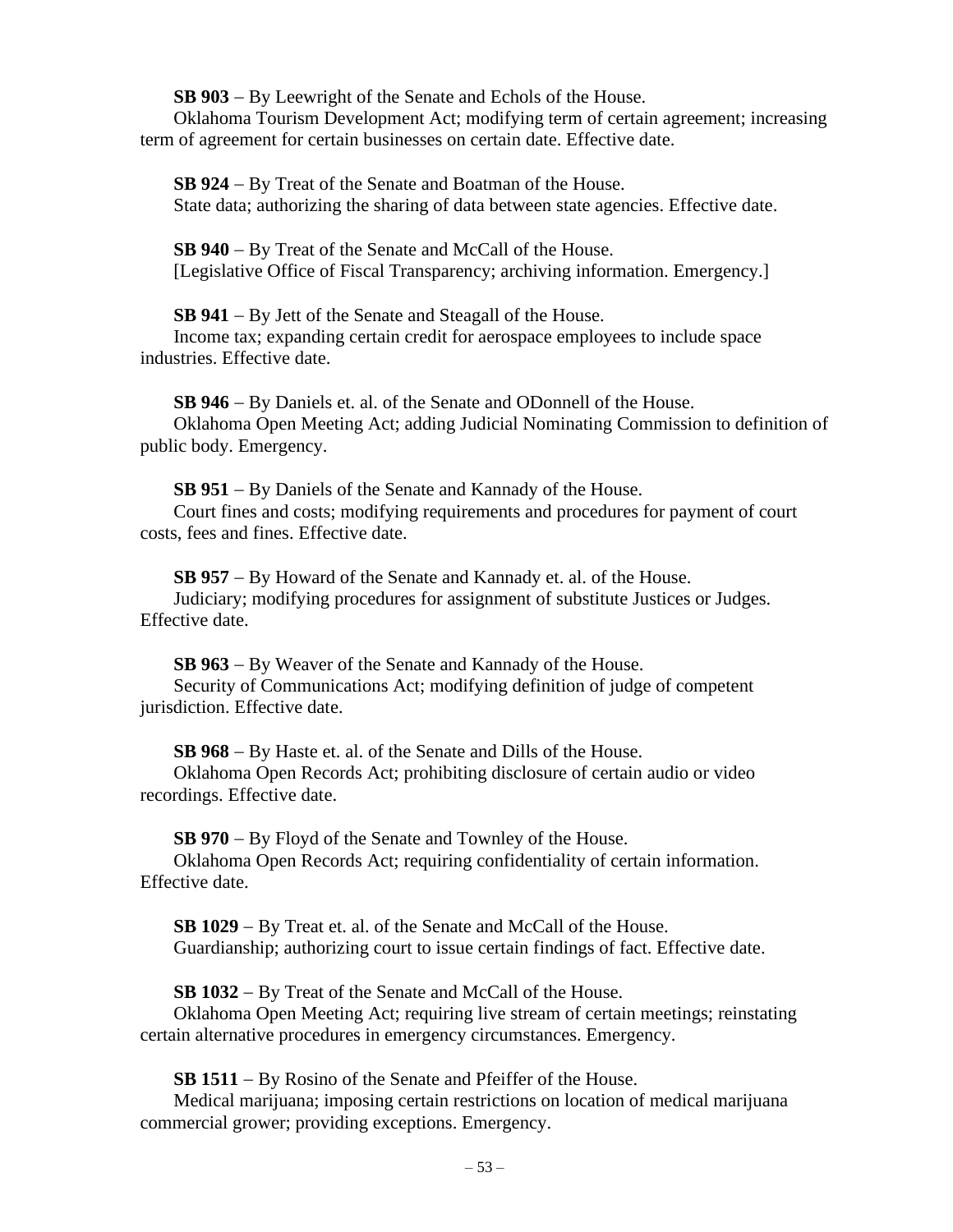## **CONFERENCE REQUESTED**

**SB 14** − By Bergstrom of the Senate and Humphrey of the House.

Prisons; authorizing certain correctional peace officer status; payroll system. Effective date.

## **CONFERENCE COMMITTEE REPORTS SUBMITTED**

**CCR** for **HB 2779** − By Pfeiffer of the House and Leewright of the Senate.

Rural electric cooperative easements; defining terms; providing for use of certain easements for broadband service; effective date.

**CCR** for **SB 737** − By McCortney et. al. of the Senate and McEntire et. al. of the House.

Health insurance; modifying duties and prohibited acts of pharmacy benefit managers; authorizing Insurance Commissioner to take action on certain licenses. Emergency.

## **NOTICE SERVED TO RECONSIDER**

**HB 2383** − By Sterling et. al. of the House and Weaver of the Senate.

Motor vehicles; creating the Shelby Johnson and Logan Deardorff Act of 2022; allowing Department of Public Safety to require certain exams for medical fitness; effective date.

(Bill Failed – Sterling – 3/10/22-3/15/22)

**HB 3449** − By ODonnell of the House and Daniels of the Senate. Trusts; court modification or termination of trusts; effective date. (Bill Failed – O'Donnell – 3/10/22-3/15/22)

#### **VETOED BILLS**

**HB 1090** − By Kendrix et. al. of the House and Howard of the Senate.

State government; State Auditor and Inspector; audits; examinations; effective date; emergency.

**HB 1598** − By Provenzano et. al. of the House and Quinn et. al. of the Senate.

Students; vision screening; authorizing the State Department of Education to approve vision screeners to conduct certain screenings; effective date; emergency.

**HB 1849** − By Fugate of the House and Brooks of the Senate.

Revenue and taxation; sales tax exemption; school support organizations; effective date.

**HB 2088** − By McCall of the House and Thompson of the Senate.